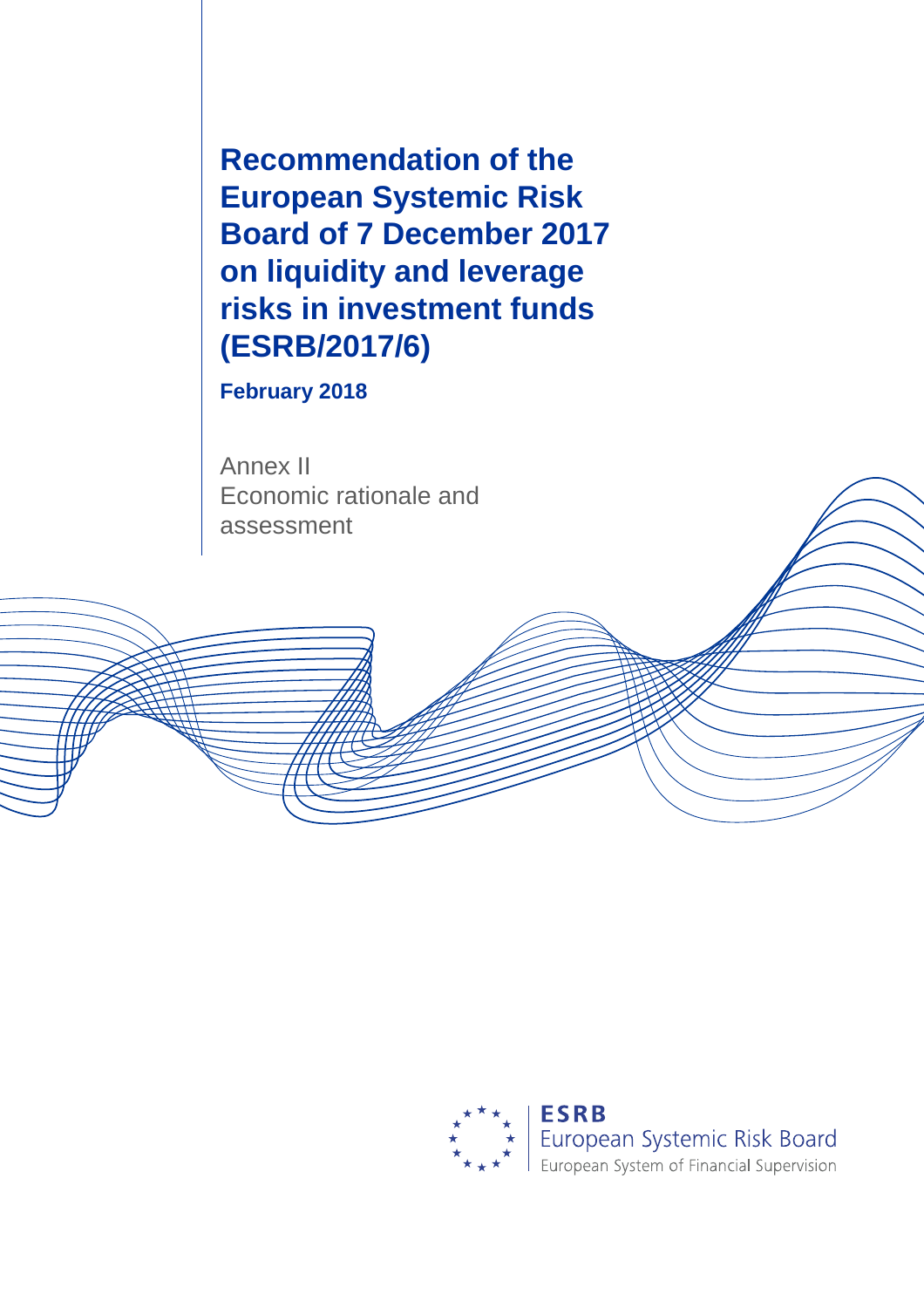# **Contents**

|              | <b>Introduction</b>                                          |                                                                                                                                                                                            | 4  |  |  |  |  |  |  |  |
|--------------|--------------------------------------------------------------|--------------------------------------------------------------------------------------------------------------------------------------------------------------------------------------------|----|--|--|--|--|--|--|--|
|              |                                                              | <b>ESRB Recommendation on liquidity and leverage risks in investment funds</b>                                                                                                             | 11 |  |  |  |  |  |  |  |
| 1            | Recommendation A - Liquidity management tools for redemption |                                                                                                                                                                                            |    |  |  |  |  |  |  |  |
|              | 1.1                                                          | Economic rationale and intended effects                                                                                                                                                    | 11 |  |  |  |  |  |  |  |
|              |                                                              | Recommendation A(1) - Availability of additional liquidity management tools                                                                                                                | 11 |  |  |  |  |  |  |  |
|              |                                                              | Recommendations $A(2)$ and $A(3)$ – Further provisions on NCAs and on<br>ESMA's role in relation to NCAs' suspension of redemptions with cross-<br>border financial stability implications | 17 |  |  |  |  |  |  |  |
|              | 1.2                                                          | Unintended effects                                                                                                                                                                         | 18 |  |  |  |  |  |  |  |
| $\mathbf{2}$ |                                                              | Recommendation B - Additional provisions to reduce the likelihood of<br>excessive liquidity mismatches                                                                                     | 19 |  |  |  |  |  |  |  |
|              | 2.1                                                          | Economic rationale and intended effects                                                                                                                                                    | 19 |  |  |  |  |  |  |  |
|              | 2.2                                                          | Unintended effects                                                                                                                                                                         | 30 |  |  |  |  |  |  |  |
| 3            |                                                              | <b>Recommendation C - Stress testing</b>                                                                                                                                                   | 31 |  |  |  |  |  |  |  |
|              | 3.1                                                          | Economic rationale and intended effects                                                                                                                                                    | 31 |  |  |  |  |  |  |  |
|              | 3.2                                                          | Unintended effects                                                                                                                                                                         | 36 |  |  |  |  |  |  |  |
| 4            |                                                              | <b>Recommendation D - UCITS reporting</b>                                                                                                                                                  | 36 |  |  |  |  |  |  |  |
|              | 4.1                                                          | Economic rationale and intended effects                                                                                                                                                    | 36 |  |  |  |  |  |  |  |
|              |                                                              | Recommendation D(1) - Reporting obligations for UCITS management<br>companies                                                                                                              | 36 |  |  |  |  |  |  |  |
|              |                                                              | Recommendation D(2) - Frequency and coverage of reporting obligations<br>for UCITS and UCITS management companies                                                                          | 40 |  |  |  |  |  |  |  |
|              |                                                              | Recommendation D(3) - Harmonised reporting and information sharing                                                                                                                         | 42 |  |  |  |  |  |  |  |
|              | 4.2                                                          | Unintended effects                                                                                                                                                                         | 43 |  |  |  |  |  |  |  |

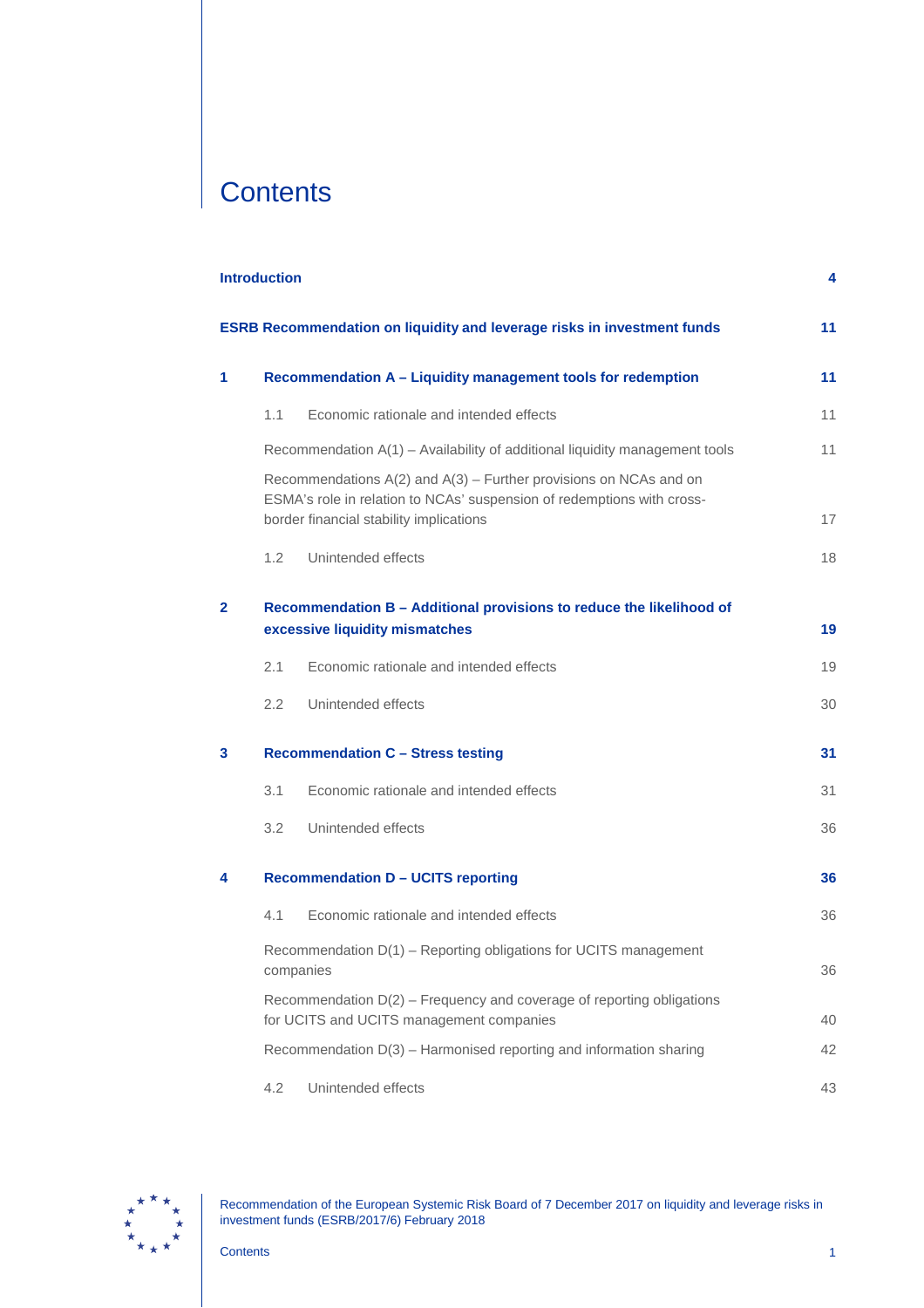| 5                 |                                                         | Recommendation E – Guidance on Article 25 of Directive 2011/61/EU  | 44 |  |  |  |  |  |
|-------------------|---------------------------------------------------------|--------------------------------------------------------------------|----|--|--|--|--|--|
|                   | 5.1                                                     | Economic rationale and intended effects                            | 44 |  |  |  |  |  |
|                   |                                                         | Recommendation E(1) – Assessment of leverage-related systemic risk | 44 |  |  |  |  |  |
|                   | Recommendation $E(2)$ – Macroprudential leverage limits |                                                                    |    |  |  |  |  |  |
|                   | Recommendation $E(3)$ – Notification procedure          |                                                                    |    |  |  |  |  |  |
|                   | Recommendation $E(4)$ – Benchmarking                    |                                                                    |    |  |  |  |  |  |
|                   | 5.2                                                     | Unintended effects                                                 | 53 |  |  |  |  |  |
| <b>References</b> |                                                         |                                                                    | 54 |  |  |  |  |  |
| <b>Appendix</b>   |                                                         |                                                                    | 58 |  |  |  |  |  |

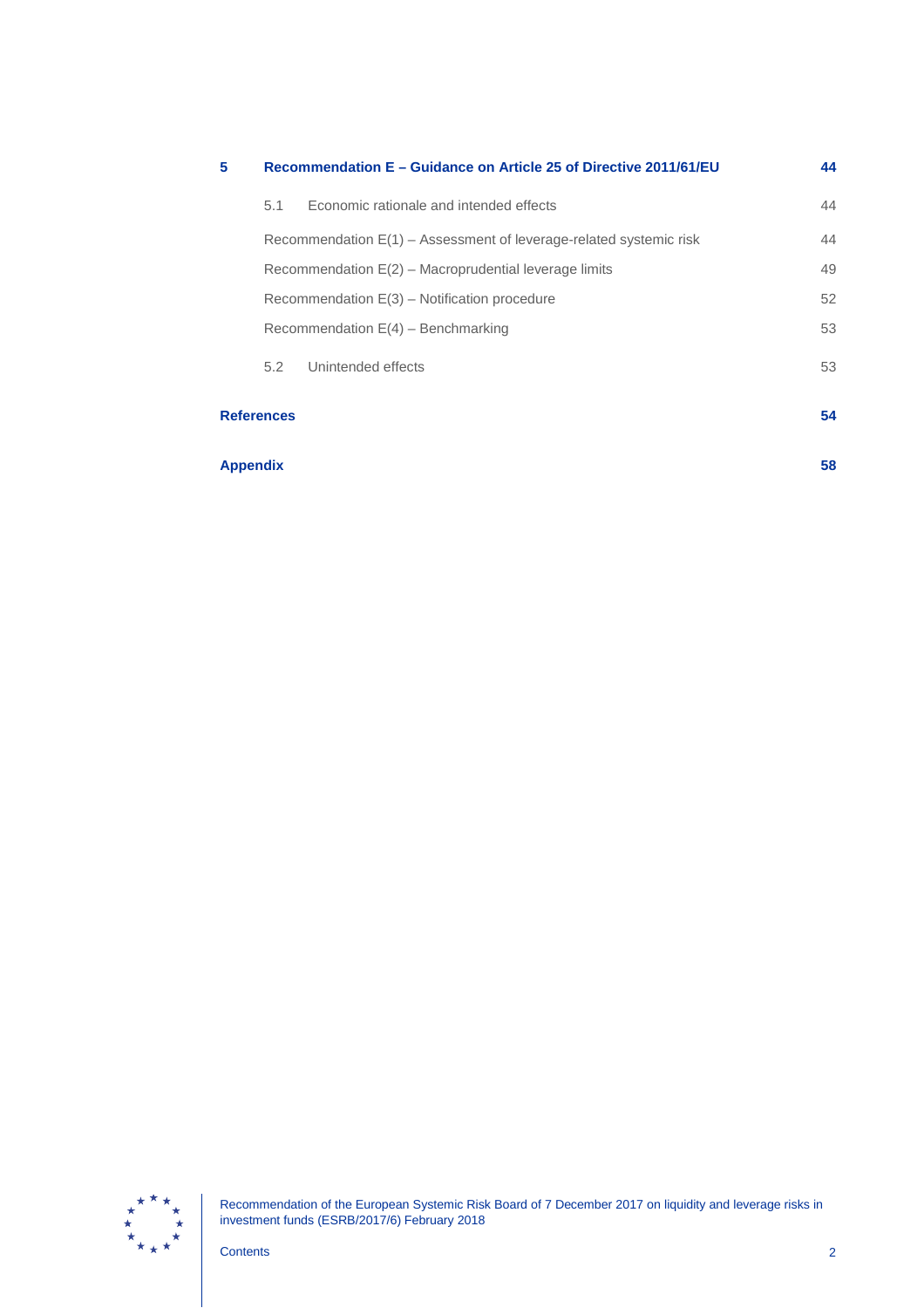*This Annex provides background material for the ESRB recommendations in order to support their implementation in the EU. In particular, each recommendation is discussed in detail below, and the economic rationale and assessment that accompany each recommendation are set out, including possible intended and unintended effects and potential market impact. For the analysis, extensive use is made of research and policy papers, national regulations and results of ESMA, ESRB and IOSCO surveys (e.g. of the availability and use of liquidity management tools, of the use of fund leverage under Directive 2009/65/EC of the European Parliament and of the Council[1](#page-3-0) and Directive 2011/61/EU of the European Parliament and of the Council[2](#page-3-1), and of fund managers' stress-testing practices).*

<span id="page-3-1"></span><span id="page-3-0"></span>

Directive 2009/65/EC of the European Parliament and of the Council of 13 July 2009 on the coordination of laws, regulations and administrative provisions relating to undertakings for collective investment in transferable securities (UCITS) (OJ L 302, 17.11.2009, p. 32).

<sup>&</sup>lt;sup>2</sup> Directive 2011/61/EU of the European Parliament and of the Council of 8 June 2011 on Alternative Investment Fund Managers and amending Directives 2003/41/EC and 2009/65/EC and Regulations (EC) No 1060/2009 and (EU) No 1095/2010 (OJ L 174, 1.7.2011, p. 1).

Recommendation of the European Systemic Risk Board of 7 December 2017 on liquidity and leverage risks in investment funds (ESRB/2017/6) February 2018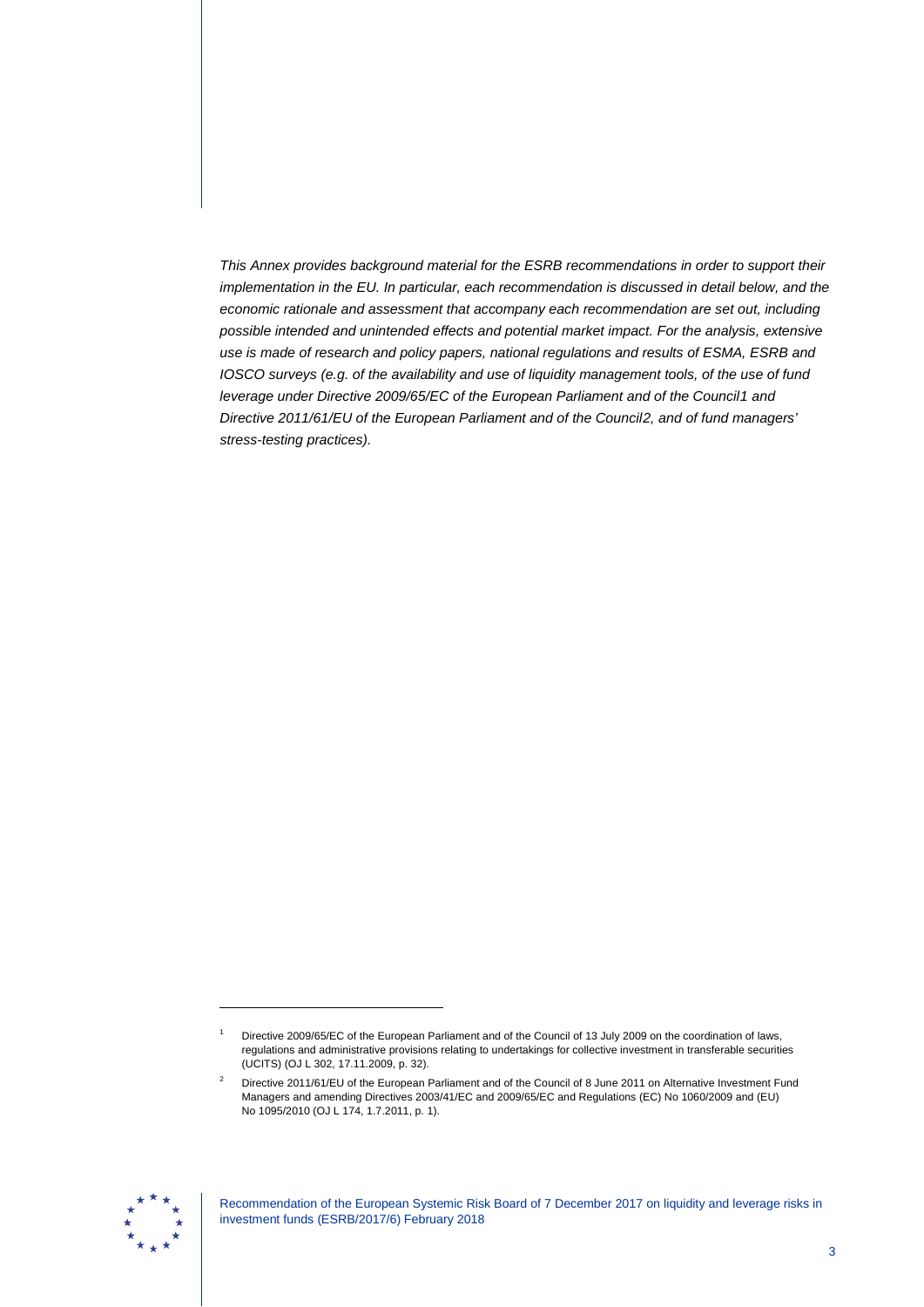# <span id="page-4-0"></span>**Introduction**

#### **Structural considerations**

**The Union's investment fund sector has grown considerably in recent years.** Since 2008 total net assets of EU investment funds have more than doubled, growing from €6.2 trillion to stand at €15.[3](#page-4-1) trillion in the third quarter of 2017.<sup>3</sup> It should also be noted that, in the same period, European AIFs more than tripled in size, increasing from  $\epsilon$ 1.6 trillion to  $\epsilon$ 5.8 trillion.<sup>[4](#page-4-2)</sup> As the investment funds sector becomes a larger part of the total financial market, so managing systemic risk in that sector becomes more pertinent.

**Investment funds show a particularly complex range of potential behaviours in reaction to market stress.** Investment funds are just one of a number of major types of investor in financial markets – others include banks, insurance companies, pension funds, retail investors, family offices, sovereign wealth funds and intermediaries of various kinds. Each type has its own specific behavioural characteristics. One characteristic typical for investment funds is that they gather funds from a wide variety of end-investors and channel that investment into the markets through a collective investment structure. This feature, combined with the fact that most investment funds are "open-ended" (i.e. end-investors can withdraw their investment from the fund prior to the maturity of the underlying assets), means that under market stress investment funds show a particularly complex range of potential behaviours. One notable possibility is that an investment fund, or a subsector of an investment fund, might, in response to market stress and resulting investor redemption behaviour, sell assets on a significant scale into a falling market, thus exacerbating the market shock and contributing to financial instability.

**Investment funds tend to maintain their investment strategy in the presence of market**  shocks. With the exception of some AIFs, investment funds typically use low levels of leverage.<sup>[5](#page-4-3)</sup> In this case, funds which are not experiencing redemptions pressure tend to keep their assets and may even opportunistically seek to purchase assets as prices fall, thereby producing a countercyclical impact.

### **Sources of risk**

-

**The main reason for funds possibly acting differently and selling into a falling market during a market shock would be an unexpectedly high level of redemption demand.** While this has

<sup>5</sup> European Systemic Risk Board, "EU Shadow Banking Monitor", No 2, May 2017.

<span id="page-4-3"></span><span id="page-4-2"></span><span id="page-4-1"></span>

Recommendation of the European Systemic Risk Board of 7 December 2017 on liquidity and leverage risks in investment funds (ESRB/2017/6) February 2018

<sup>3</sup> "Trends in the European Investment Fund Industry in the Third Quarter of 2017", European Fund and Asset Management Association, December 2017.

It should be noted that since 2014 AIFs have been classified according to the regulatory definition in Directive 2011/61/EU. Since then, net assets have increased by more than 25%.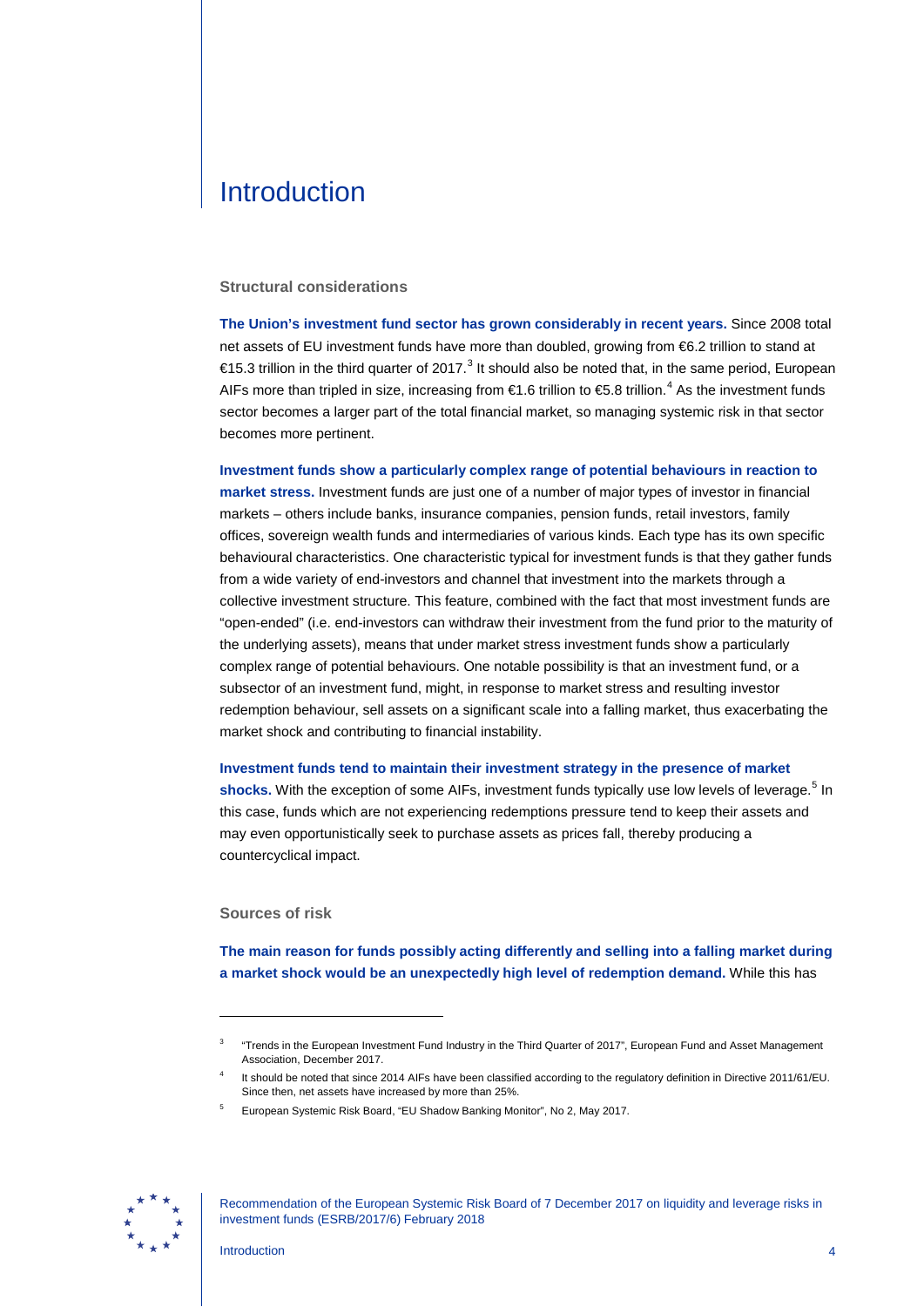not been the historical pattern, there have been a few cases of high levels of redemption demand during times of market stress. Furthermore, the past pattern of an investment fund's behaviour is not necessarily indicative of its future behaviour. For this reason, we cannot be certain that those cases of high levels of redemption demand will continue to be rare or isolated occurrences. One reason why there might be high levels of redemption demand during times of market stress is the fact that investment funds do not act merely as vehicles for unleveraged, long-term equity investments. Instead, funds are sometimes used by investors who have shorter-term perspectives and the proportion of such investors can vary significantly, depending on other influences on the market. This creates the potential for significantly greater systemic risk within the sector than would be the case if high levels of redemption occurred only rarely or as isolated instances. As the sector becomes larger, this fact, in turn, becomes a more important feature of systemic risk overall.

### **The second major source of systemic risk is the fact that there are incentives to trade liquidity off against yield, or to increase leverage so as to deliver a yield that will be**

**attractive to investors.** The more an investment fund is leveraged the less it is likely to show resilience in periods of market stress. In addition, the more an investment fund trades liquidity off against yield, the less well placed it might be to deal with spikes in redemption demand in an orderly fashion. This behaviour might be exacerbated if the trade-off is unclear to potential investors, either because the assets invested appear to be liquid although the liquidity is not resilient, or because the leverage is embedded in derivative instruments and its scale is not transparent.

**The third source of systemic risk is the way the redemption mechanism works.** Open-ended investment funds may give rise to "first mover advantage", whereby redeeming investors do not bear the full cost of redeeming early, which is instead passed on to the remaining unit holders. For fund managers there is also a related reputational issue which can lead them to be reluctant to suspend redemptions, even when it would be in the interests of investors to do so, while also managing a balancing act between providing liquidity to investors who have requested redemptions as long as there is liquidity in the fund and determining that circumstances are sufficiently exceptional to warrant a suspension.

**The fourth source of systemic risk is that the operation of the redemption mechanism depends on market liquidity.** For many of the instruments that investment funds invest in, liquidity has traditionally been dependent on market makers and has been variable across time and instruments. Recent developments – including reductions in volatility, increased reliance on electronic trading, the fragmentation of sources of liquidity, and smaller holdings of assets by traditional market makers such as banks and broker-dealers, as well as cyclical factors such as monetary policy – indicate that the structure of liquidity provision can change over time (although ongoing research has not yet found unanimous evidence of reduced liquidity at this time). These changes can affect how robust liquidity provision proves to be when markets come under stress. The significance of these changes in the structure of liquidity is difficult to predict and, as a consequence, investment funds may find themselves relying on levels of liquidity which are less resilient than expected.

**There are important interactions between the leverage, liquidity and redemption features of investment funds.** Leveraged investment funds that are experiencing higher margin calls, withdrawals of funding, or increased haircuts can make rapid adjustments if they hold assets that can be liquidated quickly. If, however, a highly leveraged fund holds smaller amounts of liquid

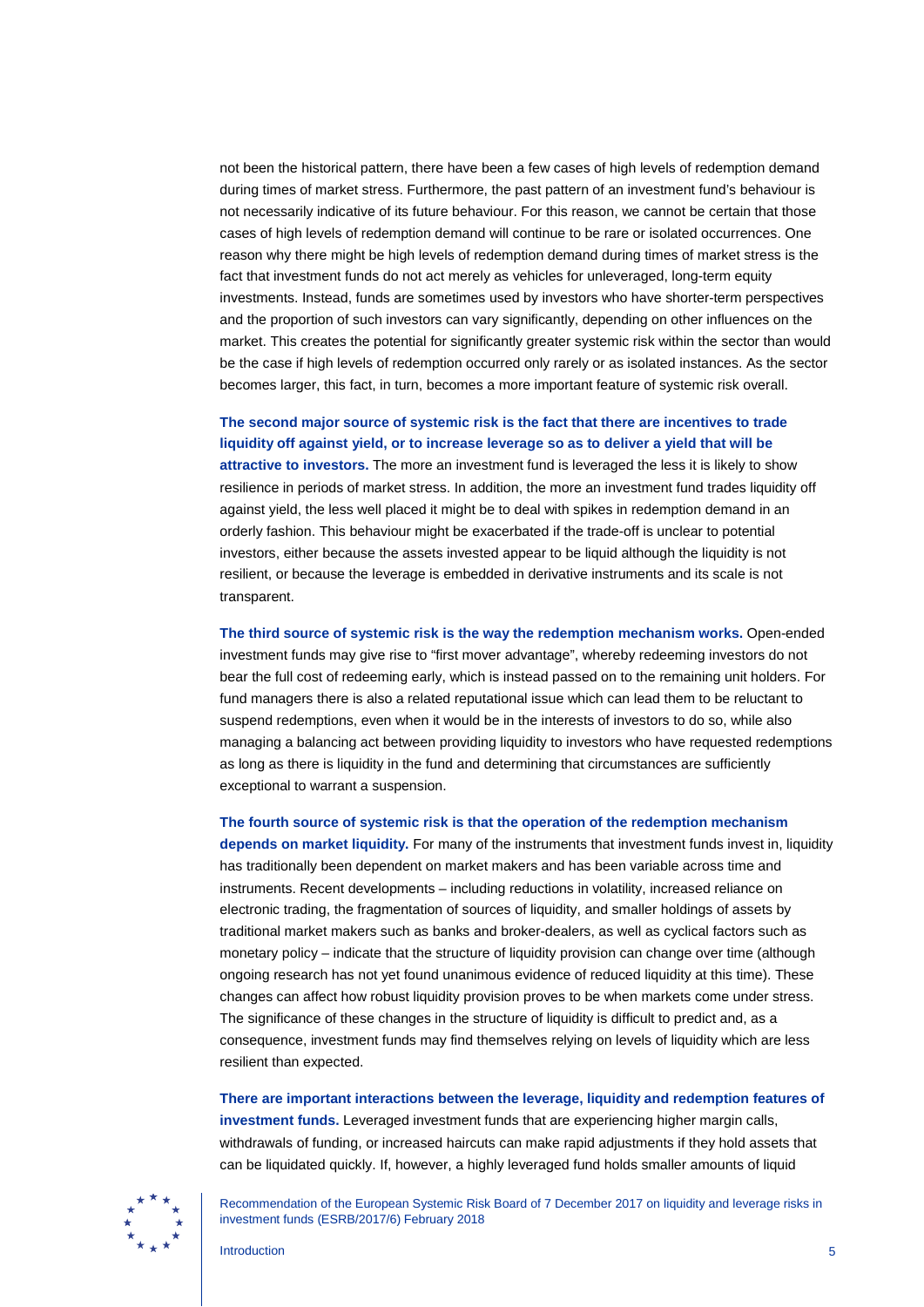assets and is subject to potential short-term redemptions or changes in lending terms, it may have to sell assets quickly in less liquid markets (selling at a discount) in order to honour its obligations. Although, in the event of margin calls, investment funds may be able to suspend redemptions in the interests of the investors, the fund will have to raise cash quickly via emergency funding and/or asset sales to avoid liquidation, which could potentially cause significant counterparty risk and have a great impact on asset prices.

**Central banks, markets and securities regulators have raised concerns over the potential for investment funds to amplify systemic risks.**[6](#page-6-0) At a global level, the FSB has ascertained that investment funds' liquidity mismatches and use of leverage give rise to potentially significant structural vulnerabilities in the fund management sector. Subsequently, the FSB has stressed how important it is to examine and address potential structural vulnerabilities associated with liquidity mismatch and the use of leverage by investment funds that could pose financial stability risks. The FSB recommends, for instance, authorities to monitor the use of leverage by funds and to take action when appropriate.<sup>[7](#page-6-1)</sup>

**The current regulatory framework for investment fund liquidity and leverage**

**In Europe, the regulatory framework governing investment fund liquidity and leverage management consists of Directives 2009/65/EC and 2011/61/EU.** This forms the basis of how investment funds in Europe are required to manage their liquidity and leverage positions, and serves as a starting point for assessing systemic risks from investment fund liquidity mismatch and the use of leverage.

**UCITS are highly regulated investment funds.** UCITS are investment funds that invest in eligible assets, such as cash and cash-like deposits, bonds, equities, money-market instruments and other investment funds (see Box 1a). Theoretically, UCITS are less prone to liquidity mismatches since both their assets and their liabilities are supposed to be traded in a short timeframe. They may only invest in transferable securities or in other liquid financial assets whose eligibility rules are detailed in a specific Directive<sup>[8](#page-6-2)</sup>. UCITS are obliged (subject to the possibility that the investment fund could be suspended) to redeem an investor's share on receipt of a request from the unitholder: this means that UCITS must permit redemptions at least twice a month, although many UCITS permit redemptions on a daily or weekly basis. Regarding leverage, UCITS operate under regulatory leverage limits. UCITS may only use financial leverage via unsecured cash borrowing against up to

<span id="page-6-2"></span><span id="page-6-1"></span>

Recommendation of the European Systemic Risk Board of 7 December 2017 on liquidity and leverage risks in investment funds (ESRB/2017/6) February 2018

<span id="page-6-0"></span><sup>6</sup> See the Bank of England's "Financial Stability Report – December 2015"; ESMA's "Report on Trends, Risks and Vulnerabilities" No 2, 2015; the ECB's "Financial Stability Review", May 2016; the Financial Stability Oversight Council's "Update on Review of Asset Management Products and Activities", April 2016; speech by Vítor Constâncio, "Risk sharing and macroprudential policy in an ambitious Capital Markets Union", April 2016; speech by Steven Maijoor, "Measuring and assessing stability risks in financial markets'', May 2015; and speech by Mary Jo White, "Enhancing Risk Monitoring and Regulatory Safeguards for the Asset Management Industry", December 2014.

<sup>7</sup> "Policy Recommendations to Address Structural Vulnerabilities from Asset Management Activities", Financial Stability Board, January 2017.

<sup>8</sup> Commission Directive 2007/16/EC of 19 March 2007 implementing Council Directive 85/611/EEC on the coordination of laws, regulations and administrative provisions relating to undertakings for collective investment in transferable securities (UCITS) as regards the clarification of certain definitions (OJ L 79, 20.3.2007, p. 11).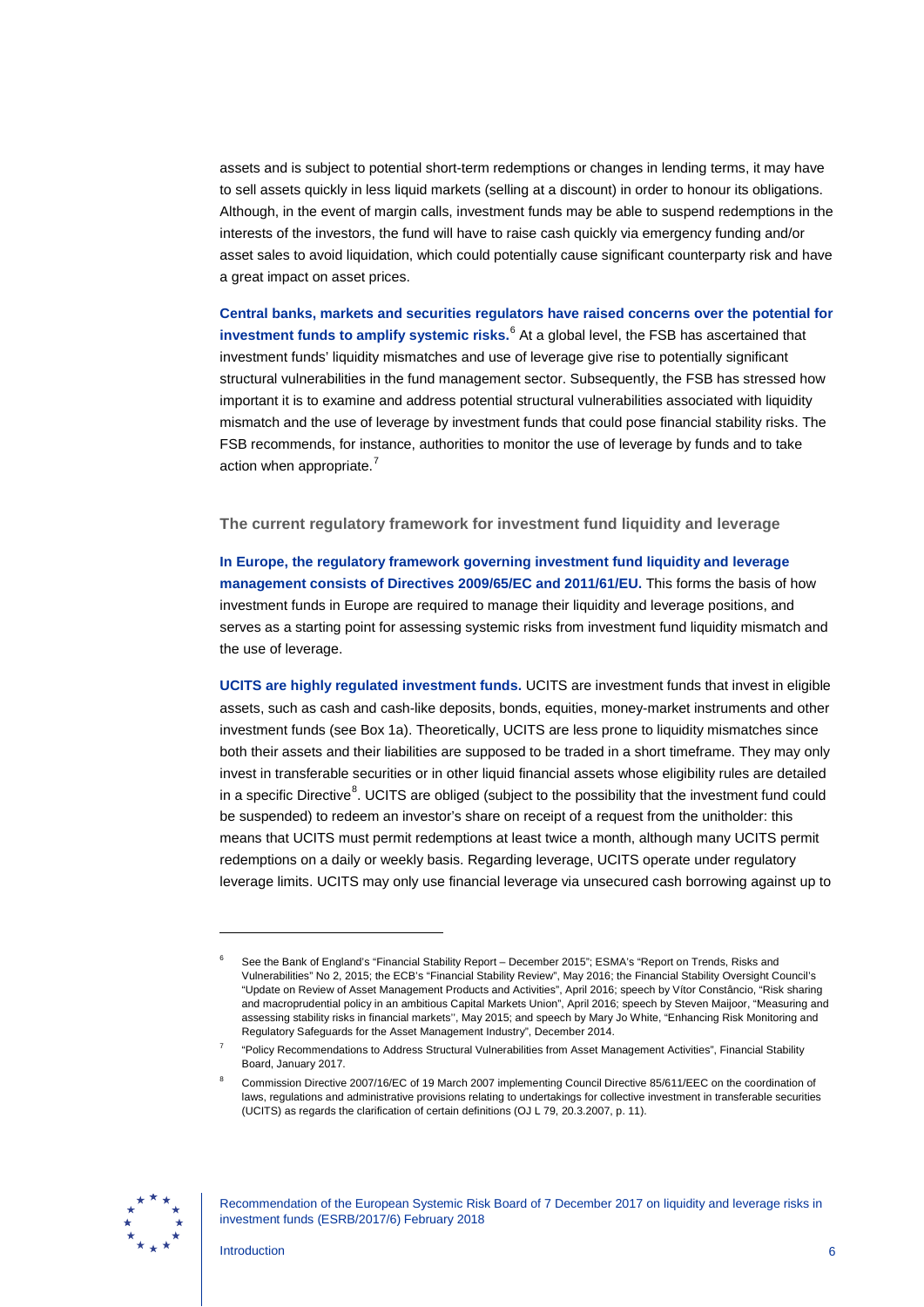10% of their assets and on condition that such borrowing is only temporary (see Box 1b). As a result, UCITS using both cash borrowing and securities financing transactions or derivatives can leverage up to a maximum of 2.1 times their NAV.

**AIFs are investment funds which are permitted to invest in assets similar to those in UCITS but are not subject to such detailed restrictions on diversification, liquidity or leverage.** AIFs may also invest in financial instruments that are not eligible assets for UCITS, such as private equity, venture capital, real estate, physical commodities and other alternative assets. However, managers are required to put in place liquidity management procedures if they manage open-ended AIFs or closed-ended AIFs that are leveraged. This includes aligning the investment fund's investment strategy, liquidity profile and redemption policy, as well as setting appropriate liquidity management limits and stress tests (see Box 1a). It should be noted that AIFMs operating below certain thresholds<sup>[9](#page-7-0)</sup> may not be subject to the same requirements, in which case they will not be able to benefit from the passport available under Directive 2011/61/EU for marketing in other Union jurisdictions. Regarding leverage, AIFs operate without any regulatory leverage limits. AIFs' funds are only required to report their use of leverage (see Box 1b).

## Box 1a **The current regulatory framework for investment fund liquidity**

#### **Directive 2009/65/EC – UCITS**

*Dealing frequency.* UCITS must provide facilities so that units can be repurchased or redeemed at the request of fund investors. This means that UCITS must allow redemption requests at least twice a month<sup>[10](#page-7-1)</sup>, although many UCITS permit redemptions on a daily or weekly basis<sup>11</sup>.

*Dealing procedures.* Directive 2009/65/EC does not specify the dealing procedures to be followed by UCITS. In practice, a dealing deadline for the receipt of applications will be set at a time before the valuation point – which could be hours or days later. Furthermore, UCITS will generally pay out redemption monies in line with the settlement procedures detailed in the fund documentation, which could specify a time of three to five days after the valuation point<sup>[12](#page-7-3)</sup>. In line with these dealing procedures, there is a period of time between the cut-off time for receipt of applications and the deadline for payment of redemption monies. This gives the UCITS management company time to sell investments and generate cash to pay redemption monies if this is necessary.

*Eligible assets.* UCITS are subject to detailed eligible assets rules and are therefore obliged to invest predominantly in liquid assets. These include: listed liquid transferable securities and money

<span id="page-7-3"></span><span id="page-7-2"></span><span id="page-7-1"></span><span id="page-7-0"></span>

Recommendation of the European Systemic Risk Board of 7 December 2017 on liquidity and leverage risks in investment funds (ESRB/2017/6) February 2018

AIFMs managing AIFs that have total assets of less than €100 million or managing AIFs that have total assets of less than €500 million, provided that the AIFs are not "leveraged" and there are no redemption rights for a period of five years following the date of initial investment in each AIF.

NCAs may permit UCITS to reduce the frequency to once a month "on condition that such derogation does not prejudice the interests of the unit holders". However, this option has not been transposed into national law by all Member States.

See, for example, Article 76 of Directive 2009/65/EC.

<sup>&</sup>lt;sup>12</sup> Constant NAV money market funds may offer same day settlement.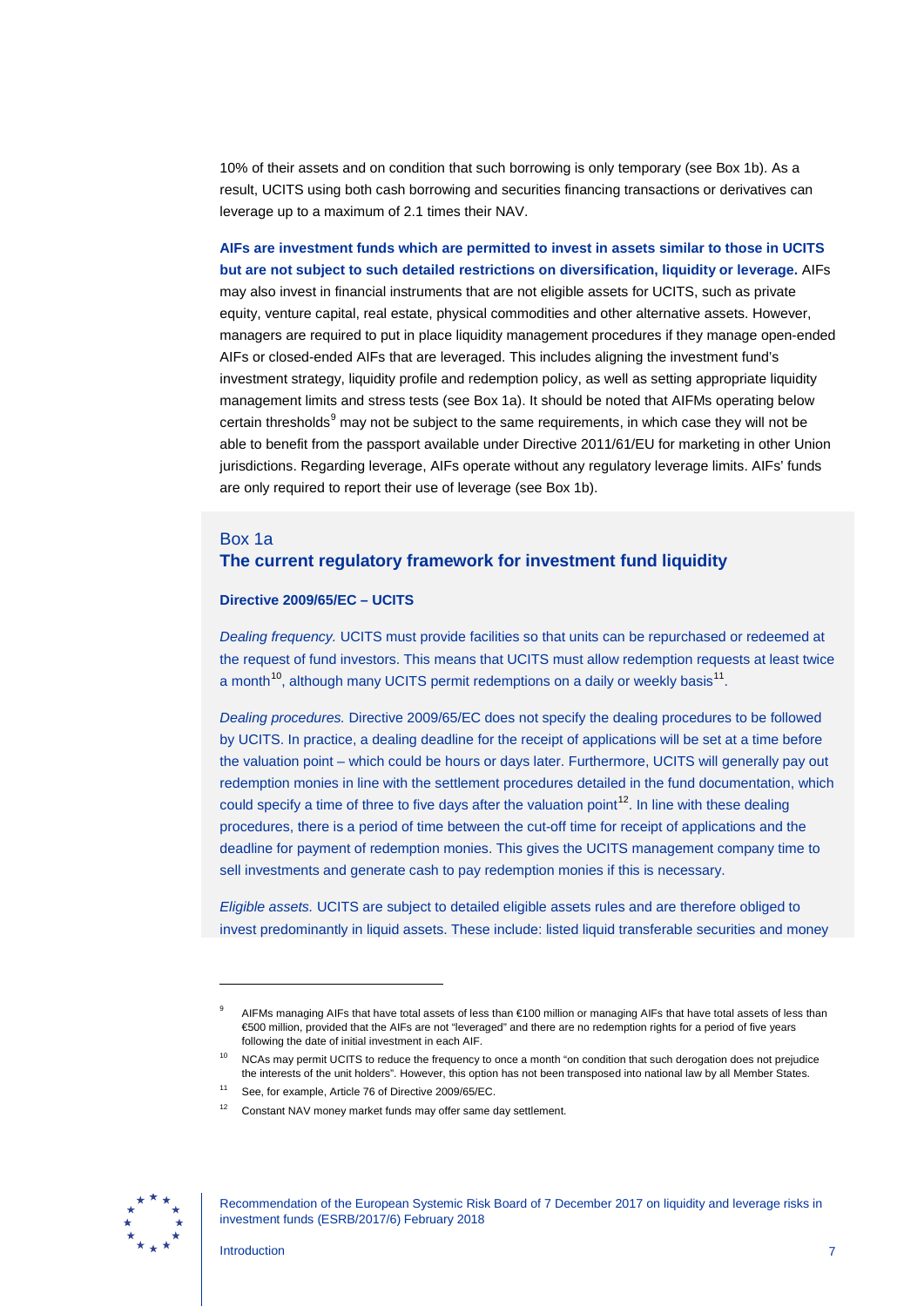market instruments; exchange traded-derivatives; and bank deposits which are repayable on demand or include withdrawal rights and which mature in no more than 12 months.<sup>[13](#page-8-0)</sup> To provide further support to liquidity, criteria are stipulated governing the markets on which eligible assets must be listed or traded $14$ .

*Pre-investment due diligence.* Before an UCITS management company makes an investment, it must analyse, inter alia, the investment's contribution to the UCITS fund's portfolio composition, liquidity, and risk and reward profile.<sup>[15](#page-8-2)</sup>

*Risk management.* As a part of its risk management processes, an UCITS management company must follow an appropriate liquidity risk management procedure to ensure that each UCITS it manages is able to comply, in all foreseeable circumstances including stressed conditions, with its obligation to redeem units if requested to do so by a unitholder. Where appropriate, an UCITS management company must conduct stress tests to assess the liquidity risk of the UCITS under exceptional conditions.<sup>[16](#page-8-3)</sup>

*Netting of subscriptions and redemptions.* Where an UCITS fund receives subscription and redemption orders for the same dealing day, it will match the unit transactions and use the subscription monies received to pay some or all of the redemption requests. This reduces or removes any need to sell underlying investments to generate cash to pay out redeeming investors.

### **Directive 2011/61/EU – AIFMD**

*Dealing procedures.* As is the case for UCITS, Directive 2011/61/EU does not specify the dealing procedures to be used for AIFs. An AIFM will design dealing procedures which are appropriate for its AIFs under management and which provide sufficient time for it to sell investments so it can generate cash to pay redemption monies.

*Risk management.* Article 15 of Directive 2011/61/EU contains similar provisions to those covering pre-investment due diligence in Directive 2009/65/EC (explained above). The Article requires, as part of AIFMs' risk management, risks associated with each investment position of the AIF and their overall effect on the AIF's portfolio to be properly identified, measured, managed and monitored on an ongoing basis, including through the use of appropriate stress-testing procedures. Directive 2011/61/EU furthermore requires an AIFM to ensure that the investment strategy, liquidity profile and redemption policy are consistent for each AIF it manages.<sup>[17](#page-8-4)</sup> An AIFM must have

<span id="page-8-4"></span><span id="page-8-3"></span><span id="page-8-2"></span>

<span id="page-8-0"></span><sup>&</sup>lt;sup>13</sup> Further detailed eligible assets rules apply to MMFs, whether established as UCITS or AIFs (e.g. portfolio rules concerning daily and weekly maturing assets). See Regulation (EU) 2017/1131.

<span id="page-8-1"></span>Admission to trading, however, does not guarantee liquidity. Nonetheless, an UCITS fund may rely on an admission unless it is, or should be, aware of circumstances indicating that a particular asset is not liquid. In that case the UCITS fund must assess the liquidity of the security so that it can establish whether its addition to the portfolio would compromise portfolio liquidity.

<sup>15</sup> See, for example, Article 23(4) of Commission Directive 2010/43/EU of 1 July 2010 implementing Directive 2009/65/EC of the European Parliament and of the Council as regards organisational requirements, conflicts of interest, conduct of business, risk management and content of the agreement between a depositary and a management company (OJ L 176, 10.7.2010, p. 42.).

See, for example, Article 40(3) of Directive 2010/43/EU.

See, for example, Article 16(2) of Directive 2011/61/EU.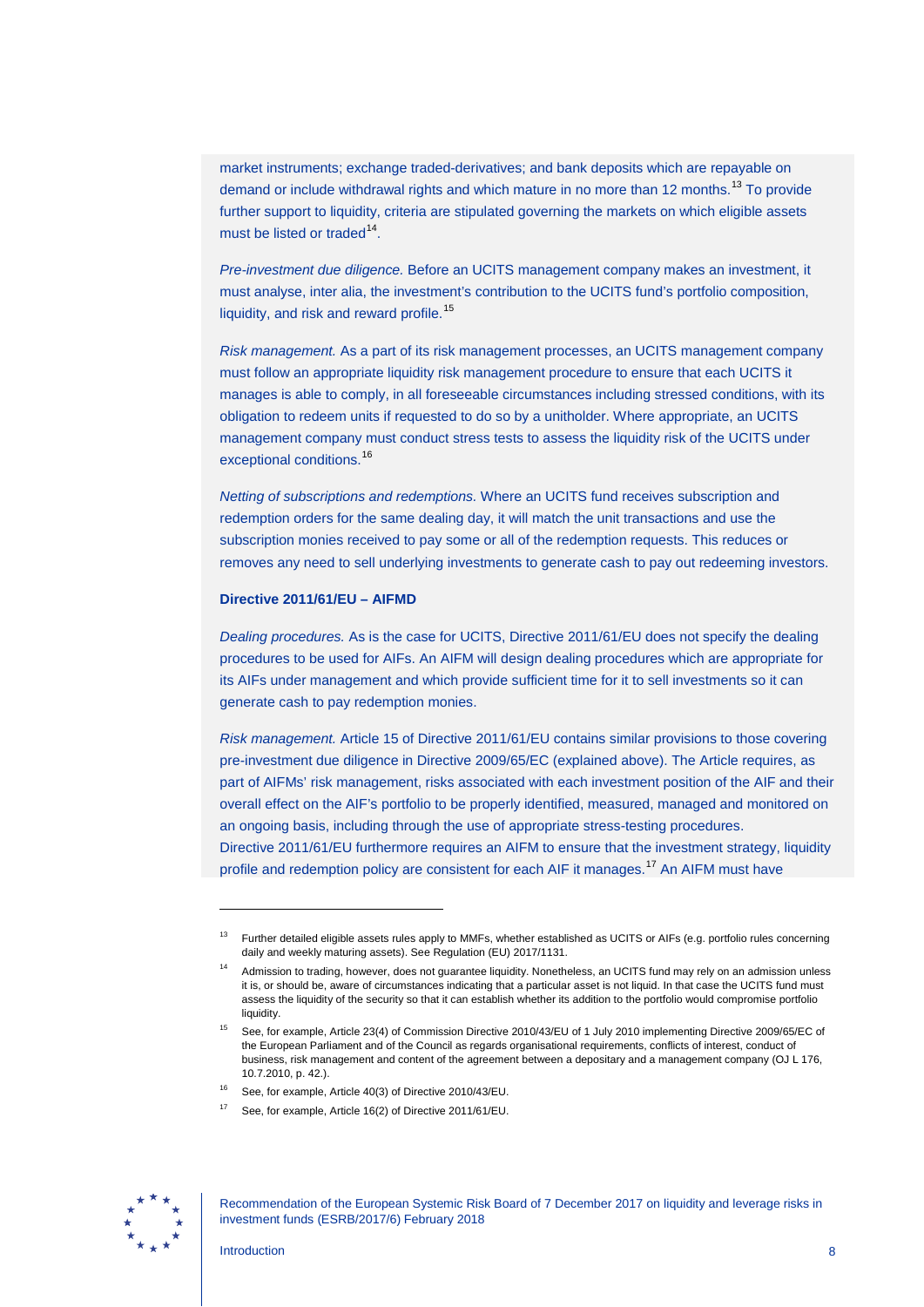appropriate liquidity management systems in place to monitor the liquidity risk of the AIF and ensure that the liquidity profile of the investments of the AIF complies with its underlying obligations. Furthermore, an AIFM must regularly conduct stress tests, under both normal and exceptional liquidity conditions, to assess and monitor the liquidity risk of the AIFs.<sup>[18](#page-9-0)</sup> These obligations are supplemented by detailed Level 2 rules on liquidity management.<sup>[19](#page-9-1)</sup>

*Netting of subscriptions and redemptions.* As is the case for UCITS, an AIFM can net subscription and redemption orders in an open-ended AIF.

## Box 1b **The current regulatory framework for investment fund leverage**

#### **Directive 2009/65/EC – UCITS**

*Borrowings.* UCITS may utilise financial leverage by borrowing up to a maximum of 10% of their assets, provided that any such borrowing is only temporary. Such borrowing may be used if there is a temporary mismatch of cash flows, e.g. when redemption monies need to be paid out in advance of monies to be received into the UCITS following the sale of investments.

*Use of synthetic leverage.* With regard to the use of synthetic leverage via derivative exposures, UCITS may create synthetic exposures – as calculated under the commitment approach – up to an amount equal to their total NAV. As a result, UCITS may use both borrowing and derivatives to leverage up to a maximum of 2.1 times their NAV. Under Directive 2009/65/EC, NCAs may also allow UCITS to calculate their global exposure by using a value-at-risk (VaR) approach or other advanced risk measurement methodologies instead of the commitment approach. For these funds, the use of leverage is only indirectly restricted via limitations on the fund's market risk, as explained in CESR Level 3 guidelines<sup>[20](#page-9-2)</sup>. So, funds that use the absolute VaR approach are limited to an absolute VaR which is not greater than 20% of NAV (over a 20 day period). In turn, funds applying the relative VaR approach are limited to no more than double the risk of loss under a given VaR model of a similar, but unleveraged, portfolio. Importantly, these VaR approaches potentially allow for significantly higher leverage than would be allowed under the commitment approach, depending on the volatility of the underlying assets. Survey responses for 11 jurisdictions within the Union indicate that the subset of UCITS funds applying VaR approaches to calculate global exposure could represent between 27% and 50% of the Union's UCITS sector in NAV terms.

#### **Directive 2011/61/EU – AIFMD**

<span id="page-9-2"></span><span id="page-9-1"></span><span id="page-9-0"></span>

Recommendation of the European Systemic Risk Board of 7 December 2017 on liquidity and leverage risks in investment funds (ESRB/2017/6) February 2018

<sup>&</sup>lt;sup>18</sup> See, for example, Article 16(1) of Directive 2011/61/EU.

<sup>19</sup> See, for example, Articles 46 to 49 of Commission Delegated Regulation (EU) No 231/2013 of 19 December 2012 supplementing Directive 2011/61/EU of the European Parliament and of the Council with regard to exemptions, general operating conditions, depositaries, leverage, transparency and supervision (OJ L 83, 22.3.2013, p. 1).

<sup>20</sup> CESR's Guidelines on Risk Measurement and the Calculation of Global Exposure and Counterparty Risk for UCITS, 28 July 2010.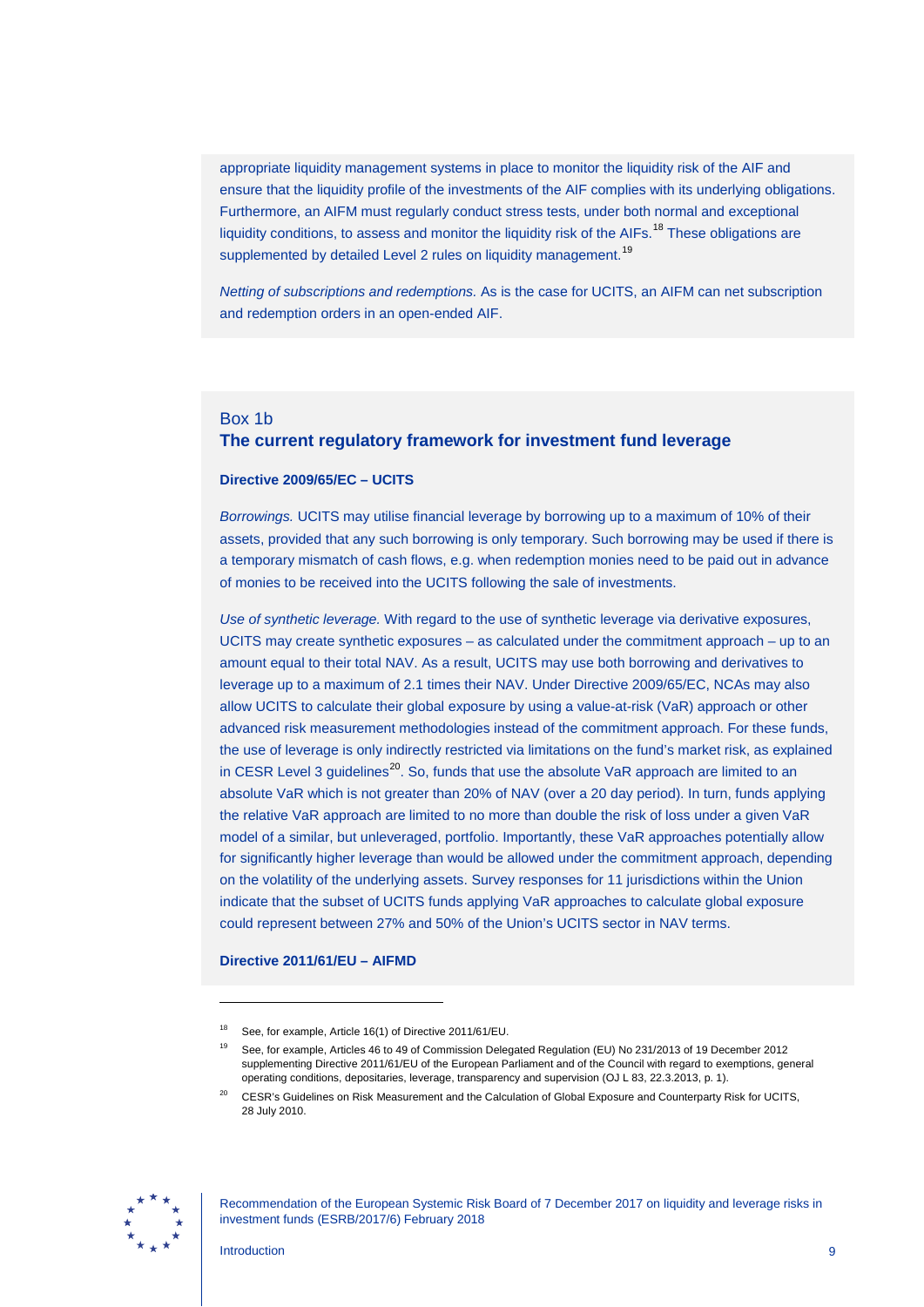*Borrowings and use of synthetic leverage.* AIFs operate without any regulatory leverage limits. Under Directive 2011/61/EU, funds are only required to report their use of leverage. Notwithstanding this, Directive 2011/61/EU allows competent authorities to impose limits on the level of leverage that fund managers may employ in their AIFs, as well as other restrictions to risk management, in order to "limit the extent to which the use of leverage contributes to the build-up of systemic risk in the financial system or risks of disorderly markets". So far, no authority has implemented this tool, and no EU-level framework supporting a harmonised implementation of macroprudential leverage requirements has been developed.



Recommendation of the European Systemic Risk Board of 7 December 2017 on liquidity and leverage risks in investment funds (ESRB/2017/6) February 2018

**Introduction** 10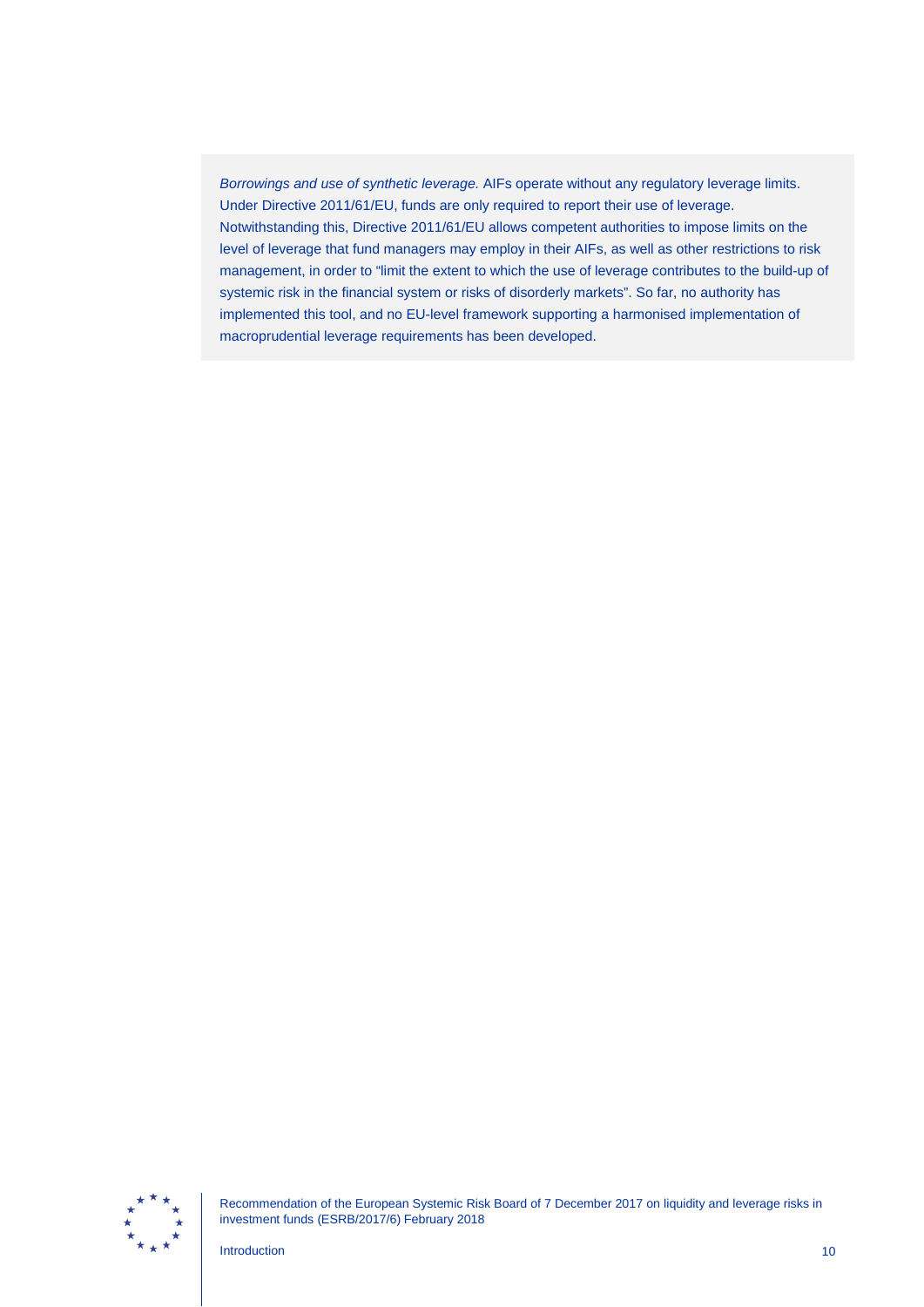# <span id="page-11-0"></span>ESRB Recommendation on liquidity and leverage risks in investment funds

# <span id="page-11-1"></span>1 Recommendation A – Liquidity management tools for redemption

# <span id="page-11-2"></span>1.1 Economic rationale and intended effects

<span id="page-11-3"></span>**Recommendation A(1) – Availability of additional liquidity management tools**

**The regulatory framework governing investment fund liquidity management in the Union needs to be broadened.** The provisions concerning liquidity management in the Directives 2009/65/EC and 2011/61/EU have been generally adequate in the past. However the continued growth of the investment fund sector, combined with an increase in its liquidity transformation activity, could lead to increased financial stability risks that need to be addressed.

**Appropriate liquidity management tools could smooth liquidity mismatches occurring in UCITS and open-ended AIFs, thus reducing financial stability risks under stressed market situations.** Liquidity mismatch is especially relevant for open-ended funds that offer frequent redemption opportunities but invest in assets which, in certain cases, cannot be sold off quickly without a material impact on their market price. Many open-ended funds offer daily redemptions, but not all. Under the provisions of the Directives 2009/65/EC and 2011/61/EU, fund managers are responsible for determining the redemption frequency (see Box 1a). There is a set of a-LMT which can help to mitigate liquidity risks for open-ended funds by reducing the first-mover advantage<sup>[21](#page-11-4)</sup> in stressed market situations (ex ante) and the occurrence of a liquidity spiral (ex post).

**Ex ante tools can be used to mitigate first mover advantage and systemic risk.** In principle these tools can be used under either normal or stressed market conditions. The purpose of ex ante tools such as swing pricing and anti-dilution levies is to treat customers fairly, ensuring that the remaining investors are not disadvantaged by the actions of the redeeming investors. This should remove any incentive for investors to redeem before others in order to benefit from lower costs. Nevertheless, if investors are determined to liquidate their fund positions they will do so regardless

<span id="page-11-4"></span>

<sup>21</sup> For a further explanation of the concept see Section II.1 of the Annex to Recommendation ESRB/2012/1 of the European Systemic Risk Board of 20 December 2012 on money market funds (OJ C 146, 25.5.2013, p. 1).

Recommendation of the European Systemic Risk Board of 7 December 2017 on liquidity and leverage risks in investment funds (ESRB/2017/6) February 2018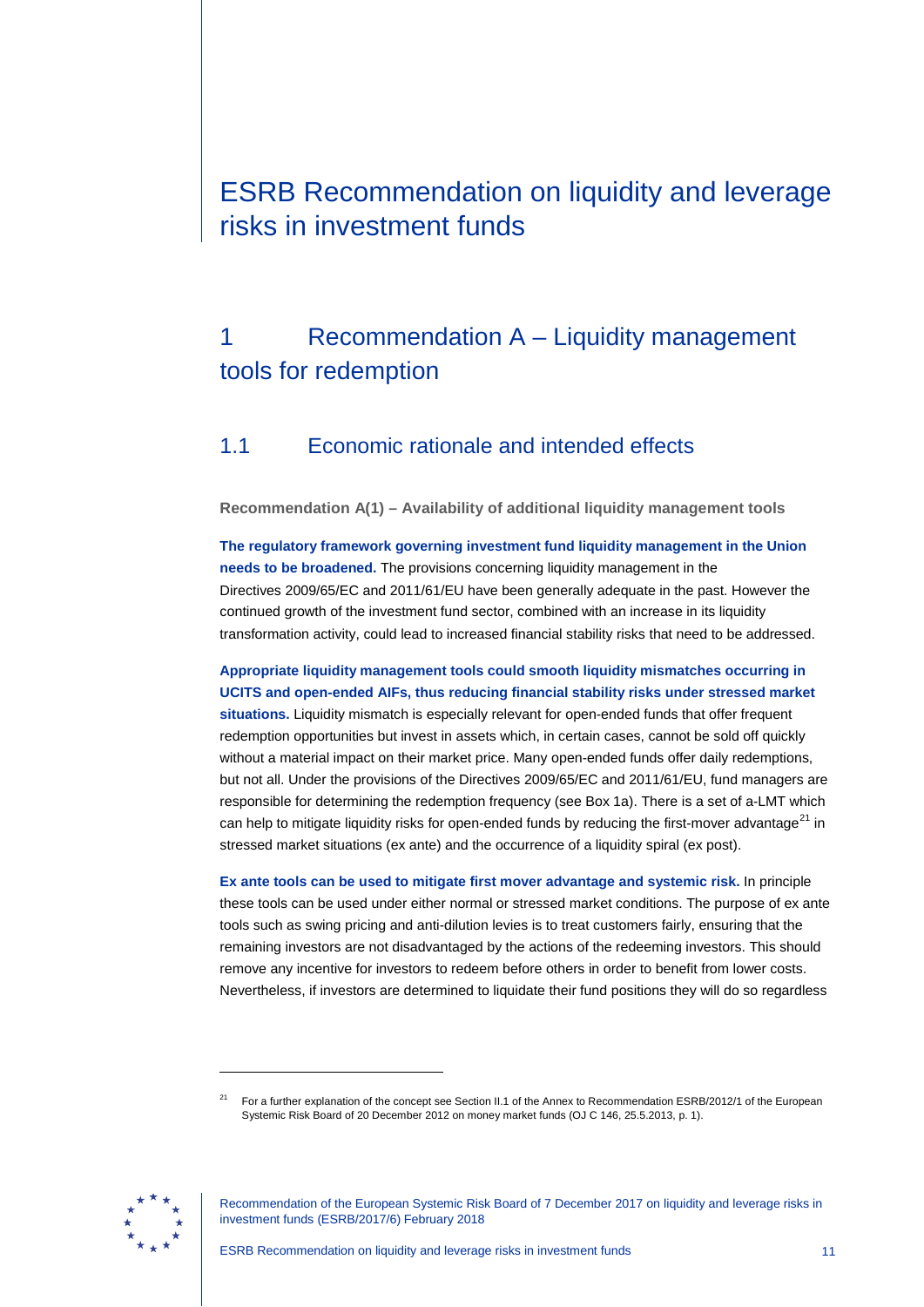of the associated cost. The tools therefore only mitigate first mover advantage, but not necessarily selling pressure in the underlying asset markets.

**Ex post tools allow fund managers to manage investment fund liquidity by controlling or limiting outflows.** These tools typically relieve managers from the obligation to immediately sell assets (at or below market prices) in response to redemption requests by investors. They can therefore act, to some extent, as a kind-of circuit breaker and can mitigate the occurrence of a liquidity spiral. Ex post tools are typically employed under stressed market conditions.

**The availability and implementation of a-LMT for investment funds varies significantly across jurisdictions.** While the suspension of redemption by the fund manager or by the NCA is explicitly allowed under Directives 2009/65/EC and 2011/61/EU, the latter do not stipulate any other a-LMT. Thus, there are differences in the availability of as well as the specific procedures governing the use of a-LMT across jurisdictions. A survey conducted by  $\text{IOSCO}^{22}$  $\text{IOSCO}^{22}$  $\text{IOSCO}^{22}$  and also a recent survey of Union Member States conducted by ESMA<sup>[23](#page-12-1)</sup> show that in some Member States a set of a-LMT tools is available, including swing pricing and an anti-dilution levy. However, in most Member States fewer tools are available.

The most commonly available tools in Union Member States are:

- redemption fees;
- redemption gates;
- redemptions in kind;
- side pockets;
- suspension of redemptions.

The only tool common to all participating jurisdictions is the suspension of redemptions. After that, the most commonly available tool is redemption-in-kind, which is available in 17 Member States.

**In most Member States fund managers are solely responsible for the activation of liquidity management tools – regulators play only a minor role in the process and cannot activate the tools.** Fund managers do not need regulatory authorisation to activate most a-LMT. Only three Union Member States require authorisation for some tools, and only one for the use of the power to suspend redemptions. However, liquidity tools, and the circumstances under which they can be used, must typically be listed in the constitutional documents of the investment fund, which are subject to authorisation in EU Member States. Regulators are not usually allowed to activate tools. The general exception to this is the suspension of redemptions, which may be imposed by the regulator if it is deemed to be in the public interest which, presumably, also includes financial

<span id="page-12-1"></span><span id="page-12-0"></span>

<sup>22</sup> The IOSCO survey covers both Union Member States and non-Union Member States. The focus of this **[report](https://www.iosco.org/library/pubdocs/pdf/IOSCOPD517.pdf)** is on the responses from 11 participating Union Member States.

For further information see Table A1 in the Appendix.

Recommendation of the European Systemic Risk Board of 7 December 2017 on liquidity and leverage risks in investment funds (ESRB/2017/6) February 2018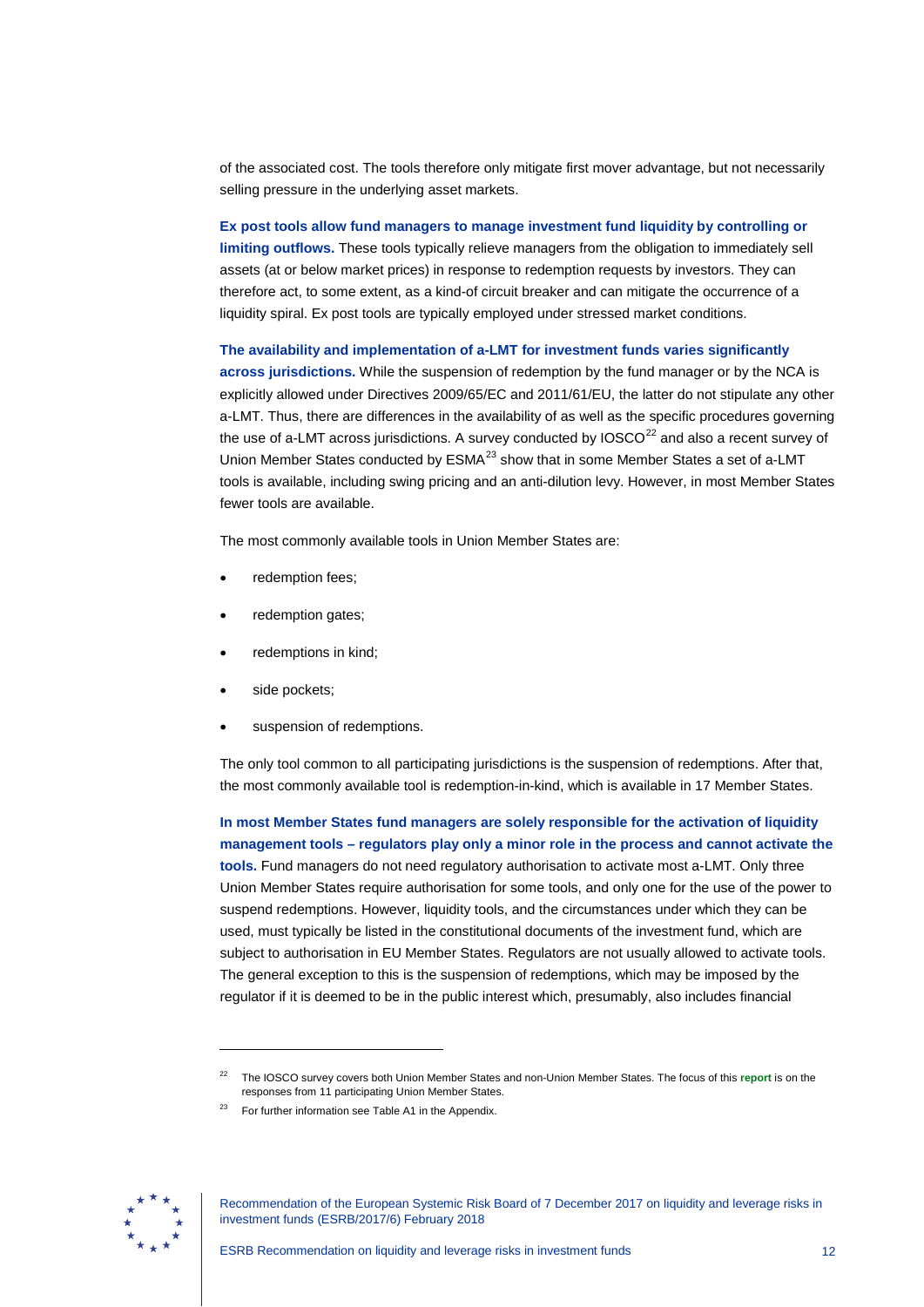stability factors. In a number of jurisdictions NCAs are granted the power to activate redemption gates.

**The availability of the tools is, in some cases, restricted to certain types of investment funds and/or to exceptional circumstances.** The option of using a-LMT varies under normal conditions. In some Member States certain tools can be used under normal circumstances, usually on the condition that their possible use has been previously stipulated in the fund documents. In other Member States the use of certain tools is restricted to extraordinary circumstances. In all Member States the use of the power to suspend redemptions is restricted to extraordinary circumstances only.

**The guidance provided by regulators on the use of a-LMT is heterogeneous and differs for each individual tool.** A maximum time limit is not always set governing the application of suspension of redemption, and three Member States do not provide any guidance on the use of suspension of redemption. With regard to the other a-LMT, formal definitions rarely exist, although Member States usually have a general understanding of the tools. In most cases, there are no specific regulatory provisions in the national legislation or guidance by the NCAs as to the use of the tools.

**The FSB identified liquidity mismatch as a potential structural vulnerability for open-ended investment funds and suggested that liquidity risk management tools should be more widely available.** The availability of a diverse set of ex ante and ex post liquidity management tools in all Member States would improve capacity to react to stressed liquidity situations and would, therefore, reduce risks to financial stability. NCAs and investment fund managers also indicated, in their responses to a consultation carried out by the Commission, that they would welcome the wider availability of liquidity management tools.<sup>[24](#page-13-0)</sup>

**Cross-border effects emphasise the need for a more harmonised regulatory framework.**

Since UCITS and AIFs often invest and operate on a cross-border basis, the potential impact of liquidity problems is not limited to the jurisdictions in which the respective UCITS and AIFs are domiciled. Contagion could therefore contribute to liquidity spirals with cross-border effects. A homogeneous set of liquidity management tools should, as a consequence, be available across the Union. This will provide investment funds with a common set of a-LMT which fund managers should assess and, as appropriate, include in the investment funds' constitutional documents to mitigate cross-border liquidity risks. All AIFs and UCITS should have the power to suspend redemption under stressed market conditions routinely included in their constitutional documents.

**The recommendation aims to make it easier to activate liquidity management tools in addition to enhancing their availability.** Fund managers might be reluctant to use certain liquidity management tools for a number of reasons, including reputational concerns or contagion. Activating a tool could lead to spill-over effects that impact on other investment funds managed by the same fund manager. In some cases, even investment funds managed by different fund

<sup>24</sup> "**[Consultation on the Undertakings for Collective Investment in Transferable Securities \(UCITS\)](http://ec.europa.eu/finance/consultations/2012/ucits/contributions_en.htm) – Product Rules, [Liquidity Management, Depositary, Money Market Funds, Long-term Investments](http://ec.europa.eu/finance/consultations/2012/ucits/contributions_en.htm)**".

<span id="page-13-0"></span>

Recommendation of the European Systemic Risk Board of 7 December 2017 on liquidity and leverage risks in investment funds (ESRB/2017/6) February 2018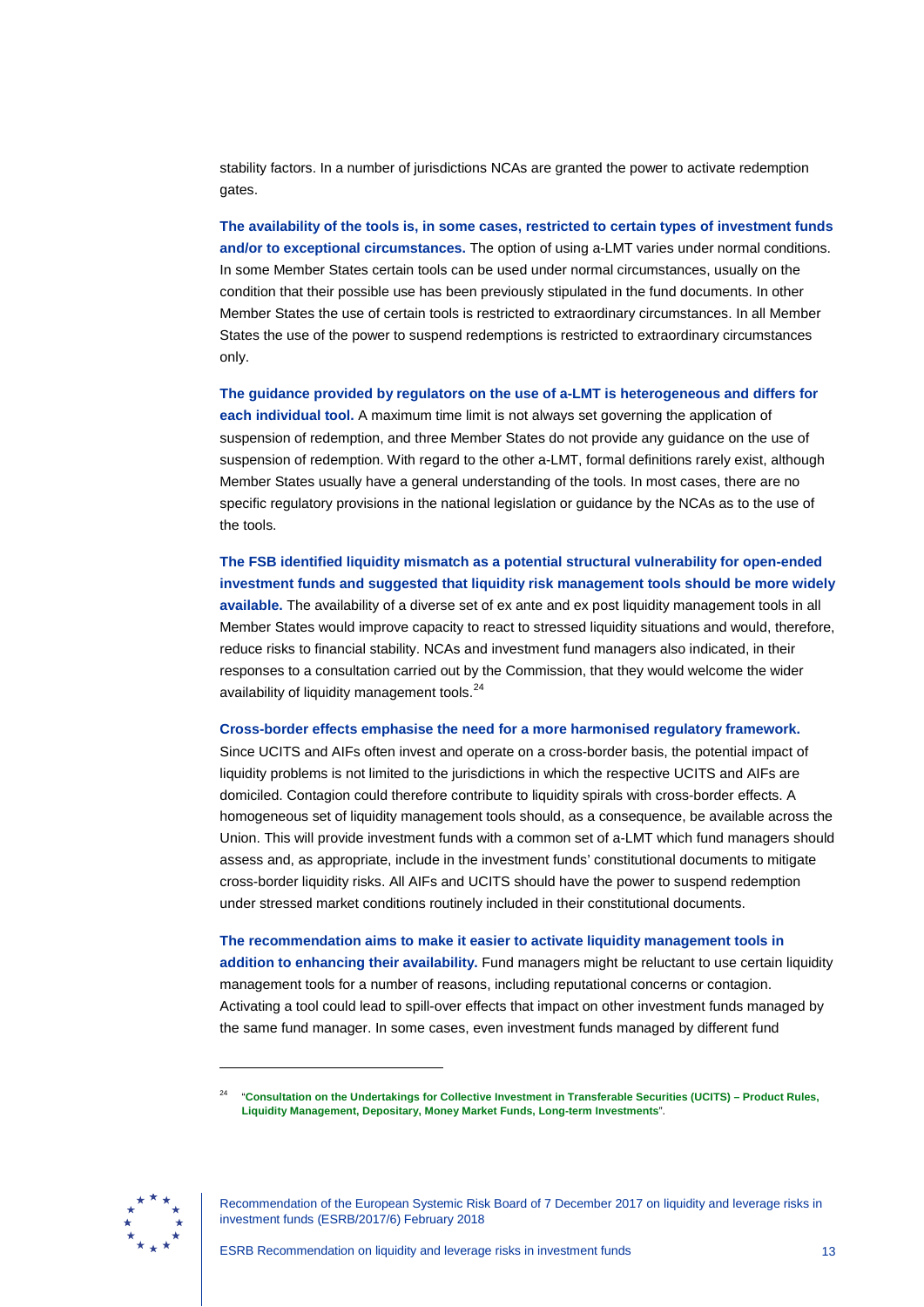managers but with a similar portfolio concentration might be affected. Thus, the insertion of a-LMT into an investment fund's constitutional documents may not be enough to effectively reduce the liquidity risks associated with the investment fund if the manager is reluctant to apply the a-LMT in practice. Fund managers should therefore ensure that the necessary operational capacity and contingency planning is in place for the timely activation of a-LMT. Each investment fund's prospectus or the pre-contractual information disclosed to investors should therefore describe all a-LMT included in the constitutional documents, their purpose and a description of how they are used. This will provide clarity and will familiarise investors with tools that are not commonly used.

**The aim of the recommendations is to encourage a consistent approach to the use of liquidity management tools across Member States.** To ensure the consistent application of a-LMT across Member States, the legislative proposal should oblige ESMA to develop high-level guidance on how a-LMT should be implemented in an investment fund's liquidity management process and the transparency and reporting requirements that should be established. In order to reach a better understanding of the effects of a-LMT on financial stability, the ESRB should collaborate with ESMA on macroprudential issues. Fund managers should report to the NCA regarding the implementation and use of a-LMT. To avoid burdensome reporting of any a-LMT in regular or constant use, reporting could comprise the use of tools under stressed market circumstances only.

**Ex ante liquidity management tools could be used to mitigate the build-up and impact of systemic risk, while ex post liquidity management tools could be activated under stressed market conditions when investment funds face considerable outflows.** Both types of instruments would therefore help to address financial stability risks arising from liquidity mismatches for investment funds. It is therefore recommended that both types of instruments be available at Union level. Box 2 further explains the different instruments while recognising that some of the tools will not always be suitable or necessary for all types of open-ended investment funds.

### Box 2 **Liquidity management tools**

**Ex ante/hybrid**<sup>[25](#page-14-0)</sup> liquidity management tools<sup>[26](#page-14-1)</sup>

**Swing pricing is aimed at protecting existing investment fund shareholders from adverse price effects caused by transactions executed by other investors.** Swing pricing can be used to adjust the price of shares in an investment fund in order to make a contribution to the cost of fund transactions resulting from investor activity.<sup>[27](#page-14-2)</sup> In practice, the NAV of the investment fund is

<span id="page-14-2"></span><span id="page-14-1"></span>

-

<span id="page-14-0"></span>Since adjustments to the NAV may be made ex post, the tools may also be viewed as hybrid, i.e. implemented ex ante but activated ex post.

<sup>26</sup> Stress testing is an additional key liquidity tool. It tests liquidity management practices against significant stress events which have the potential to expose funds to severe liquidity issues. As there is a separate recommendation covering stress testing, the topic is not discussed here (see Recommendation C).

Swing pricing is the mechanism used by single-priced funds; dual-priced funds have similar mechanisms allowing the fund manager to determine where the dealing price should be fixed between the prices at which units are created and cancelled, in order to ensure the cost of fund transactions is borne by incoming or outgoing investors as appropriate.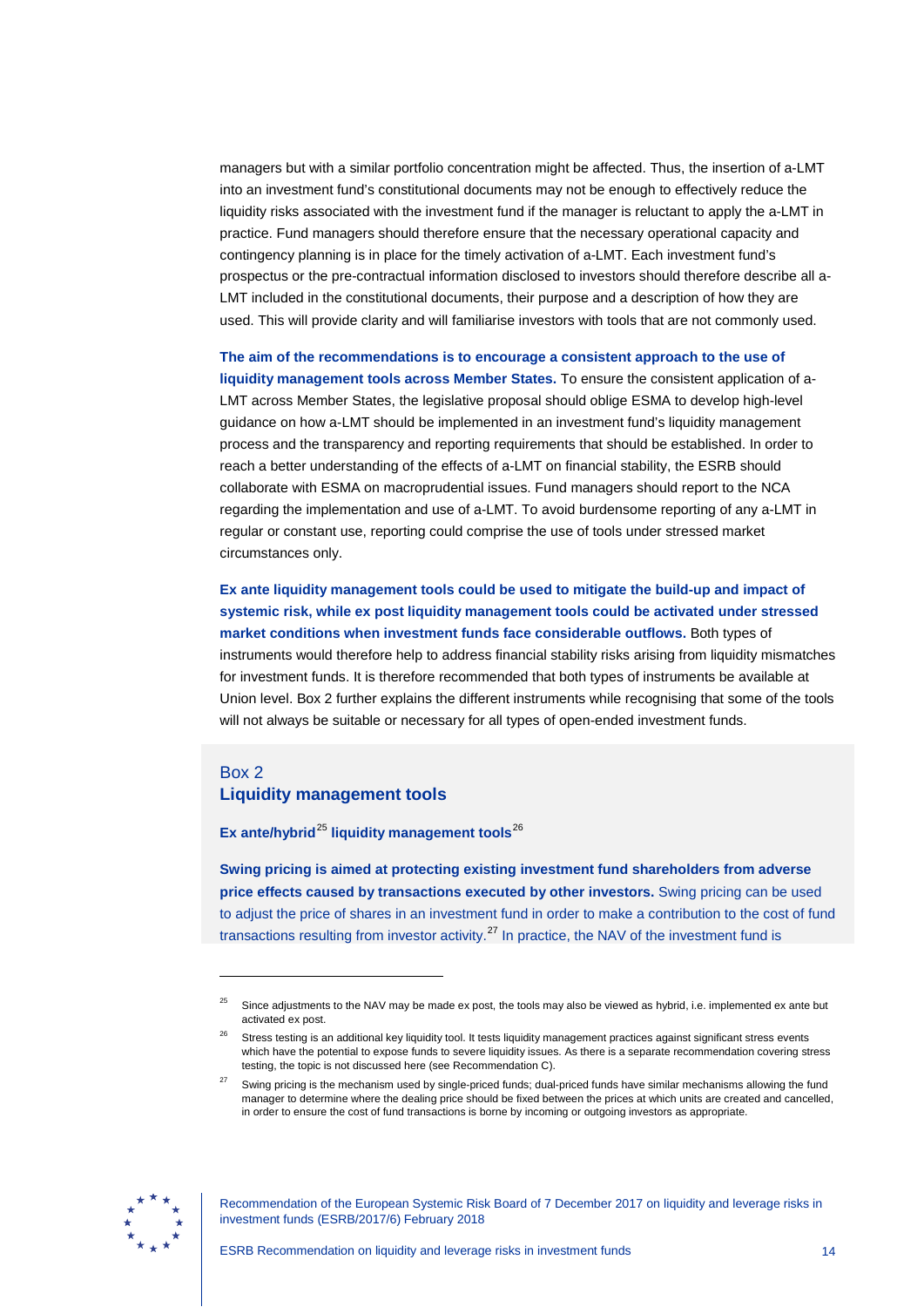adjusted downwards (upwards) in the case of large outflows (inflows) so that the transaction costs are borne by the investors buying or selling the shares rather than the existing investors. These price changes, if understood by investors, should incentivise investors to adjust their redemption and subscription behaviour in a way that helps to stabilise investment funds' net flows. Swing pricing can either be applied to all subscriptions and redemptions by investors (full swing pricing) or to just subscriptions and redemptions beyond a certain threshold (partial swing pricing). In the case of partial swing pricing a swing threshold is determined, and whenever net outflows exceed the threshold the NAV of the investment fund is adjusted downward, and vice versa. Thresholds may be variable, so the mechanism can be adjusted to match market/liquidity conditions, thus limiting investor optimisation behaviour (i.e. preventing investors from anticipating the use of swing pricing and taking appropriate action). Under conditions of full swing pricing the NAV is adjusted continuously, depending on whether there are net inflows or outflows. Swing pricing is a tool that can effectively influence investors' redemption and subscription behaviour, stabilising fund returns, and reducing the probability that first mover advantages and the associated fire sales will occur. Nevertheless, investors who are determined to exit a fund will do so, even if they incur a resulting cost from "swung" prices. Since there may be multiple NAVs, employing the swing-pricing tool could be quite complex and cost intensive, and it may not be feasible for small investment funds to use it.

**Similarly, anti-dilution levies involve investors paying an extra charge to the investment fund when they subscribe to or redeem investment fund shares.** Subscriptions to and redemptions of an investment fund can have an impact on the value of the investment fund. This is especially the case when shares in investment funds are not simply being transferred between matched buyers and sellers, but an imbalance between buyers and sellers requires the fund manager to purchase or sell underlying assets. This will involve transaction fees, related taxes and liquidity costs that impact the NAV of the investment fund, giving rise to dilution. An anti-dilution levy covers these dealing costs.

**Swing pricing and anti-dilution levies disincentivise procyclical behaviour, although only the former incentivises anticyclical behaviour.** In contrast to swing pricing, anti-dilution levies do not incentivise investors to act in a countercyclical manner (i.e. subscribing in a redemption phase) since in this case investors do not benefit from the more favourable sales or redemption price created by swing pricing. Neither anti-dilution levies nor swing pricing generate extra costs for the investment fund – they only change the way costs are passed on to investors.

#### **Ex post liquidity management tools**

**Redemption gates (deferred redemptions) temporarily delay redemptions.** A redemption gate is a temporary deferral of the right of shareholders to redeem their shares. This deferral may be full, so that investors cannot redeem their shares at all, or partial, so that investors can only redeem a certain portion of their shares. Redemption gates can also be designed in such a manner that when redemption requests exceed a certain threshold (for example 10% of NAV for an investment fund offering daily or weekly dealing), a fund management company can decide to carry forward any redemption requests over that threshold to the next dealing period. Under stressed market conditions, redemption gates give fund managers more time and flexibility to react to investor redemptions and to ensure the orderly sale of underlying assets. This can decrease the risk of fire sales.

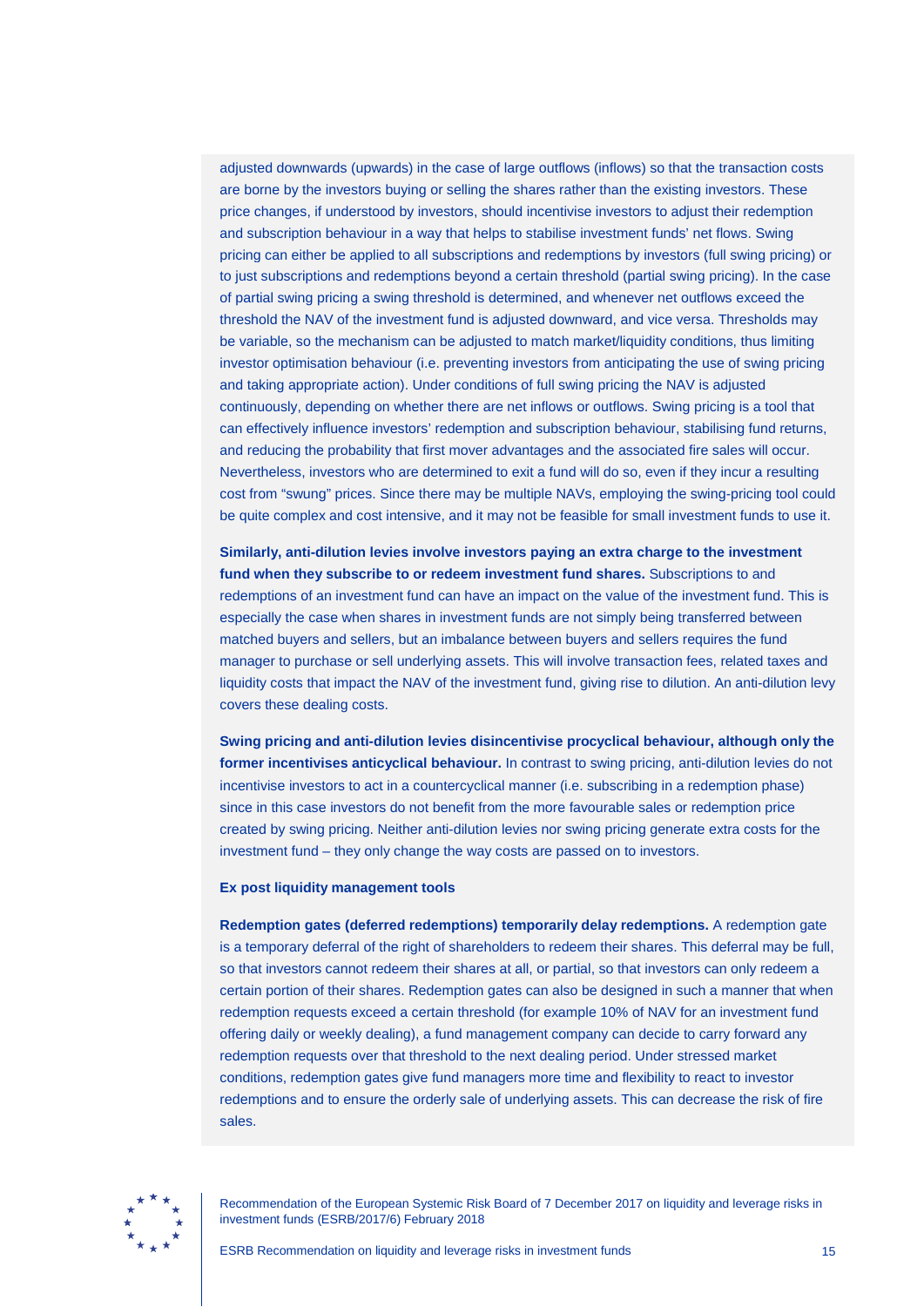## **Redemption-in-kind frees the fund manager from the need to liquidate large amounts of assets in the event of large-scale redemptions.** A fund manager may decide to meet a redemption request by transferring securities, instead of cash, to the redeeming unitholder. Since a large ad hoc sale of assets might generate significant market impact, redemption-in-kind may protect investors remaining in the investment fund against the high liquidation costs which might otherwise arise. This mechanism may be suitable for redemption orders from institutional investors. However it is generally less suitable for redemptions by retail investors because it might not be feasible to redeem single shares of the investment fund in kind and to do so might also entail high operational and reputational costs. Although investors can sell assets redeemed in-kind in the same way as fund managers, they would then be obliged to internalise the costs of such sales, rather than spreading them across all investors in the investment fund. The impact on the market (and therefore on financial stability) might, however, be the same, regardless of whether it was the investment fund itself or the investors selling the underlying assets.

**"Side pockets" allow illiquid investments to be separated from remaining liquid investments of the investment fund.** This approach has two advantages. First, investors needing liquidity can still cash in the liquid part of the investment fund's investments at, presumably, little liquidation cost. Second, the approach protects the interests of investors who wish to remain in the investment fund, since the fund manager is not forced to liquidate assets at or under market prices if faced with high redemption demand. Side pockets are therefore especially suitable whenever a fund has diverging investor interests, i.e. when some investors wish to remain invested in the fund while others want to redeem their shares. Practices vary across Member States as to the rules governing the circumstances under which side pockets can be created.

**Notice periods provide fund managers with additional flexibility to manage their liquidity.** A notice period refers to the period of advance notice that investors must give to fund managers when redeeming their investments. Notice periods are often already stipulated in the constitutional documents of an investment fund and give fund managers more time to meet redemption requests without having to sell assets immediately at a discount.

#### **Suspension of redemption is an instrument of last resort during a liquidity crisis.**

Suspensions function as circuit breakers, giving the fund managers additional time, in situations of financial distress, to liquidate assets in an orderly manner. Instead of having to make hasty decisions and to liquidate at any price, the fund managers are granted extra time to find the optimum solution. Moreover, this additional time may allow the fund managers and supervisors to better communicate the reasons for the stress to investors, potentially avoiding panic. Suspensions are, therefore, widely regarded as an important tool for managing large-scale redemptions in a crisis. However, suspensions may impose high welfare costs on investors by preventing them from cashing in their investments. Furthermore, there are concerns that sophisticated investors might be able to predict a suspension of redemption and could seek to redeem their shares ahead of others (in contrast to the initial objective of the tool which is to mitigate first-mover advantages), possibly even triggering a run.

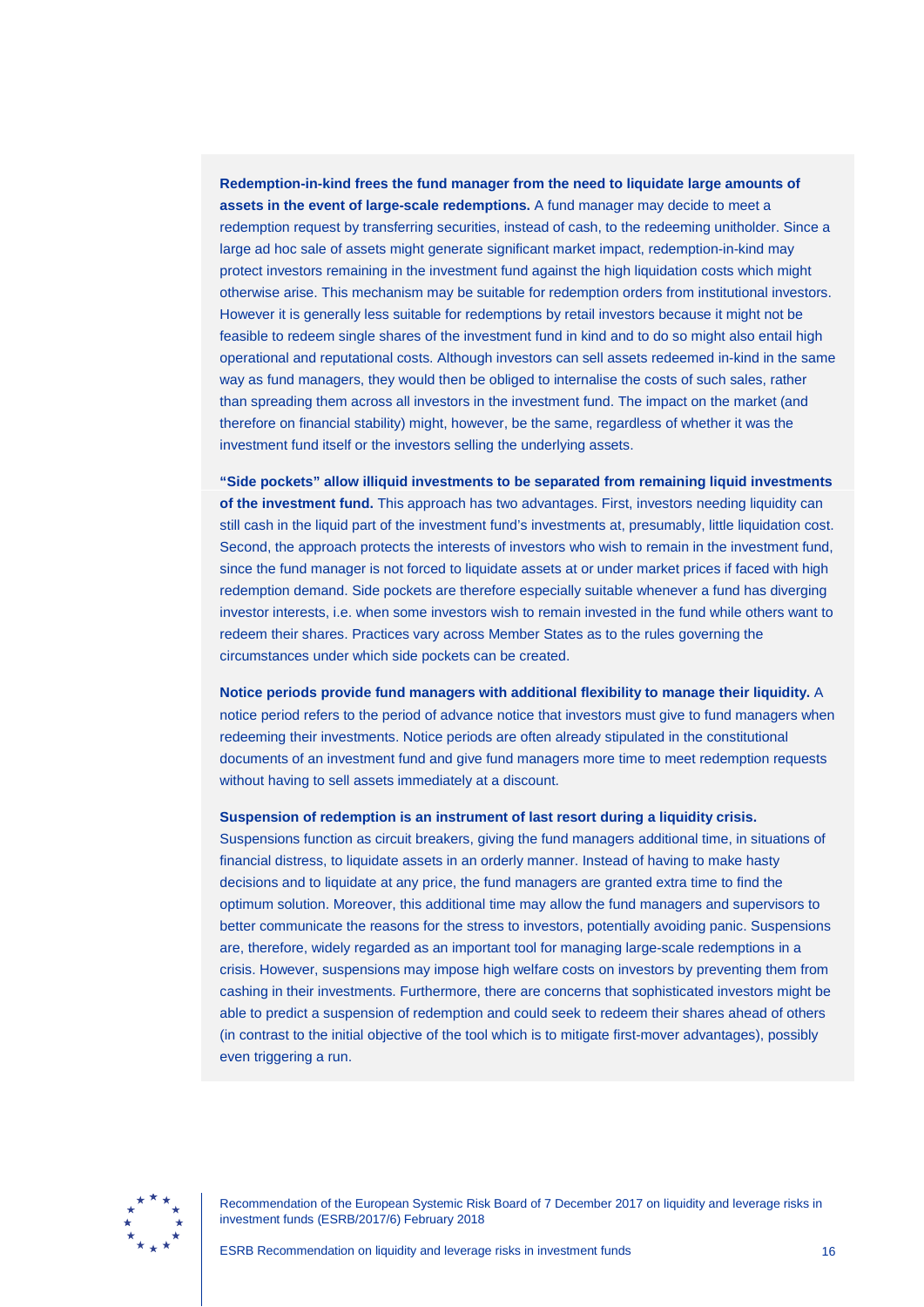<span id="page-17-0"></span>**Recommendations A(2) and A(3) – Further provisions on NCAs and on ESMA's role in relation to NCAs' suspension of redemptions with cross-border financial stability implications**

**Suspension of redemptions is the only tool available across all Member States.** In principle, the decision to suspend redemptions is, first and foremost, the responsibility of, and at the discretion of, the fund manager (see Box 2). Suspension of redemption can, however, also be ordered by the NCAs for both UCITS and AIFs, if it is in the interests of the unitholders or the public.

**Fund managers might not suspend redemptions if they fail to internalise the effect of large scale redemptions on the stability of the financial system.** A run on an individual investment fund alone may be enough to cause general panic among investors and large-scale withdrawals from other funds. As a consequence, investment funds may also face severe liquidity stress and may be forced to sell substantial amounts of assets. If the size of the affected investment funds is large relative to a market or sector, considerable declines in asset prices may result, leading to a downward spiral. Hence, the prevention of runs and consequent large-scale fire sales is of great importance to overall financial stability.

**Fund managers might not suspend redemptions because they are concerned about reputational risk.** One of the main obstacles to the use of a suspension of redemption is a potentially negative impact on the fund manager's reputation. Since the need for a suspension could easily be attributed to poor liquidity management on the part of the fund manager, there may be a lasting loss of confidence in the professionalism of the fund manager. Consequently, fund managers may refrain from using suspension of redemption even if it would be in the collective interests of all investors in the investment fund. In some other cases fund managers may also decide not to order the suspension of redemptions if they believe that this would not be in the best interests of the investors in their investment funds. In these cases, where the suspension of redemption is not used by fund managers but is nevertheless warranted from a macroprudential perspective, NCAs should use the power to require the suspension of redemption.

**Passporting arrangements in the Union mean that roles and responsibilities should be** 

**assigned to NCAs for ordering suspensions.** Passporting regimes allow AIFMs and UCITS management companies to market units or shares across borders to investors within the EEA. They also allow cross-border management activities by the managers of these investment funds. If an investment fund is established in one Member State but the AIFM or the UCITS management company is based in another, it might not be clear which NCA is responsible for managing the suspension of redemptions or when an authority should intervene with suspension powers. Lack of clearly assigned responsibilities might lead to insufficient or delayed reactions during stressed and rapidly changing market conditions. Shared responsibilities and/or responsibility lying with the less well informed authority could therefore have unintended negative consequences. To avoid this, the Commission has recommended that the relevant Union legislation clarify the roles and responsibilities of the NCAs involved.

**Other relevant authorities, including ESMA and the ESRB, should be notified before the responsible authority exercises its power to order the suspension of redemption if there are cross-border financial stability implications.** Since passporting allows funds to be marketed on a cross-border basis within the EEA, ordering the suspension of redemption might directly affect the

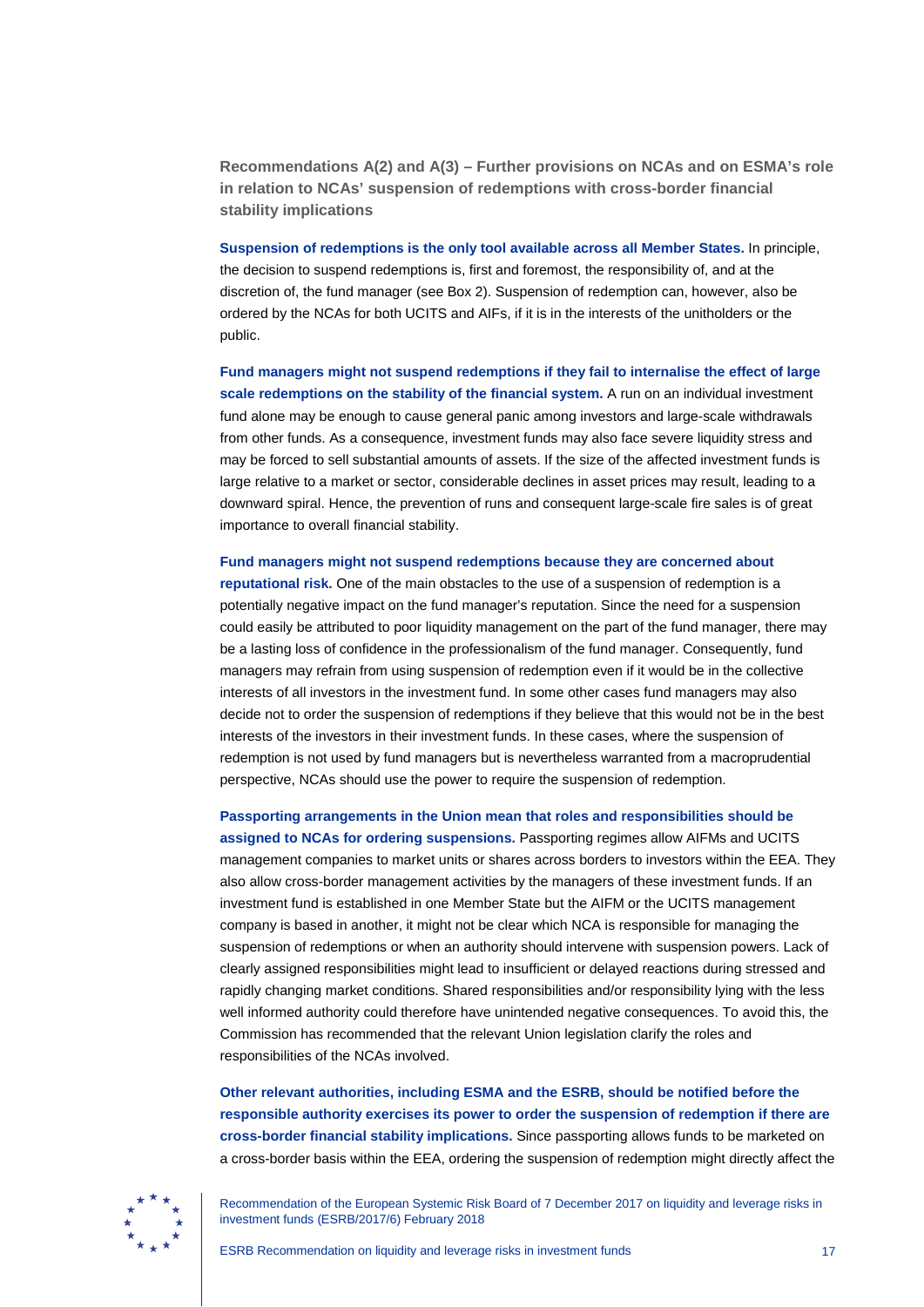investors and markets of other relevant authorities. Ordering the suspension of the redemption of a certain investment fund might also, therefore, have consequences for the financial markets and investor trust in other jurisdictions. If the relevant authorities are not informed, such market reactions might come as a surprise and could inhibit appropriate regulatory action. So that potential risks to financial stability may be mitigated, the Commission has recommended including the obligation to provide prior information to relevant authorities in the appropriate Union legislation. This obligation should, however, be formulated in such a way that it does not prevent NCAs from acting immediately in the event of a crisis.

**ESMA should seek to provide advice and should facilitate and coordinate NCAs' use of their powers to suspend redemptions if there are cross-border financial stability implications.**

Taking national characteristics into consideration, ESMA should adopt a coordinating and advisory role to provide a level playing field for NCAs to use their powers to suspend redemptions, with the goal of mitigating risks to financial stability. This coordinating role should include taking a lead on the general practicalities that NCAs need to consider when using their powers to suspend redemptions. Furthermore, there is currently no homogeneous and precise definition of the public interest. ESMA should promote a shared understanding among NCAs of how the relevant provisions in Directives 2009/65/EC and 2011/61/EU relate to financial stability and systemic risk, without making regulators predictable and generating moral hazard. These provisions will not only facilitate a more harmonised approach to the suspension of redemptions but will also support the idea that the suspension of redemptions should become a functional tool to help mitigate risks financial stability.

## <span id="page-18-0"></span>1.2 Unintended effects

**There is a risk that well-informed institutional investors might anticipate the activation of a certain tool.** This could reduce or counter the effectiveness of a tool, since investors would try to act before the tool had actually been activated. Under certain circumstances the anticipation of the activation of a tool could even lead to run scenarios, thus triggering the emergence of a liquidity spiral. For that reason, guidance should avoid any kind of automaticity and prescriptiveness.

**Liquidity management tools may be of value when stressed market conditions are** 

**persistent.** Depending on the market circumstances, ex post tools might only defer the liquidity problem given that they only defer redemptions for a limited amount of time (e.g. redemption gates). They do not eliminate the problem when stressed market conditions persist and cannot, therefore, replace structural measures such as those aimed at addressing excessive liquidity mismatches.

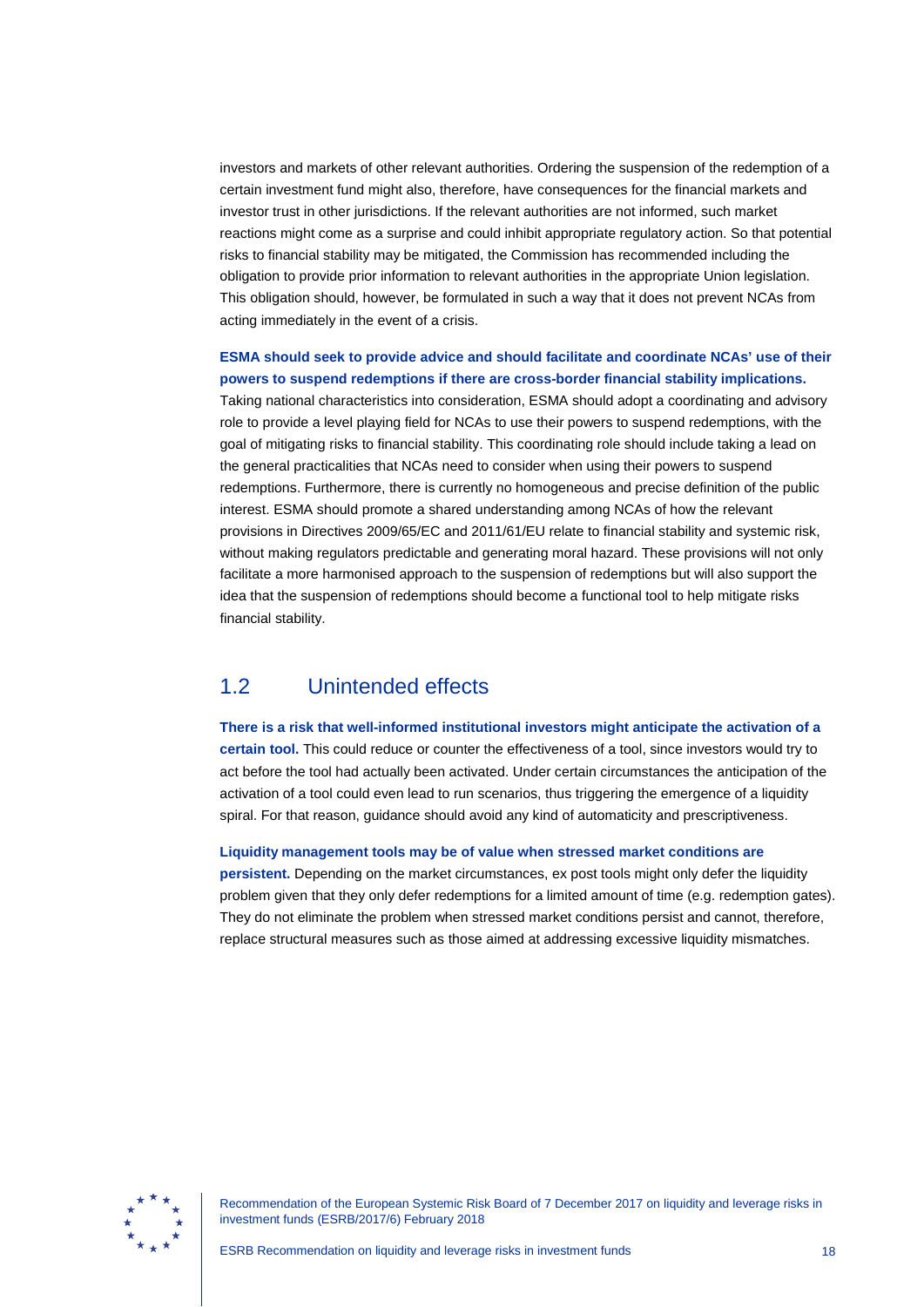# <span id="page-19-0"></span>2 Recommendation B – Additional provisions to reduce the likelihood of excessive liquidity mismatches

# <span id="page-19-1"></span>2.1 Economic rationale and intended effects

**Investment funds managing assets that are inherently less liquid do not necessarily create financial stability concerns.** Providing access to a variety of asset classes increases market efficiency as it offers more investment opportunities and improves access to financing for the issuers of such assets. From an economic policy perspective, allowing investment funds to invest in less actively traded asset classes, such as private equity, unrated corporate bonds or loans, also contributes to the diversification of funding in the economy. This coincides with rising investor demand for more investment opportunities in the context of a prolonged low-yield environment.

**Financial stability risks arise when there is a large mismatch between the liquidity of these assets and the liquidity offered to investors through fund redemption policies.** Compared with investment funds that invest in liquid assets, where only a large number of redemptions would have an impact on market prices, the obligation (subject to the possibility that the fund could be suspended) to sell even a small amount of less liquid assets could rapidly lead to large amplifications of market falls. The availability of frequent redemption points is particularly problematic if this leads investors to overestimate the liquidity of the assets held by the investment funds they have invested in. This might result in forced sales by, for example, leveraged investors.

### **Ensuring that the redemption policy of an open-ended investment fund is structurally aligned with the liquidity profile of its assets should reduce risks associated with fire sales.**

Managers have several options when investing heavily in less liquid assets. For example, on the asset side, setting limits to the proportion of less liquid assets a manager can invest in would improve the capacity of the fund manager to redeem, even under stressed market conditions. By making sure that sufficient liquid assets are available, this would reduce first-mover advantage and the risk of a run. While addressing excessive liquidity mismatches at an individual fund level, it would also reduce the magnitude of collective selling and the risk of fire sales. Finally, it would reduce the likelihood and severity of a systemic event.

**Improving an investment fund's capacity to honour redemptions under stressed market conditions also reduces the likelihood of a suspension of redemptions.** Increasing the structural resilience of investment funds would avoid over-reliance on a-LMT since a part of the media commentary specifically refers to a potential unintended effect of the suspension tool itself<sup>28</sup>.

<span id="page-19-2"></span>

<sup>28</sup> For some examples of potential unintended consequences related to the recent developments in UK property funds, see **[https://www.bloomberg.com/news/articles/2016-07-11/the-week-brexit-got-real-for-investors-in-frozen-property](https://www.bloomberg.com/news/articles/2016-07-11/the-week-brexit-got-real-for-investors-in-frozen-property-funds)[funds](https://www.bloomberg.com/news/articles/2016-07-11/the-week-brexit-got-real-for-investors-in-frozen-property-funds)** or **<https://www.ft.com/content/4f6b1a9a-452c-11e6-9b66-0712b3873ae1>**, viewed at November 2017.

Recommendation of the European Systemic Risk Board of 7 December 2017 on liquidity and leverage risks in investment funds (ESRB/2017/6) February 2018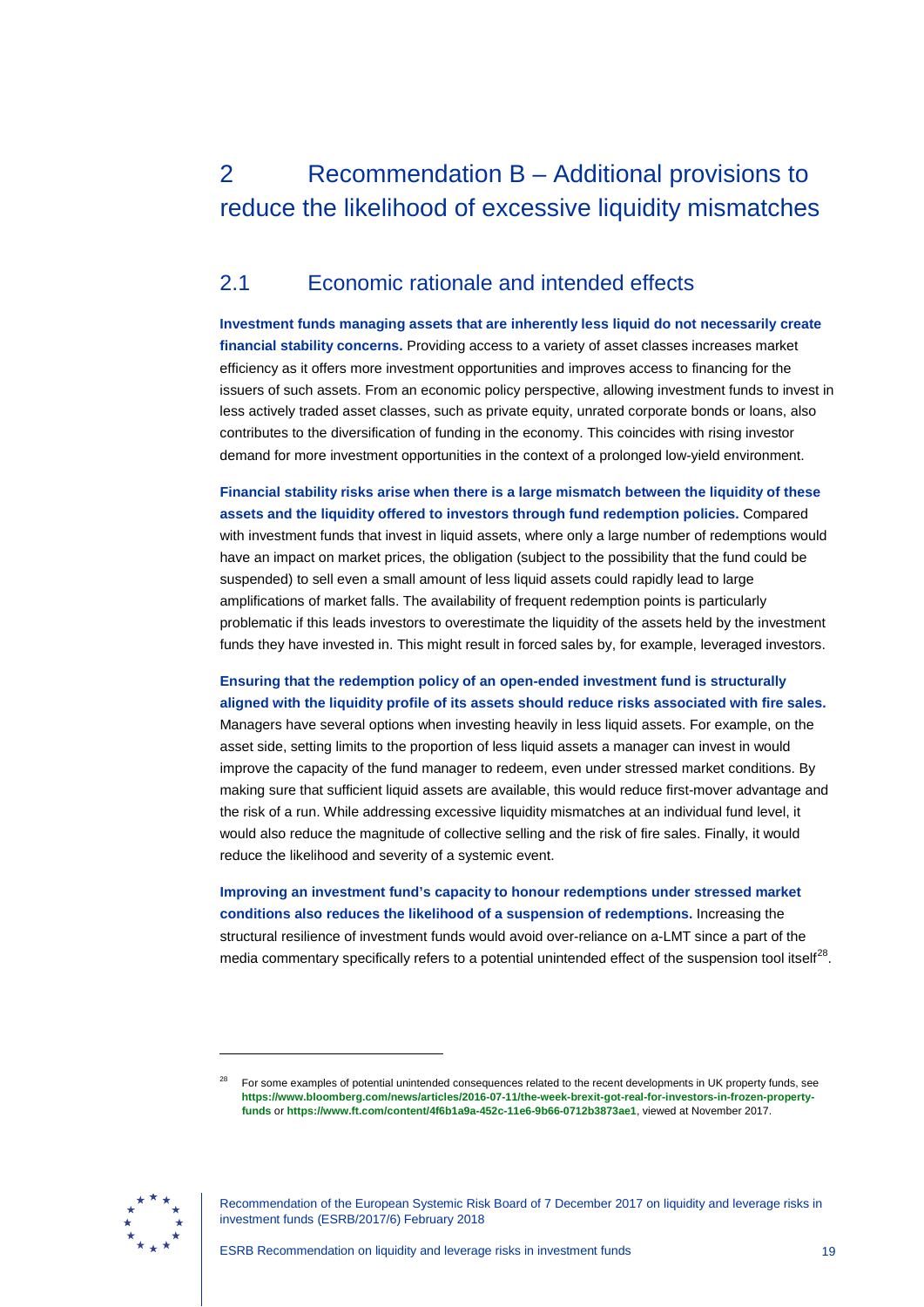**On the liability side, managers could implement redemption policies and reduce the frequency of redemptions offered by an investment fund, and/or impose notice periods for investors wishing to redeem from an investment fund.** In the event of abnormal levels of outflows, restricting redemptions would provide the fund manager with more time to liquidate assets to meet redemption requests. It would also provide more time for the market to find a solution to the underlying concerns, or for the concerns to dissipate naturally over time (e.g. in the case of UK property funds). In some cases, it could allow for some form of broad intervention from authorities, which could help to alleviate the immediate underlying stress. In the case of notice periods, knowing the due date in advance would allow investors a degree of planning in terms of their own liquidity positions which suspension of redemptions does not permit.

**Real estate funds are one example of funds that may present high liquidity mismatches.** Real estate funds typically invest in less liquid underlying assets and are prone to significant liquidity mismatches if they have an open-ended structure. Systemic risks could arise from a combination of liquidity mismatches and the use of leverage. Early redeemers may benefit from first-mover advantage, thus starting a run, since these investment funds hold few liquid assets on hand to meet redemptions. Because of leverage these redemption requests could force the manager to sell off a larger proportion of the portfolio, with a concomitant impact on asset prices. Eventually, these investment funds might amplify and spread risks through the rest of the financial system.<sup>[29](#page-20-0)</sup> In the case of UK property funds, suspensions helped to avoid widespread, rapid sales of CRE in the wake of the UK referendum on membership of the European Union (see Box 3). However, as has been pointed out by the Bank or England, there is still an underlying vulnerability that could emerge from liquidity mismatches between the investment funds' assets and liabilities. Future shocks to the CRE market could trigger cycles of redemptions, suspensions and discounted sales.

### Box 3 **Real estate funds – the case of UK property funds**

**The characteristics of Union real estate funds differ.** Real estate funds typically invest in less liquid assets such as property, property rights and equity interests in property companies. In some jurisdictions, only closed-ended real estate funds are permitted, in which case investors may only redeem units at predetermined maturities and, normally, only on the investment fund's expiry date. In other jurisdictions, the investment fund rules and the offering documentation of open-ended structures give investors the right to request redemption of their fund units more frequently. This can lead to large-scale liquidity transformation, especially if these investment funds offer weekly or daily redemptions.

**An example of the concerns relating to real estate funds was seen in the United Kingdom following the 23 June 2016 EU referendum.** Between July and December 2016, several of the United Kingdom's 19 authorised CISs<sup>[30](#page-20-1)</sup> investing in direct property applied some form of special

<span id="page-20-1"></span><span id="page-20-0"></span>

Bank of England, "Financial Stability Report – November 2016".

These funds are AIFs under Directive 2011/61/EU but are subject to authorisation and regulation under UK law.

Recommendation of the European Systemic Risk Board of 7 December 2017 on liquidity and leverage risks in investment funds (ESRB/2017/6) February 2018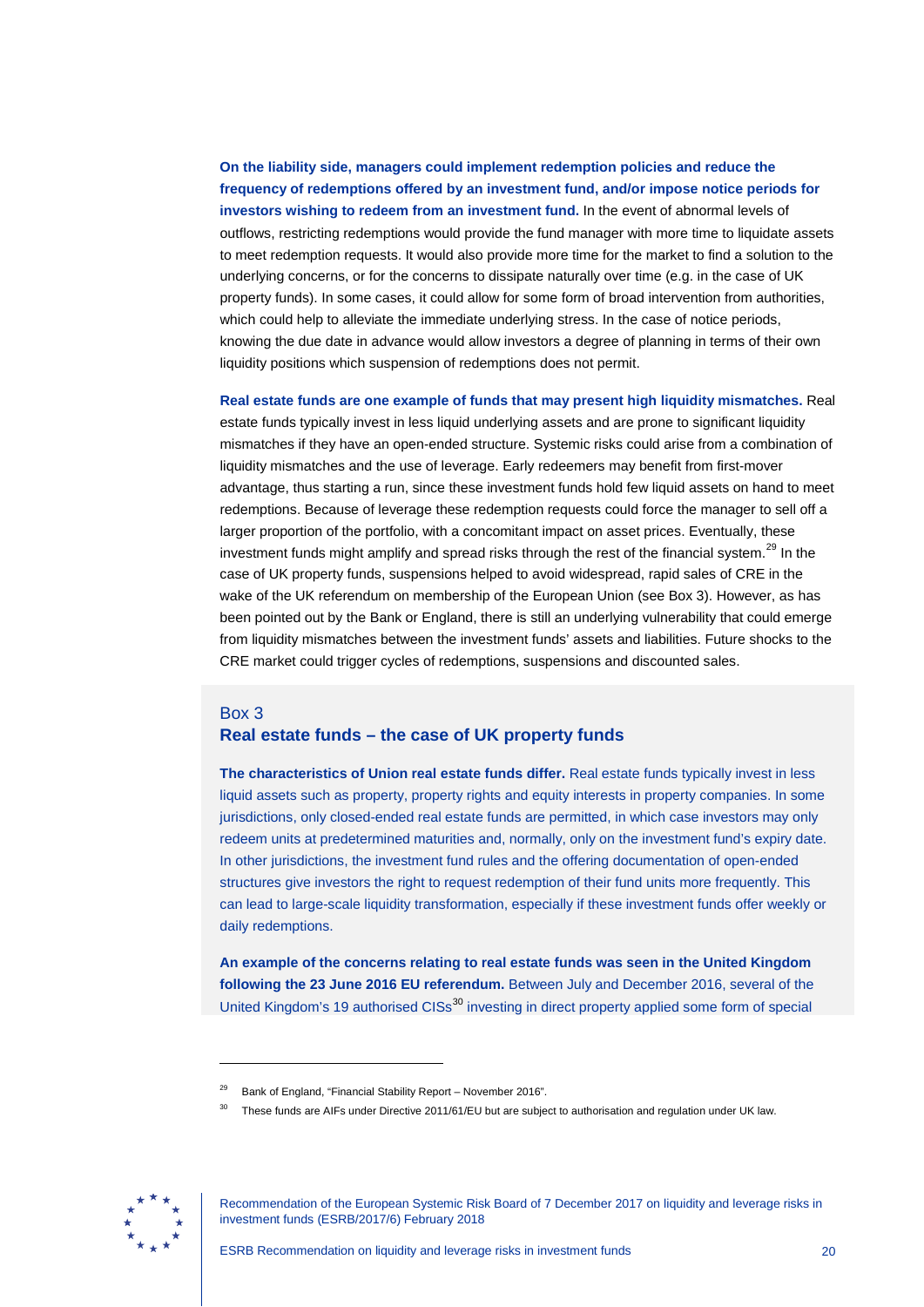liquidity measure. The UK property market had been experiencing declining values and investment fund redemptions for around eight months prior to the referendum, and the vote to leave triggered an increase in redemption demands from investors. Some 15 investment funds offering daily dealing experienced cumulative redemptions of 4.1% of NAV, reaching 8% of NAV in one case. At the same time, ten investment funds made fair value pricing (FVP) adjustments ranging from 4% to 15%.

**The affected investment funds adopted different approaches to using liquidity management tools.** In the first week of July six daily-dealing investment funds, representing about GBP 14.6 billion, suspended redemptions (three of them had also applied FVP adjustments). One investment fund resumed dealing with an anti-dilution adjustment in place to reflect the discount required to sell a number of properties rapidly. The other fund managers kept their investment funds suspended until they judged there was sufficient clarity regarding asset valuations. The UK Financial Conduct Authority (FCA) rules require a fund manager to review the justification for a suspension at least every 28 days, but do not set a maximum period for which the suspension may be kept in place.

**Levels of redemption demand began to revert to normal from mid-July onwards. Those investment funds that had suspended redemptions gradually began to resume dealing, the**  last of these doing so in mid-December. Investment funds offering monthly or quarterly liquidity either did not experience higher than usual levels of redemption requests, or were able to ensure that sufficient levels of cash and other liquid assets were available to meet demand.

**This episode had an impact on some unit-linked investment funds, but no contagion spread to other asset classes.** The suspension of dealing affected some unit-linked investment funds that had invested in CIS to gain exposure to property as an asset class. Of these investment funds, 59, with total AuM of GBP 2 billion, had invested in the CIS that had suspended dealing. In some cases, this affected their ability to meet their non-contractual obligations, including surrenders or transfers, although there was no impact on the paying out of benefits either on maturity or on the death of insured persons.

**The Bank of England highlighted contagion risks in its Financial Stability Report** of July 2016<sup>[31](#page-21-0)</sup>: However, the nature of the market event reduced the risk that it might have a systemic impact. The shock was not a widespread credit event, but primarily a UK-specific event affecting property prices. In addition, the impact from redemptions of daily-dealing investment funds was well contained through the use of the tools already available to investment funds. Moreover, the value of the investment funds affected was small: in terms of AuM, authorised property CIS represented about 2.7% of UK open-ended investment funds (GBP 949.7 billion). On aggregate, all open-ended investment funds hold approximately GBP 35 billion in commercial property, i.e. less than 10% of the market (GBP 683 billion).

<span id="page-21-0"></span>

<sup>31</sup> Bank of England, "Financial Stability Report – July 2016".

Recommendation of the European Systemic Risk Board of 7 December 2017 on liquidity and leverage risks in investment funds (ESRB/2017/6) February 2018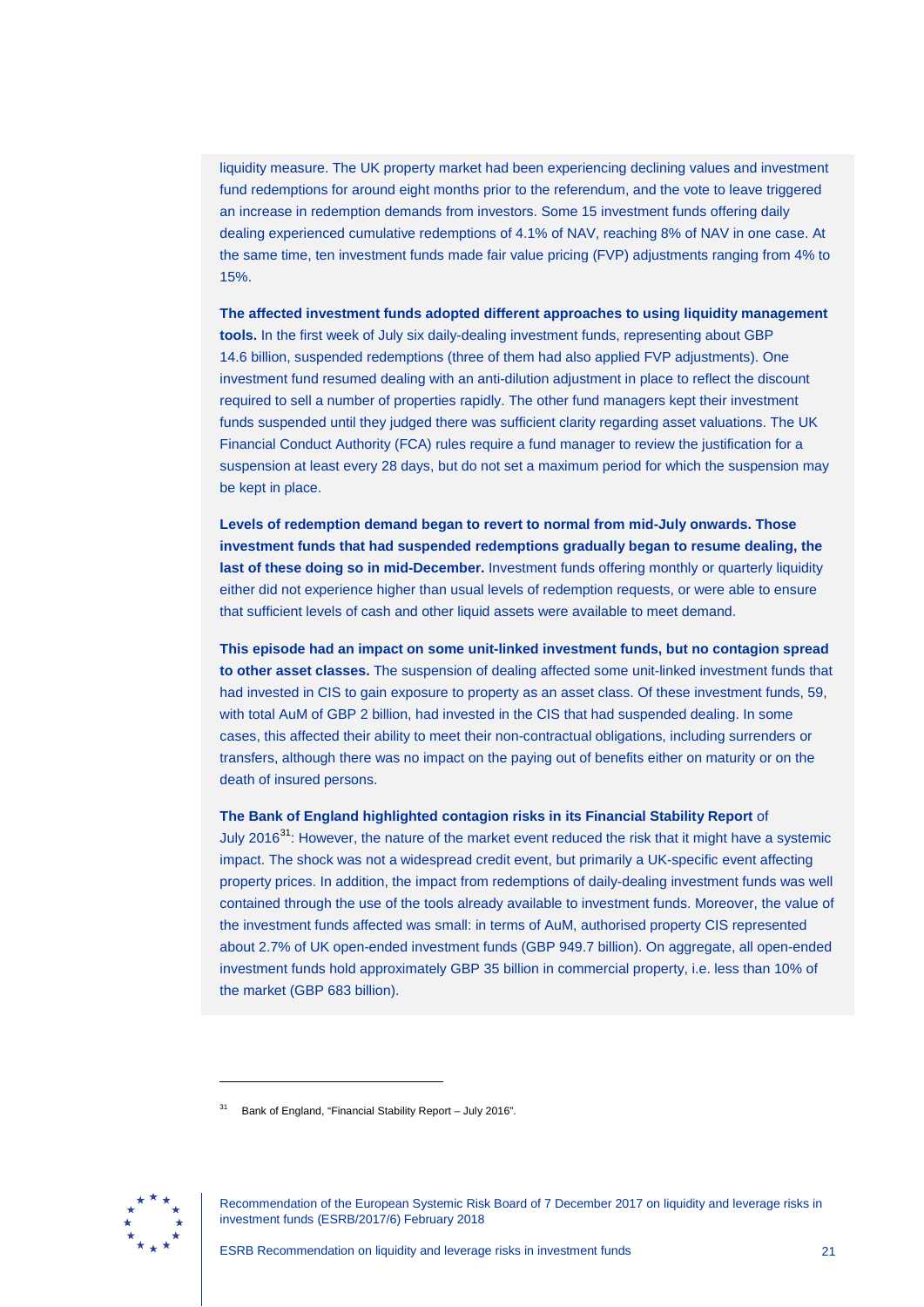**Another example is when bond funds invest in non-investment grade or unrated securities, which can present significant liquidity mismatches.** In December 2015 a large US high-yield bond fund announced that it was liquidating its portfolio and suspending redemptions. The fund manager considered that investor requests for redemption, in the context of a general reduction of liquidity in the fixed income markets, meant it was not practicable to raise sufficient cash to pay redemption requests without selling assets at a discounted price, thereby disadvantaging the remaining shareholders. This was a consequence of the intrinsic low liquidity of the holdings of the investment fund, such as corporate bonds rated CCC and below or that were unrated (also known as distressed securities), coupled with a low level of cash and other liquid assets.

**There are no large liquidity mismatches in most investment funds in the Union.** For instance, equity funds are viewed as engaging in limited liquidity transformation $32$  since most listed shares are deemed liquid even under stressed conditions. Similarly, evidence for bond funds seems to point to a trade-off between liquidity and maturity transformation.<sup>[33](#page-22-1)</sup> Investment funds focusing on less liquid corporate debt generally invest in securities with a shorter than average maturity, while investment funds investing in more liquid sovereign bonds tend to invest in longer-term assets. An investment fund investing in long-term liquid assets is generally able to sell these at any time, while a fund investing in short-term less liquid assets should be able to roll over its portfolio frequently, thus limiting its liquidity transformation.<sup>[34](#page-22-2)</sup>

**By contrast, the largest maturity mismatches occur for open-ended AIFs investing in inherently less liquid assets.** Real estate funds, in particular, account for 5% of investment funds in Europe (€658 billion), of which the majority are open-ended and exposed to liquidity mismatches as reflected in the ESRB Shadow Banking Monitor (Tables 1 and 2). The real estate fund sector has also become more important in recent years, as AuM have increased by 34% over two years (to the fourth quarter of 2016) compared with 19% for the rest of the fund industry. The ESRB Shadow Banking Monitor also shows that hedge funds (€436 billion) engage in liquidity transformation, depending on their strategy. In comparison, loan funds are still a nascent industry (€26 billion).

<span id="page-22-2"></span><span id="page-22-1"></span><span id="page-22-0"></span>

See the ESRB's "EU Shadow Banking Monitor", No 2, 2017.

See the ESRB's "EU Shadow Banking Monitor", No 2, 2017.

See the ESRB's "EU Shadow Banking Monitor", No 1, 2016.

Recommendation of the European Systemic Risk Board of 7 December 2017 on liquidity and leverage risks in investment funds (ESRB/2017/6) February 2018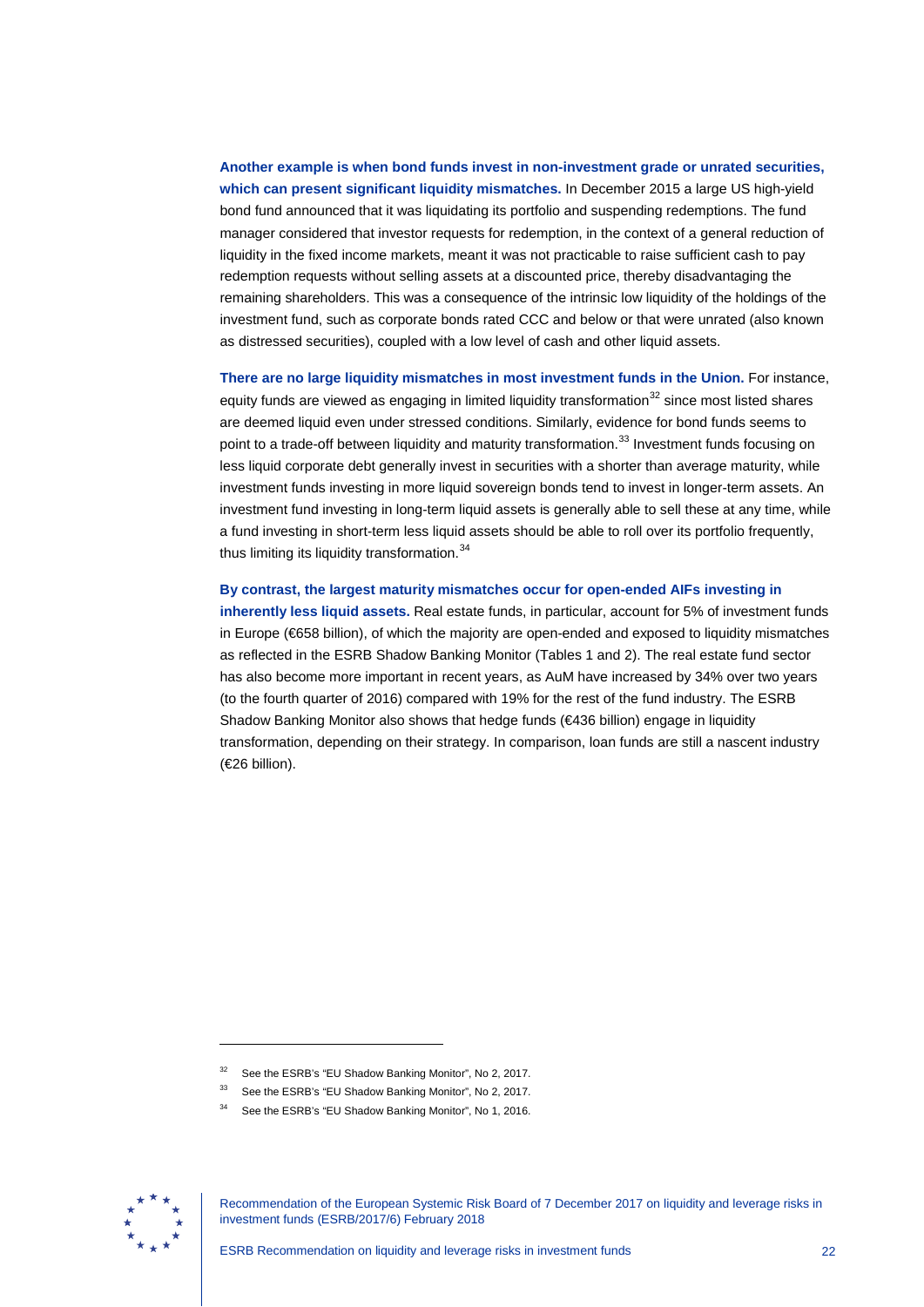#### Table 1

#### **Liquidity transformation by investment funds**

| <b>Fund type</b> | <b>Bond Funds</b> | <b>Hedge Funds</b> | <b>Real Estate</b><br><b>Funds</b> | <b>Exchange Traded</b><br><b>Funds</b> | <b>Private Equity</b><br><b>Funds</b> |
|------------------|-------------------|--------------------|------------------------------------|----------------------------------------|---------------------------------------|
|                  |                   |                    |                                    |                                        |                                       |

*Note: FVCs = Financial Vehicle Corporations, non-retained; FCLs = Financial corporations engaged in lending; SDDs = Securities and Derivatives Dealers. VNAV = Variable Net Asset Valuation, CNAV = Constant Net Asset Valuation. Colour coding: = pronounced engagement; = medium engagement; = low engagement; = unlikely or insignificant engagement*

### Table 2

#### **Euro area investment funds' assets**

*(EUR trillions)*

|                     | <b>Dec-14</b> | $Jun-15$ | <b>Dec-15</b> | $Jun-16$ | <b>Dec-16</b> | Mar-17 | Apr-17 |
|---------------------|---------------|----------|---------------|----------|---------------|--------|--------|
| <b>Bond funds</b>   | 3.06          | 3.31     | 3.19          | 3.32     | 3.36          | 3.51   | 3.54   |
| <b>Equity funds</b> | 2.55          | 2.89     | 2.82          | 2.70     | 2.95          | 3.15   | 3.17   |
| <b>Hedge funds</b>  | 0.42          | 0.48     | 0.47          | 0.49     | 0.42          | 0.43   | 0.44   |
| <b>Mixed funds</b>  | 2.24          | 2.57     | 2.64          | 2.71     | 2.81          | 2.93   | 2.97   |
| <b>Real estate</b>  |               |          |               |          |               |        |        |
| funds               | 0.48          | 0.50     | 0.57          | 0.61     | 0.64          | 0.66   | 0.66   |
| <b>Total</b>        | 9.30          | 10.37    | 10.38         | 10.62    | 11.12         | 11.64  | 11.77  |

**A pattern observed over the last few years has been for some Union bond funds including UCITS to shift their asset allocation from higher to lower-rated debt securities, resulting in exposure to longer maturities and higher credit risk.** In particular, high-yield investment funds represent 19% of bond fund assets, and, depending on structural and cyclical factors of market liquidity, as mentioned before, it cannot be excluded that investment funds could eventually become exposed to liquidity mismatches, at least temporarily. However, in the absence of harmonised data at Union level, it is difficult to measure the materiality of this issue and the potential contribution of UCITS to financial stability risks (see Box 4).

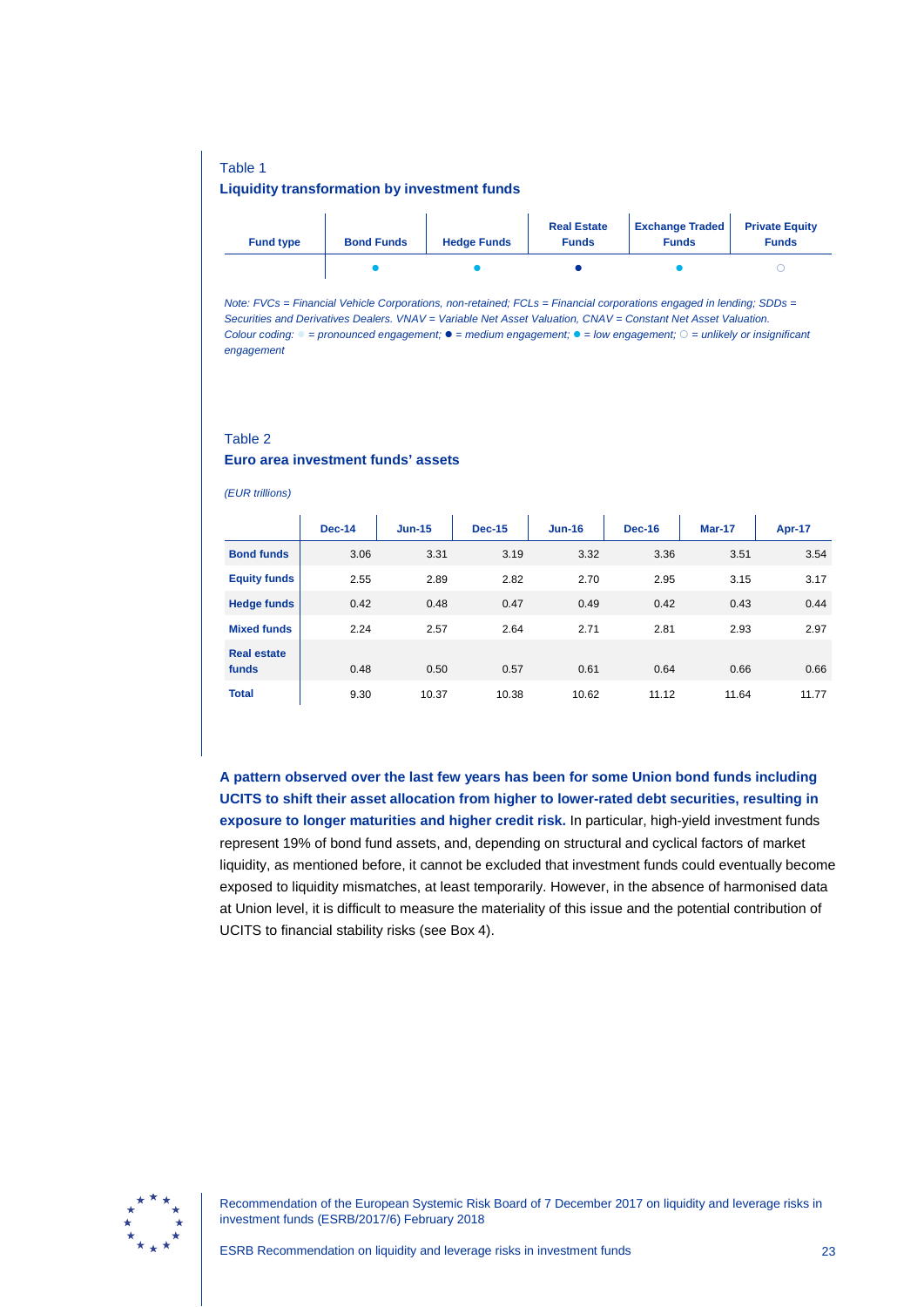### Box 4 **Potential exposure of UCITS to liquidity mismatches**

**Directive 2007/16/EC requires UCITS to invest predominantly in liquid assets.** However, the liquidity of some eligible assets could decline under stressed market conditions, temporarily exposing them to liquidity mismatches. This is especially the case for high-yield bond funds. Reacting to this, IOSCO has recently launched a consultation on whether funds, including UCITS, should have additional mechanisms for managing liquidity.<sup>[35](#page-24-0)</sup>

#### Chart 1





**Union bond funds: average rating of fund holdings**

A common pattern observed since 2009 has been for some Union bond funds to shift their asset allocation from higher to lower-rated debt securities, while, at the same time, increasing the duration of their portfolios. Although this shift in investment patterns has slowed over the past few years, it still means that these funds are now more exposed to changes in bond yields. Less liquid portfolios and lower cash holdings could make it more difficult for bond funds to rebalance portfolios following large redemption requests, i.e. without causing spillovers to the bond markets.

**Despite evidence of increased risk-taking against a backdrop of reduced liquidity in the bond markets**[36](#page-24-1)**, a lack of granular information on UCITS assets (e.g. liquidity) and liabilities means that the risk to financial stability cannot be comprehensively assessed.** Reporting

<span id="page-24-1"></span><span id="page-24-0"></span>

*Sources: Thomson Reuters Lipper, ESMA and Standard & Poor's.*

<sup>35</sup> "IOSCO, Open-ended Fund Liquidity and Risk Management – Good Practices and Issues for Consideration", Consultation report, July 2017.

<sup>36</sup> "Shifting tides – market liquidity and market-making in fixed income instruments", BIS, 2015.

Recommendation of the European Systemic Risk Board of 7 December 2017 on liquidity and leverage risks in investment funds (ESRB/2017/6) February 2018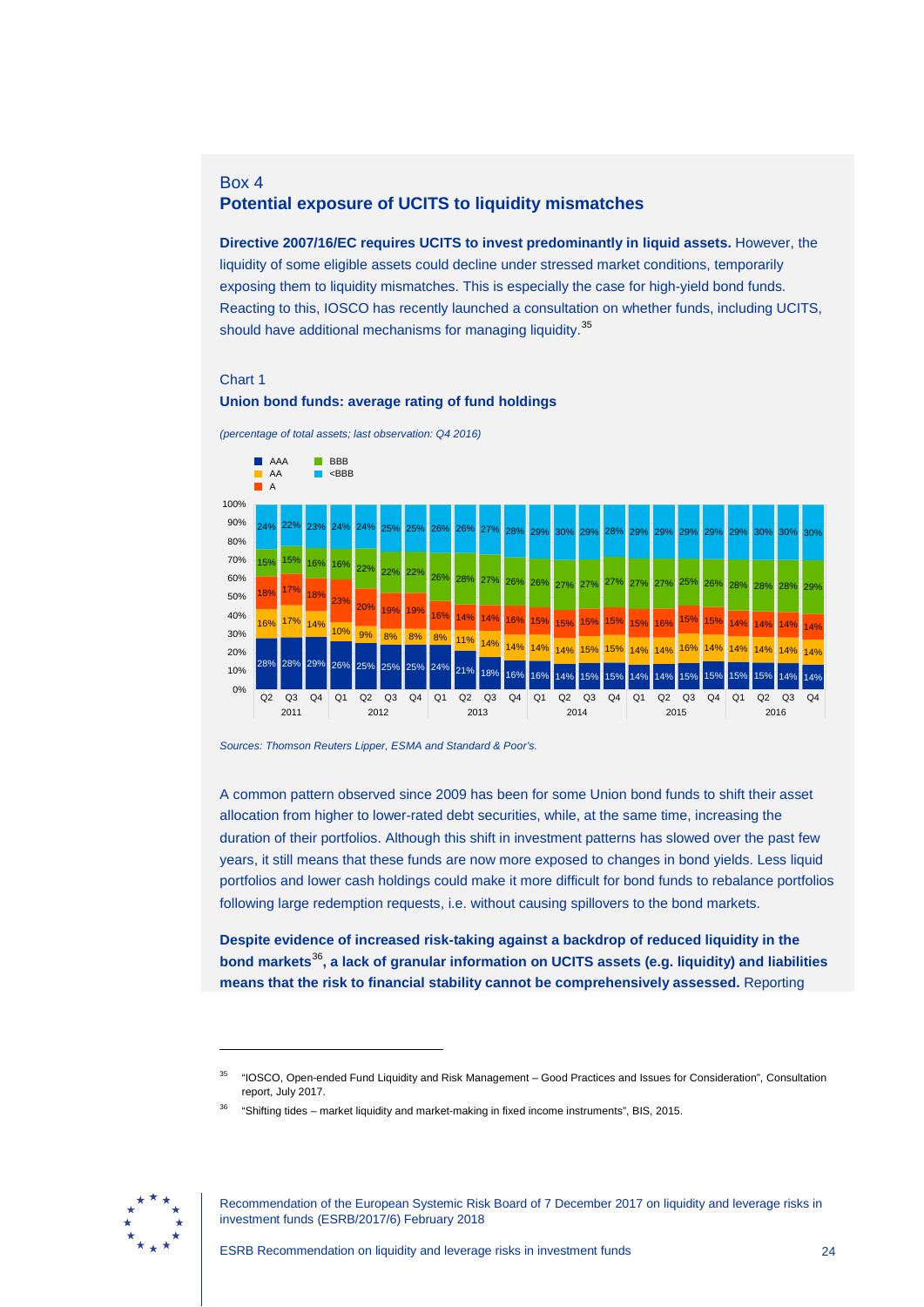obligations for UCITS management companies, as foreseen by Recommendation D, are required to assess the materiality of this risk. This implies collecting and exchanging granular and harmonised data. If there is, however, analytical evidence showing that parts of the UCITS fund sector are exposed to significant liquidity mismatches, it might be necessary to review the scope of Recommendation B to include some specific UCITS products.

**The FSB advises**[37](#page-25-0) **that investment funds' assets and investment strategies should be consistent with the terms and conditions governing investment fund unit redemptions** both at investment fund inception and on an ongoing basis (for new and existing investment funds). This should take into account the expected liquidity of the assets and investor behaviour under both normal and stressed market conditions.

**Additional provisions in that area would be consistent with the existing framework under Directive 2011/61/EU,** which already requires the alignment of the investment strategy, liquidity profile and redemption policy of the investment fund, and sets appropriate liquidity management limits and stress tests. In particular, under the current regulatory regime AIFMs should be able to demonstrate to their NCAs that appropriate liquidity management systems and effective procedures are in place. However, based on recent evidence we have observed that some AIFs are still performing a high level of liquidity transformation.<sup>[38](#page-25-1)</sup> Therefore, making this demonstration mandatory for investment funds investing in less liquid assets would contribute to achieving the goals of Directive 2011/61/EU by ensuring a more consistent implementation of the Directive. It would promote the use of specific measures for investment funds investing in less liquid assets, such as, for example, the use of internal limits on less liquid assets.

**Substantial liquidity transformation should be avoided.** Some Member States have incorporated bespoke regimes into their national legal frameworks to establish the conditions under which AIFs may manage assets deemed to be less liquid, such as real estate or loans. In its opinion to the European Parliament, the Council and the Commission<sup>39</sup>, ESMA argued that loanoriginating AIFs should be set up as closed-ended vehicles without the right to redeem units on a regular basis. Other jurisdictions have adopted structural measures to remove the risks of fire sales posed by massive redemption requests. For instance, if a non-negligible part of the portfolio is illiquid, the closed-ended form is required owing to the intrinsic nature of the assets held by the CIS. The option to request repayment during the life of the AIF should only be offered by the fund manager to investors if certain conditions have been fulfilled. This should take place at fixed intervals, e.g. as stipulated by Regulation (EU) 2015/760 of the European Parliament and of the Council<sup>40</sup>.

<span id="page-25-3"></span><span id="page-25-2"></span><span id="page-25-1"></span><span id="page-25-0"></span>

<sup>37</sup> FSB, Policy Recommendations to Address Structural Vulnerabilities from Asset Management Activities, January 2017.

The ESRB's "EU Shadow Banking Monitor" November 2017.

<sup>39</sup> ESMA, "Key principles for a European framework on loan origination by funds", April 2016.

<sup>40</sup> Regulation (EU) 2015/760 of the European Parliament and of the Council of 29 April 2015 on European long-term investment funds (OJ L 123, 19.5.2015, p. 98).

Recommendation of the European Systemic Risk Board of 7 December 2017 on liquidity and leverage risks in investment funds (ESRB/2017/6) February 2018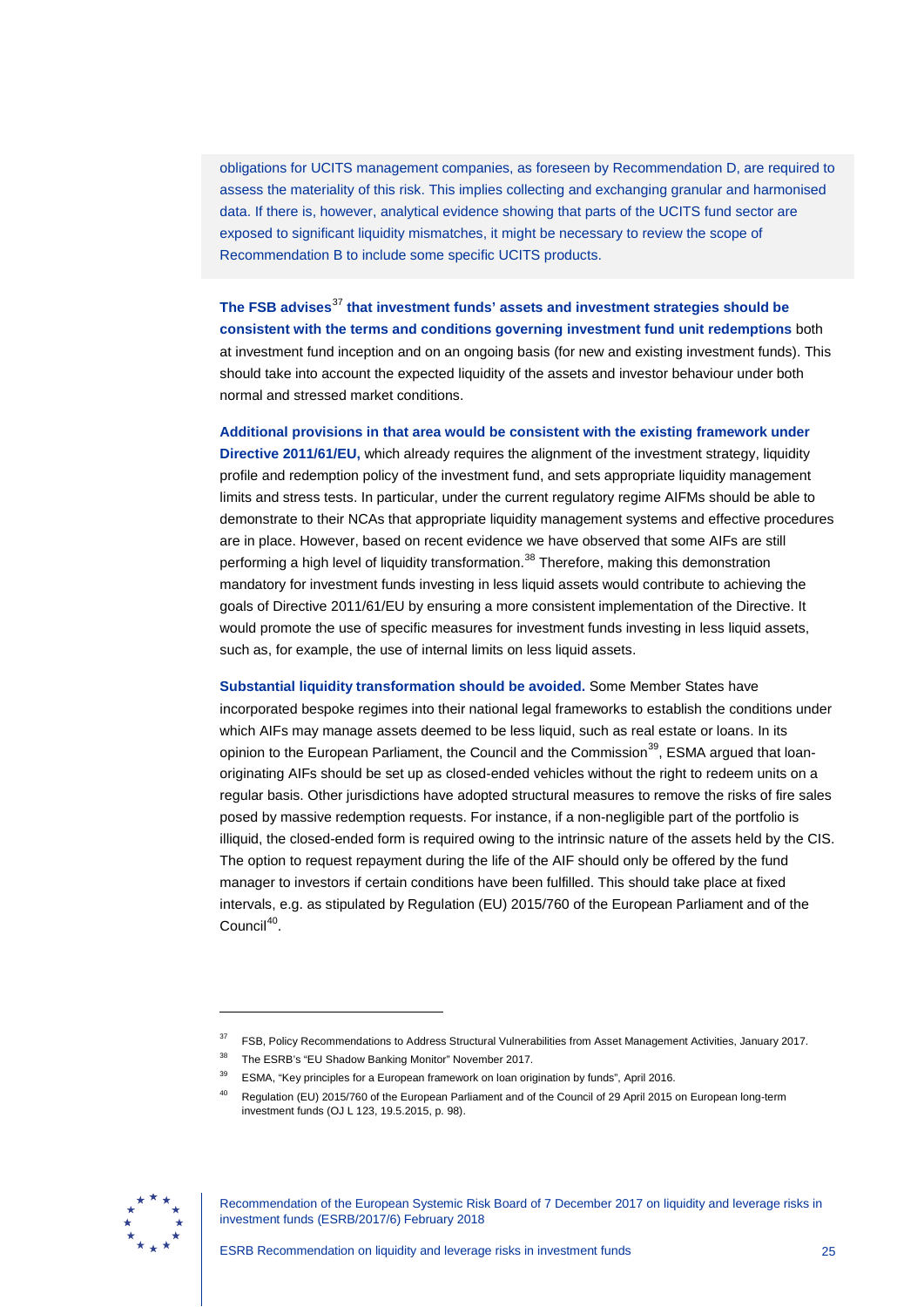**This recommendation advises ESMA to define a list of inherently less liquid assets.** There is currently no definition of liquid or less liquid assets in the regulations (see Box 5), although the objective is not to propose such a definition but instead to promote a consistent approach to the implementation of the aforementioned provisions of Directive 2011/61/EU. The term "less liquid" also acknowledges the fact that assets are rarely, or never totally, illiquid.

**In view of the need for cross-sectoral consistency, ESMA should consult with the EBA and EIOPA when preparing the list.** The labelling by any regulator of an asset as liquid or less liquid sends a signal to market participants. Moreover, regardless of who is selling the asset (regulated, unregulated, bank or non-bank), the pool of buyers is generally the same under stressed market conditions. Consistency of regulatory approaches is therefore desirable.<sup>[41](#page-26-0)</sup>

**The list of inherently less liquid assets should include assets that cannot be easily and rapidly converted into cash with little loss of value during market stress.** The analysis of asset liquidity should consider, inter alia, the time required to liquidate those assets under stressed market conditions without having to accept a large discount. In compiling this list, ESMA should, in particular, consider real estate, unlisted securities (including private shares), loans and other alternative assets. Assets that, under normal market conditions, can be sold without having to accept a large discount should not be on the list, since this recommendation aims to address structural issues posed by inherently less liquid assets.

**Where an investment fund offers exposure to less liquid assets, the fund manager may have access to provisions it can introduce to address liquidity risk.**[42](#page-26-1) Managers would then need to demonstrate to the relevant NCAs, both at the inception of the investment fund and on an ongoing basis (i.e. during the approval process and after approval for investment funds subject to an approval procedure), that they can follow their investment strategy under any foreseeable market conditions. Having taken into account any regulation applying to the investment fund and following their investment policy, fund managers have different ways to ensure consistency between their investment strategy and the investment fund's redemption profile, both during the design phase and on an ongoing basis.<sup>[43](#page-26-2)</sup> These include:

- the type of vehicle (e.g. closed-ended investment fund, ELTIF);
- redemption policies;

-

• investment policy including internal limits for assets included in the list, liquid asset buffer, diversification (exposures or counterparty) and limits on the size of the investment fund relative to the underlying market;

<span id="page-26-2"></span><span id="page-26-1"></span>

Recommendation of the European Systemic Risk Board of 7 December 2017 on liquidity and leverage risks in investment funds (ESRB/2017/6) February 2018

<span id="page-26-0"></span>The need for cooperation between the regulators on such matters appears to be well-recognised (e.g. Article 46(3) and Article 11(15) of Regulation (EU) No 648/2012 of the European Parliament and of the Council of 4 July 2012 on OTC derivatives, central counterparties and trade repositories (OJ L 201, 27.7.2012, p. 1), which stipulates risk mitigation techniques for OTC derivative contracts not cleared by a central counterparty clearing house.

<sup>42</sup> "IOSCO, Open-ended Fund Liquidity and Risk Management – Good Practices and Issues for Consideration", Consultation report, July 2017.

<sup>43</sup> "IOSCO, Open-ended Fund Liquidity and Risk Management – Good Practices and Issues for Consideration", Consultation report, July 2017.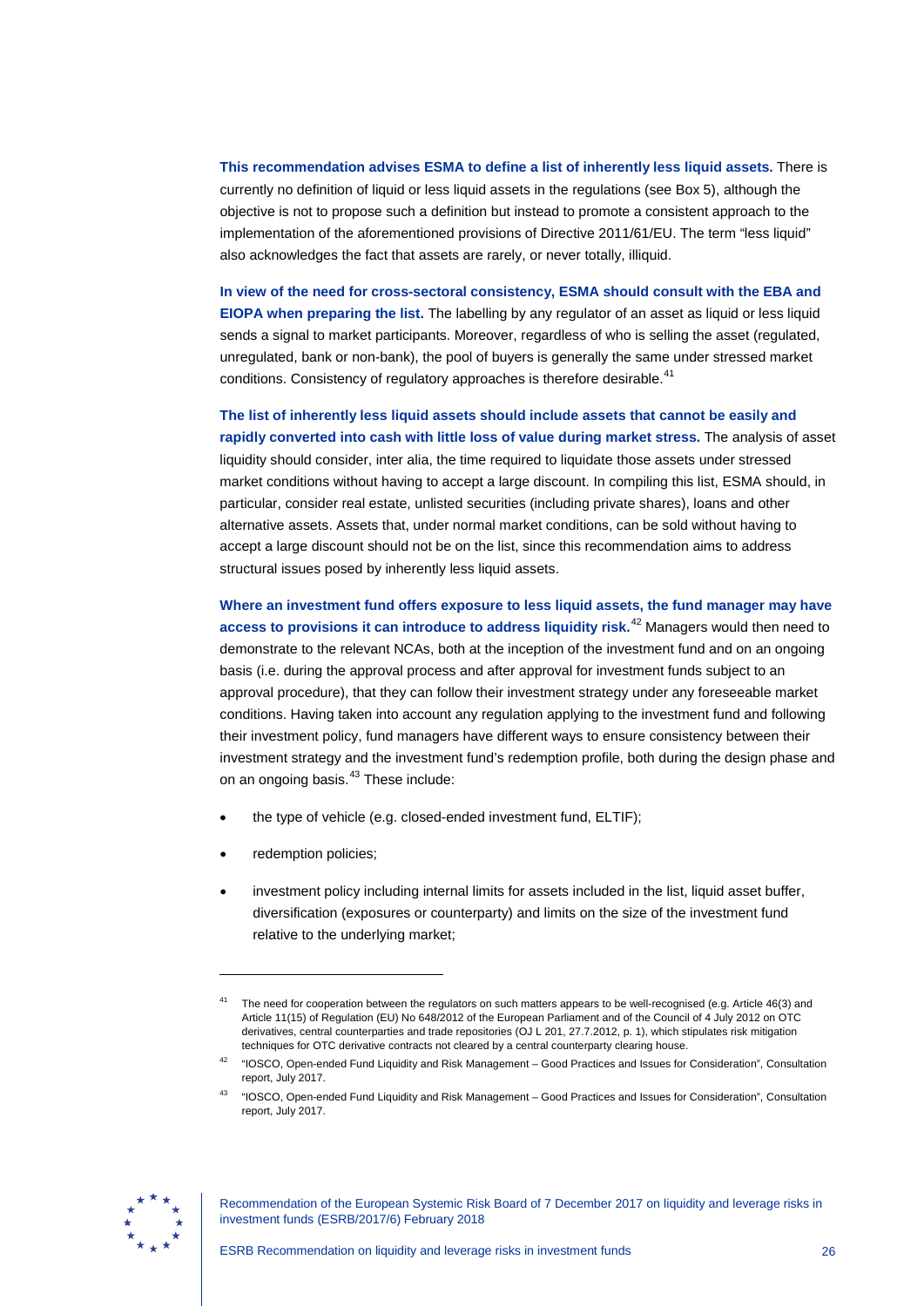- implementation of a-LMT;
- liquidity risk management processes including, for example, defining relevant thresholds, classifying assets into liquidity buckets, monitoring the concentration of investors and expected redemption patterns.

The use of internal limits in particular should be disclosed to the NCAs at the inception of the relevant investment funds, notified thereafter whenever these limits change and also available upon supervisors' request. Disclosure to investors should also be implemented based on guidance that should be developed by ESMA.

**In some cases, it could be unduly burdensome for small funds' managers in particular to show they can stick to the investment funds' investment strategies.** Therefore, some discretion should be left to NCAs in designing a mechanism that allows AIFMs to show they can stick to the investment funds' investment strategies. The NCA assessment could, for example, take stress test results into account.

**There is no single definition of market "liquidity" across Union legislation on the basis of which a list of less liquid assets could be compiled.** Each piece of legislation approaches the issue of liquidity in a different way, according to its purpose (see Box 5). An example of approaches followed at national level is given by the FCA consultation paper on illiquid assets and open-ended  $i$ nvestment funds<sup>44</sup>, which identifies a number of characteristics shared by illiquid assets:

- they are not traded on an organised market;
- there may be a significant imbalance between supply and demand;
- it is likely to take time for the buyer and seller to negotiate the price and the other terms of the transaction;
- valuing the asset is a complex process;
- physical assets are typically bought and sold in their entirety;
- owing to these factors, and other possible complications such as restrictions on the free transfer of title, transactions often take a long time to conclude.

## Box 5 **Liquidity in Union legislation**

**Directive 2007/16/EC regarding eligible assets requires UCITS to invest predominantly in liquid assets, and sets out specific rules covering the eligibility of transferable securities,** 

<span id="page-27-0"></span>

<sup>44</sup> FCA, "Illiquid assets and open-ended investment funds" discussion paper (DP 17/1), February 2017.

Recommendation of the European Systemic Risk Board of 7 December 2017 on liquidity and leverage risks in investment funds (ESRB/2017/6) February 2018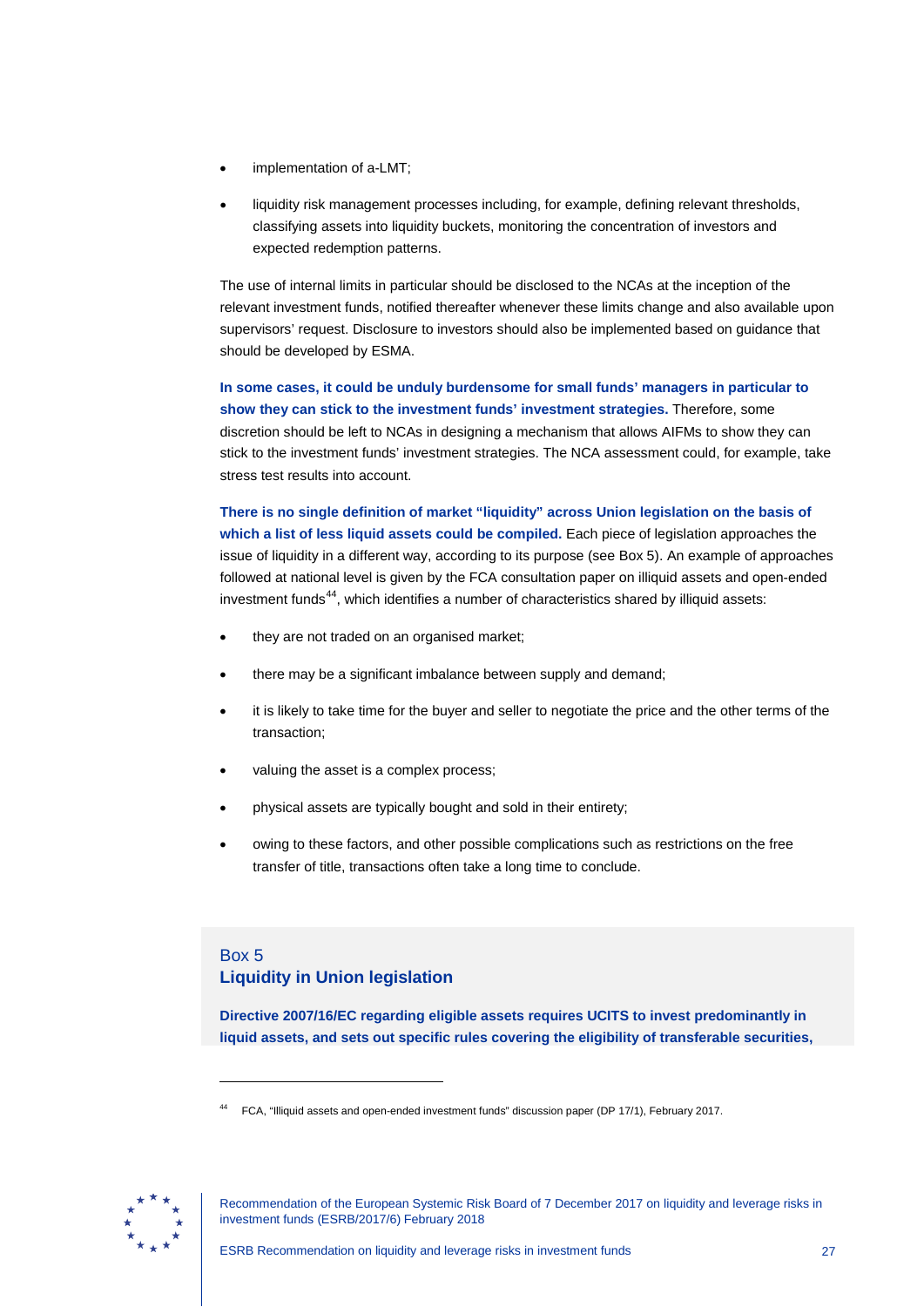**money market instruments and derivatives.** In general, transferable securities and money market instruments may be considered liquid if they are admitted to or traded on a regulated market. Less liquid assets are not explicitly defined but are seen as ineligible investments by definition under Directive 2009/65/EC. This is particularly the case for physical commodities and real estate assets.

The concept of liquidity is mentioned in several other Union legal acts, as listed below.

- Regulation (EU) No 909/2014 of the European Parliament and of the Council<sup>[45](#page-28-0)</sup> stipulates that a CSD must invest in cash or highly liquid financial instruments with minimal market and credit risk. However, Regulation (EU) No 909/2014 does not explicitly define liquidity, recommending instead that ESMA, the EBA and the ESCB should develop draft RTS detailing the financial instruments that may be viewed as highly liquid.
- Regulation (EU) 2017/1131 of the European Parliament and of the Council<sup>[46](#page-28-1)</sup> on money market funds includes liquidity thresholds for assets which may be viewed as providing daily and weekly liquidity, although liquidity is not explicitly defined. Regulation (EU) 2017/1311 is based on the reasoning that an early maturity date for assets helps to ensure that investors get their money back.
- Directive 2014/65/EU of the European Parliament and of the Council<sup>[47](#page-28-2)</sup> includes discussions of the methodology used to calculate liquidity in non-equities such as bonds. ESMA considers two alternative methods for calculating liquidity, i.e. the instrument-by-instrument approach (IBIA) and the categories of financial instruments approach (COFIA). ESMA eventually adopted the IBIA in its RTS for the calculation of bond liquidity.
- Regulation (EU) No 575/2013 of the European Parliament and of the Council<sup>[48](#page-28-3)</sup> defines liquid assets for the purposes of credit institutions' liquidity buffers as the only freely transferable assets that can be converted quickly into cash in private markets within a short space of time and without significant loss of value. The Regulation differentiates between assets of extremely high liquidity and credit quality (Level 1 assets), and assets of high liquidity and credit quality (Level 2 assets). Level 1 assets include cash, deposits at the central bank, Union government or government guaranteed bonds and covered bonds that meet certain conditions. Level 2 assets include third-country government bonds and bonds issued by public entities, and both covered and corporate bonds on the basis of their credit quality. They also include high quality securitisations and shares that form part of a major stock index.

<span id="page-28-3"></span><span id="page-28-2"></span><span id="page-28-1"></span>

<span id="page-28-0"></span><sup>45</sup> Regulation (EU) No 909/2014 of the European Parliament and of the Council of 23 July 20014 on improving securities settlement in the European Union and on central securities depositories and amending Directives 98/26/EC and Regulation (EU) No 236/2012 (OJ L 257, 28.8.2014, p. 1).

<sup>46</sup> Regulation (EU) 2017/1131 of the European Parliament and of the Council of 14 June 2017 on money market funds (OJ L 169, 30.6.2017, p. 8).

Directive 2014/65/EU of the European Parliament and of the Council of 15 May 2014 on markets in financial instruments and amending Directive 2002/92/EC and Directive 2011/61/EU (OJ L173, 12.6.2014, p. 349).

Regulation (EU) No 575/2013 of the European Parliament and of the Council of 26 June 2013 on prudential requirements for credit institutions and investment firms and amending Regulation (EU) No 648/2012 (OJ L 176, 27.6.2013, p. 1).

Recommendation of the European Systemic Risk Board of 7 December 2017 on liquidity and leverage risks in investment funds (ESRB/2017/6) February 2018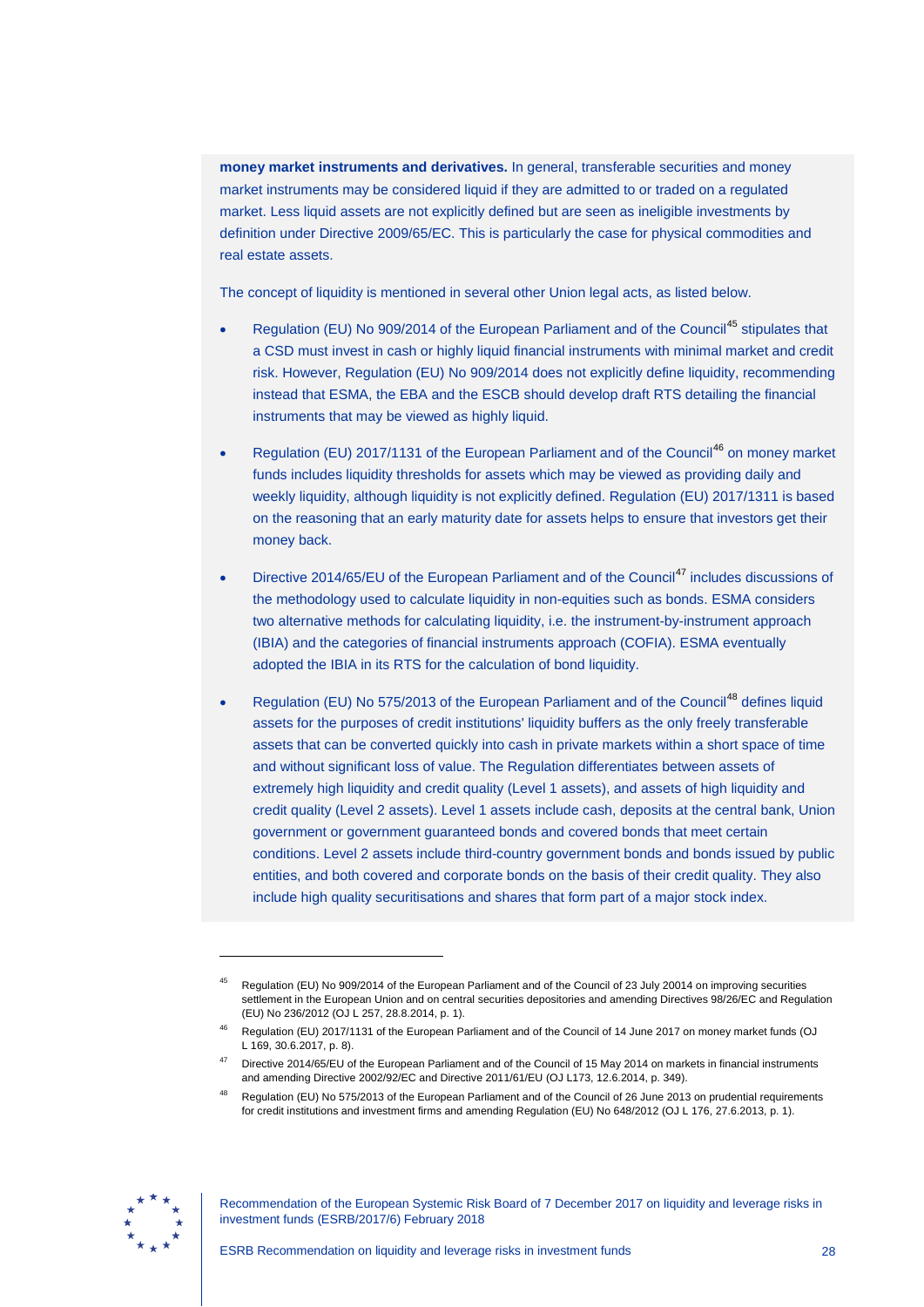**The US SEC's approach may provide a useful foundation for the development of a Union methodology for assessing liquidity and creating a list of less liquid assets.** The SEC approach defines the "illiquidity" of asset holdings not in absolute terms, but also taking size into account (e.g. the investment funds' asset holdings). See Box 6 below.

### Box 6 **SEC composite liquidity score**

The SEC has addressed the issue of liquidity in a recent ruling<sup>[49](#page-29-0)</sup> introducing changes to the disclosure of liquidity risk by open-ended investment funds. The ruling presents a new liquidity classification scheme that identifies the liquidity of an investment on the basis of the number of days within which an investment may be converted into cash without significantly changing the market value of that investment. More specifically, the SEC suggests that classifying an investment as illiquid implies that the investment fund cannot reasonably expect to sell the investment within seven calendar days without generating a significant impact on its market value. Furthermore, the SEC requires an investment fund to take the size of its position into account, as well as the depth of the trading market for the investment, when determining whether an investment is liquid or illiquid.

The SEC ruling requires fund managers to assess and review their liquidity risk at least annually, on the basis of a number of factors: strategy, cash flows, cash on hand and ETF considerations. The rationale for such a review process is that the SEC is concerned that a "check-the-box" solution could lead to liquidity being assessed in a way that does not truly reflect the fund's ability to sell off its portfolio (or a part of it) to cover redemption without impacting the market.

Furthermore, the SEC requires an investment fund to take "market, trading, and investment-specific considerations" into account when classifying its portfolio investments' liquidity, although it does not provide any details of these aspects.

Dealing frequencies tend, for example, to be low for certain fixed income securities. This would not, however, necessarily indicate that a security is illiquid, and an investment fund might still be able to sell it reasonably quickly. More reliable estimates may be obtained by evaluating the range of metrics proposed by the SEC[50](#page-29-1). Composite liquidity scores of this type could include factors that are based on the asset, market and portfolio properties of the security, as detailed below.

- Asset factors are based on the structure of an asset. The more difficult it is to value a security, and the less it complies with standards, the more illiquid it tends to be. Furthermore, for fixed income products specifications such as maturity, rating and date of issue may have an impact on liquidity.
- Market factors relate to the issuance and the secondary market of an asset. Typically, the more markets there are in which a security may be traded, the less illiquid it tends to be.

<span id="page-29-1"></span><span id="page-29-0"></span>

<sup>49</sup> **<https://www.sec.gov/rules/final/2016/33-10233.pdf>**

The SEC document lists nine factors for classifying portfolio positions in a particular asset.

Recommendation of the European Systemic Risk Board of 7 December 2017 on liquidity and leverage risks in investment funds (ESRB/2017/6) February 2018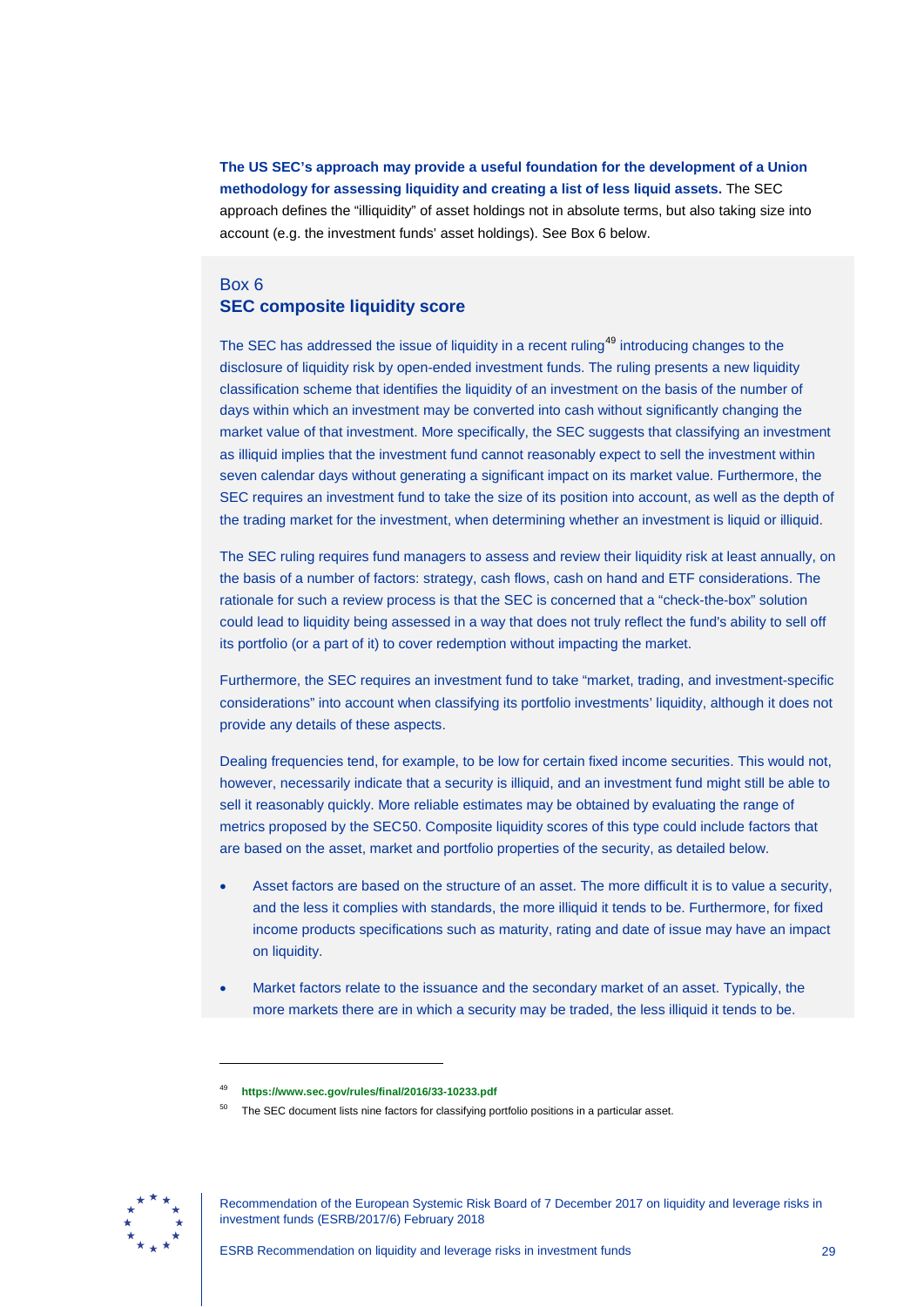Market quality factors also include the number, diversity and quality of participants in these markets. They may also be related to the costs of trading in these markets, and depend on the liquidation costs that might be associated with operating in a different country and currency.

- Trading factors are measurements relating to the price and volume of trading in a security. Spreads between the bid and ask price, as well as the trading volume and trading frequency, can be used to measure potential illiquidity. Historical data for volume can, for example, provide an estimate of maximum volume that can be used to assess the market impact of a trade.
- Portfolio factors are portfolio-specific measurements. Investment funds should take into consideration the size of their position in relation to daily trading volume and amounts outstanding. They should also, however, consider the relationships of assets to other portfolio assets (e.g. derivatives). Finally, illiquidity may also relate to the clustering of portfolio positions – this could be a source of illiquidity if all assets held by the investment fund are very similar and trade in the same market.

Since the SEC's approach may provide a useful foundation on which a future European articulation of illiquidity could be based, it might be desirable to align the Union approach closely with this. From a policy perspective, alignment would offer an additional benefit since, if the Union and US frameworks were broadly similar, this would constitute an effective global standard to use when evaluating illiquidity in investment funds.

# <span id="page-30-0"></span>2.2 Unintended effects

**On the asset side, managers implementing internal limits would not completely eliminate first-mover advantage.** Early leavers may still want to seize liquid assets so as to avoid being trapped in an illiquid investment fund. However, to the extent that the availability of liquid assets would increase confidence in the capacity of the investment fund to redeem, the risk of runs by investors should be reduced overall.

**The implementation of an internal limit could unnecessarily hamper the fund manager's ability to use available liquid assets to meet redemptions.** This is the case when, for example, the manager cannot use liquid assets without breaching the internal limit. It is possible, nevertheless, to qualify the materiality of this issue. In the context of Directive 2011/61/EU, exceeding a limit may not of itself require action by the AIFM as this would depend on the facts and circumstances, as well as the tolerances set by the AIFM. These provide triggers for continued monitoring or remedial action, according to the circumstances.

**In a worst-case scenario, adding an asset to the list could be procyclical, triggering the sale of the asset and causing a price collapse.** The manager might need to sell the asset to comply with new internal limits, or might anticipate an adverse investor reaction, thus triggering the very issue the list was supposed to mitigate. Similarly, stigmatising an asset because of its lack of liquidity might deter some investment funds from investing in it altogether, which could have repercussions on the functioning of financial markets. For those reasons, the list should only include assets which are "inherently" less liquid, a characteristic which should have already been

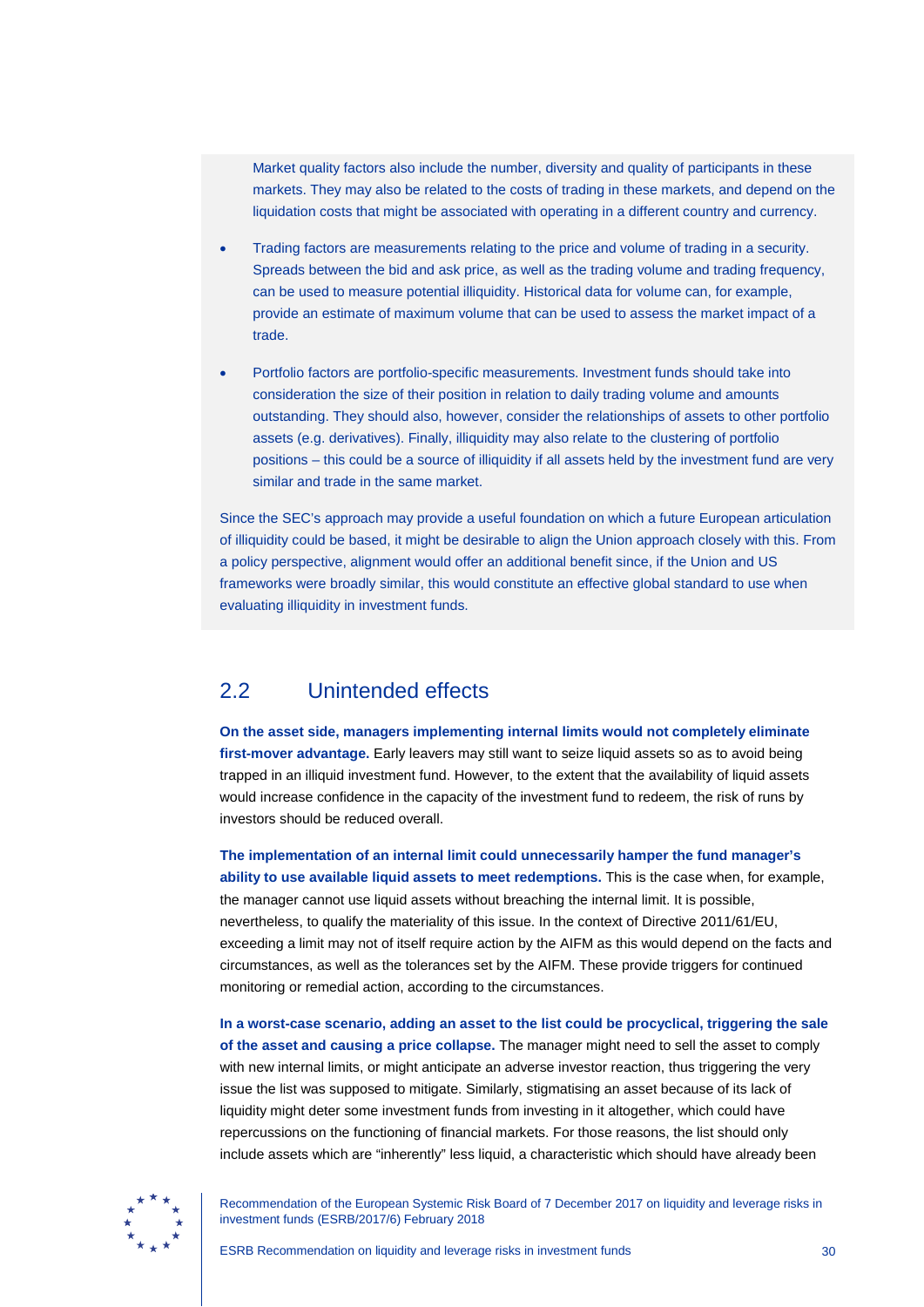identified by market participants. Moreover, investors investing in "inherently" less liquid assets would already expect managers to have an investment policy consistent with their redemption policy, as foreseen by Directive 2011/61/EU. Finally, transitional arrangements will be necessary when an asset is added to the list, in order to allow the manager time to comply and to avoid forced sales.

**On the liability side, decreasing the redemption frequency is likely to increase the volume of trades, which might have an impact on prices under stressed market conditions.** Instead of experiencing regular outflows, the fund would accumulate multiple orders to be executed at the same time. One option would be to implement notice periods<sup>[51](#page-31-2)</sup> to reflect the expected time needed to dispose of underlying assets. Another option would be to use a queuing system, so that redemption requests would not have to be carried out at the next valuation point after they have been accepted by the fund manager. The manager would then be able to calculate even earlier the liquidity needed to meet redemption requests, and could start to sell investments as required. This could reduce the risk of transactions being executed at fire sale prices.

**Finally, the risk of regulatory arbitrage should be acknowledged.** There is a risk: (1) for unregulated AIFs excluded from the scope of the Recommendation and (2) if a manager registers an investment fund under UCITS with the objective of making a major investment in an asset listed as inherently less liquid, provided that this asset would be considered as eligible for the UCITS. However, in the latter scenario the investment fund would then be subject to the rules of Directive 2009/65/EC, which are stricter than those of Directive 2011/61/EU in certain respects. This reduces the incentive to register under UCITS in order to avoid restrictions applying to AIFs.

# <span id="page-31-0"></span>3 Recommendation C – Stress testing

# <span id="page-31-1"></span>3.1 Economic rationale and intended effects

**Microprudential stress tests are aimed at improving risk and portfolio management at individual investment fund and fund manager level.** These tests simulate extreme or unfavourable, yet plausible, economic and financial conditions in order to study their consequences both for the performance of an investment fund and for its ability to honour redemption requests, even at a discounted NAV. They provide scenario analyses that offer a better insight into the risks arising from potential changes in market conditions that might have an adverse impact on the portfolios managed. Under normal market conditions, the stress tests identify the potential weaknesses of investment products/strategies and help fund management companies to adjust their portfolio risk management and prepare themselves operationally for a crisis. During crisis

<span id="page-31-2"></span>

It should be noted that the use of a notice period poses practical challenges due to the delay between an order and its execution. In particular, benchmark-tracking funds would be incentivised to trade as close as possible to the end of the notice period to maximise their performance, even if this has a negative market impact.

Recommendation of the European Systemic Risk Board of 7 December 2017 on liquidity and leverage risks in investment funds (ESRB/2017/6) February 2018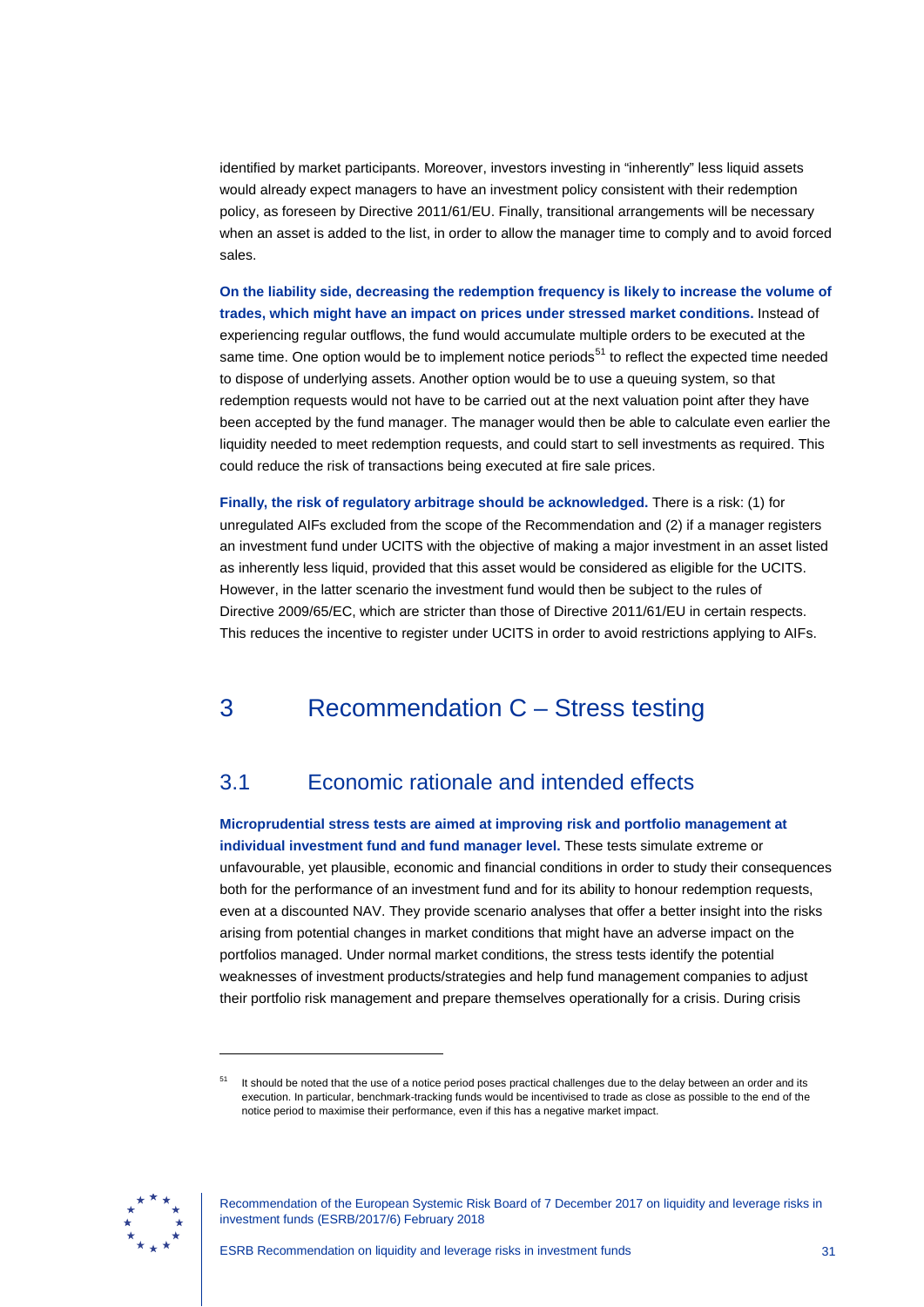periods, the stress tests support adjustment to the specifics of the crisis, management of the crisis, and disclosure to the resolution authority. As such, stress tests are risk management and decisionmaking tools.

**Investment funds have different characteristics, all of which influence the liquidity risk of a particular investment fund and, therefore, the design of a meaningful stress test at investment fund level.** The asset side is characterised by, for example, the main markets and instruments, investment strategy and time horizon, geographical focus, portfolio concentrations, portfolio turnover and typical deal sizes. The liability side is characterised by the investment fund's investor base, which may be either retail investors or institutional investors or a combination of the two, all having their individual portfolio structure and liquidity needs, possibly their own regulatory requirements (banks, insurance companies and pension funds) and, therefore, displaying their own investor behaviour. The investor type concentration in an investment fund is particularly relevant because a high concentration could lead to large simultaneous redemption requests.

#### **Given the heterogeneity of investment funds there are no mandatory specifications for**

**stress test scenarios.** Therefore, currently, the parameters, scope, frequency and sophistication of stress testing vary across the industry. Nevertheless, there are some meaningful, well-established approaches covering both sides of the balance sheet. Stress tests for the liability side of an investment fund are simulations of redemptions. These simulations are typically calibrated based on a stability analysis of the liabilities, which itself depends on the type of investor and the concentration of the liabilities. Simulations could include historical or hypothetical redemption scenarios, redemptions by the largest investors, redemptions equal to the largest redemptions ever seen, and an analysis of market trends and peer groups. Stress tests should also cover the asset side of an investment fund, meaning the simulation of the liquidity of the investment fund assets under different market conditions. This simulation considers the investment fund's ability to sell assets without having a major impact on the price. Scenarios could include a reduction in trading volumes in certain instruments or market segments (losses incurred following an increase in bidask spreads), estimations of the maximum liquidation possible in one day, or estimations of the liquidation time based on breaking down investment fund assets (by, for example, liquidity buckets), and should also consider the interaction of market and liquidity risk for the relevant assets.

## **Guidance relating to individual stress-testing practices is expected to reduce liquidity risk at both investment fund and system level, and strengthen the ability of entities to manage liquidity in the interests of investors, which includes reducing unexpected redemption periods.** Stress tests are tools that support the analysis of the strengths of the strategies already in place. Testing should identify the weaknesses of an investment strategy and should prepare a fund for a crisis. If used correctly as a risk management and decision-making tool, stress tests should reduce liquidity risk at an investment fund level and, thereby, contribute to lower liquidity risk at system level.

**Guidance should address the shortcomings of stress-testing procedures, as has been shown by the ESRB survey into stress-testing practices.** Following the guidance given by ESMA, entities should have an understanding of the minimum level of stress-testing requirements and should address shortcomings involving the application of too-small haircuts, stress-testing frequency and scenario design, and a naïve use of historical data. The guidance indicates that the frequency and design of the stress test should be determined by investment fund-specific as well as by firm-specific characteristics. Furthermore, the guidance also has the intended effect of obliging

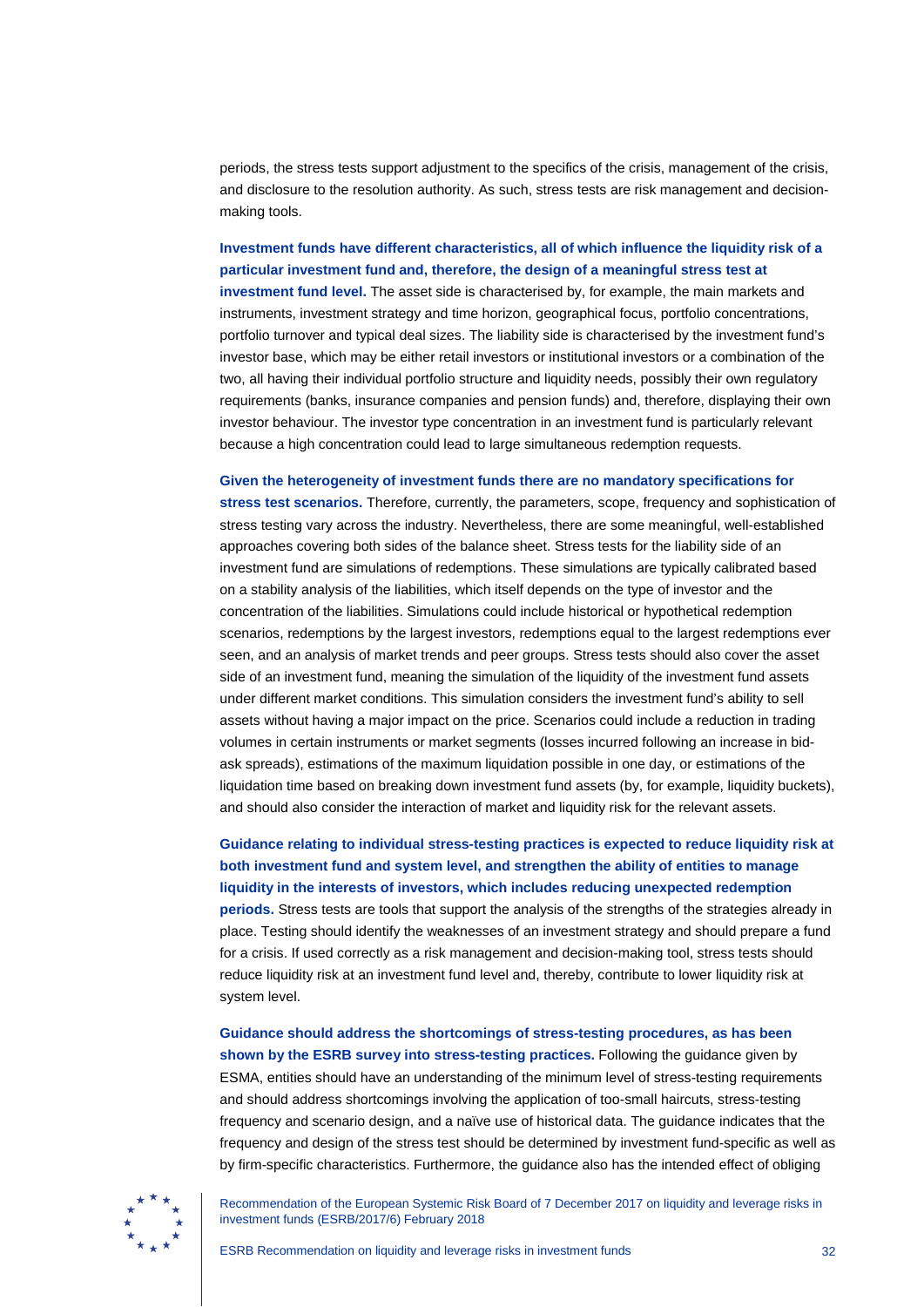firms, when designing stress scenarios, to use a level of severity that they are at least likely to encounter in the market. Finally, due to the heterogeneity of the investment fund sector, the complexity of the stress tests should be aligned with the specific risk and redemption profile of the investment fund, without seeking too much conformity in stress test scenarios. The guidance should contribute to more accurate and appropriate stress testing at investment fund level, leaving less doubt over the level of risk at system level.

**Recommendation C is in line with ESMA's obligation to provide guidance on the MMF stress testing in Regulation (EU) 2017/1131.** Under the Regulation, ESMA is obliged to provide guidelines regarding the common reference parameters of stress test scenarios.

**Fund managers must regularly conduct stress tests on the investment funds they manage.** Stress testing is a requirement for UCITS and AIFs, except where the AIF is an unleveraged closed-ended AIF or where it is deemed inappropriate for UCITS (Article 40(3) of Directive 2010/43/EU; Article 16(1) of Directive 2011/61/EU; and Article 48 of Delegated Regulation (EU) No 231/2013). For both types of investment funds, stress tests enable fund managers to assess liquidity risk under both normal and exceptional liquidity conditions. Within the framework of reporting under Directive 2011/61/EU, stress test results must be reported to the NCA and this information must be made available to ESMA and the ESRB. Regulation (EU) 2017/1131 introduces detailed stress-testing obligations for MMFs, which could also be beneficial for other types of investment funds.

**For UCITS, stress-testing obligations are less detailed than they are for AIFs.** This reflects the different characteristics of the asset and liability sides of UCITS (i.e. the definitions of eligible assets, which should be liquid, and an investor base that is mainly retail) and the different regulatory requirements.

The stress-testing rules for AIFs, however, are more detailed, according to Delegated Regulation (EU) No 231/2013.

- 1. Stress tests should simulate a shortage of liquidity and atypical redemption requests. The stress test should, as a minimum, take recent and expected future redemption requests into consideration and should analyse the time required to meet these redemption requests. The stress test should also include a test of market factors, e.g. the exchange rate that could affect the credit profile of the AIFM or AIF. Furthermore, the stress-testing approach should include valuation sensitivities under stressed conditions.
- 2. The risk profile of the AIF, which is a function of the investment strategy, liquidity profile, type of investor, and redemption policy, determines the frequency of the stress tests on the basis of a minimum annual frequency. The AIFM should act in the interests of all AIF investors in respect of the design of the AIF and the adequacy of liquidity management policies and procedures when stress tests suggest significantly higher than expected liquidity risk.

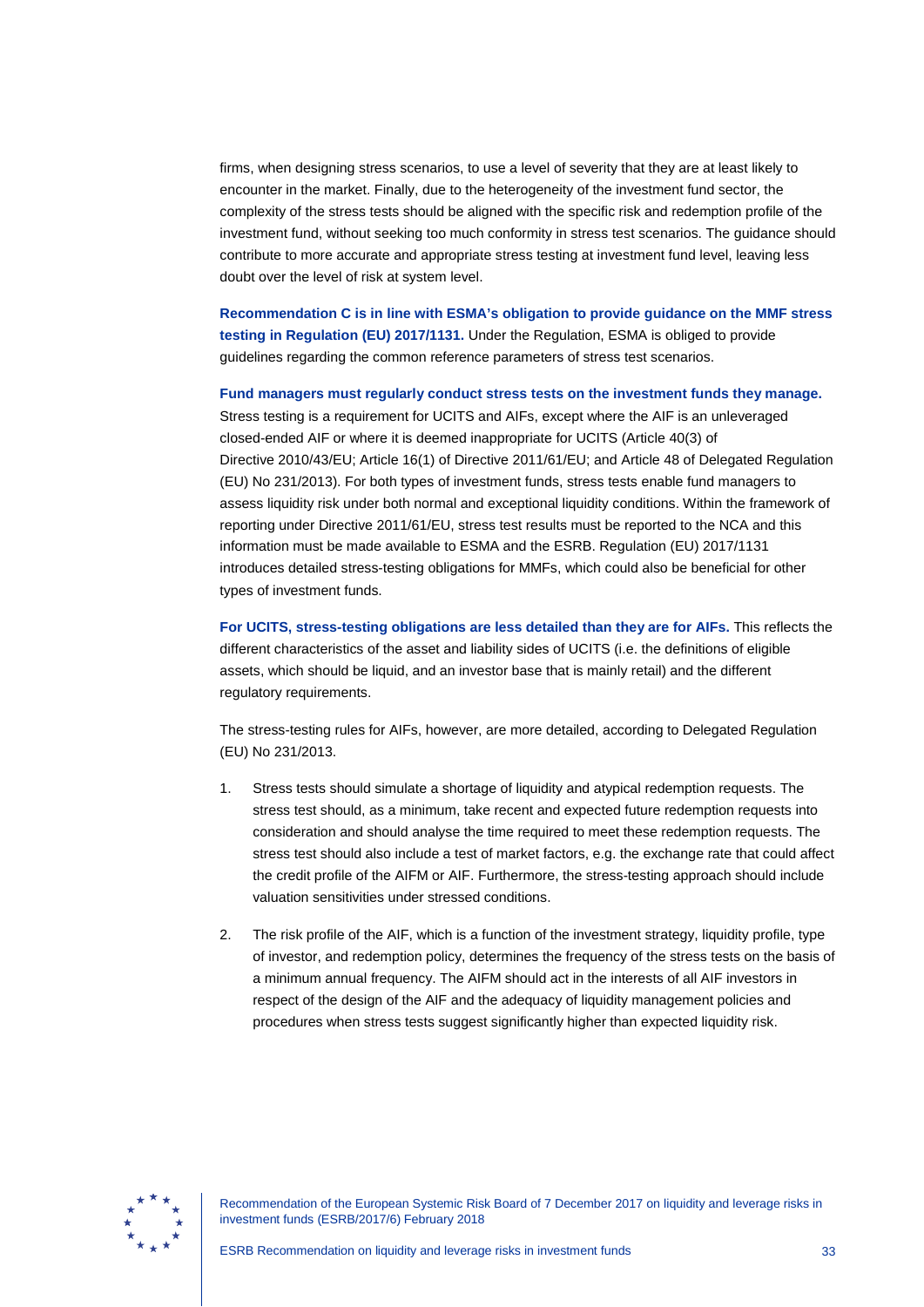**An ESRB survey of fund managers' stress-testing practices showed that most Union fund managers conduct regular stress testing.** Around 93% of the fund managers covered by the ESRB survey<sup>[52](#page-34-0)</sup> regularly stress test all investment funds under management and perform additional stress tests (or have the ability do so) whenever material changes occur. Given the different types of fund managers and funds covered, the review also revealed considerable differences in the frequency at which the stress testing was carried out, the type of stressed scenarios used by fund managers, and the level of complexity of the stress testing (see bullets below):

- **Although mainly investment fund-specific characteristics are supposed to determine the frequency of the stress-testing exercise, only a few fund managers use investment fund-specific frequencies in this way.** Instead they operate by using a firm-specific frequency applied to all investment funds managed. This is the case even for large investment companies that manage many different types of investment funds. A large proportion of fund managers that use investment fund-specific stress-testing frequencies differentiate between UCITS and AIFs instead of using different frequencies for investment funds with different portfolio structures.
- **A large proportion of fund managers use multiple liquidity scenarios that typically represent varying market conditions.** A basic feature of any stress test is an underlying scenario that represents significantly stressed market conditions. However, the severity of the stress scenarios used varies widely across fund managers. For some of these scenarios it is highly questionable whether they actually represent stressed market conditions at all. On the asset side, some of the applied haircuts are quite small, which makes them less appropriate for representing considerable changes in market liquidity. On the liability side, investment funds that had not experienced redemption pressure in the past should not base their redemption scenarios solely on historical data.
- **In line with the considerable differences across different types of fund managers and investment funds, the complexity of stress test scenarios used varies widely across fund managers.** Some fund managers use simple hypothetical scenarios that are not backed up by any data, while others use sophisticated statistical methods to design investment fundspecific scenarios. Sensible liquidity scenarios are, by nature, difficult to define. In contrast to market risk, where there is an abundance of information available, modelling liquidity stress testing is much more complicated. On the asset side, modelling the liquidity profile under stress can be extremely challenging, especially for assets for which transaction data is not readily available (e.g. fixed income instruments). On the liability side, anticipating investor behaviour under stressed market conditions is not straightforward and depends on a variety of factors, e.g. on the ratio of institutional to retail investors or the proportion of "sticky" clients. The problem is even more pronounced for UCITS because fund managers usually have little information on UCITS' investor profiles. Regulatory aspects appear to play only a minor role in

<span id="page-34-0"></span>

The main objective of the ESRB survey was to provide an overview of the stress-testing practices of European asset managers, primarily to analyse the extent to which the stress testing of individual funds covered liquidity stress (i.e. the ability of an investment fund to meet large redemption requests). The ESRB's survey covered 274 Union fund managers and included questions regarding asset managers' current liquidity risk management and stress-testing practices.

Recommendation of the European Systemic Risk Board of 7 December 2017 on liquidity and leverage risks in investment funds (ESRB/2017/6) February 2018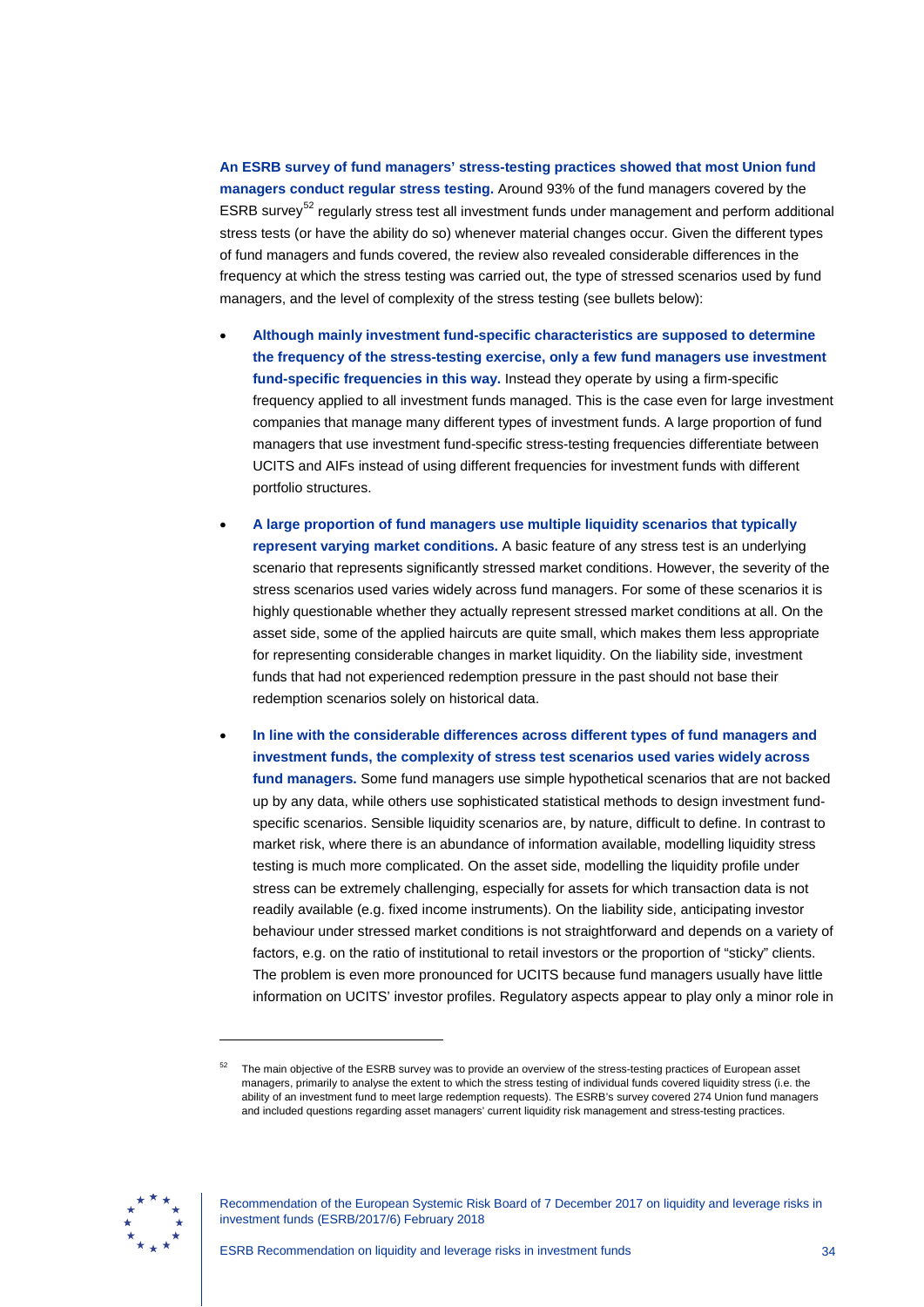modelling the scenarios. Stress scenarios are, therefore, designed in accordance with the asset class exposures and redemption schedule applicable to the investment fund.

**The stress test should be carried out under different conditions, such as atypical redemption requests and abnormal behaviour in asset prices,** and could also take into account events such as counterparty default and other risk factors (e.g. political risks). Guidance from ESMA should be provided in respect of the type of scenarios an investment fund should consider when designing a stress test. The scenarios should include scenarios based on past price movement and hypothetical scenarios. Historical scenarios model the parameters of the stress test on a previous crisis and calculate the impact that would have had on the investment fund. Because future crises are likely to be different from previous crises, and because it is difficult to exactly replicate past crises, stress testing should not rely solely on historical scenarios. Hypothetical scenarios could be based on economic shocks or behavioral characteristics of the investors or fund manager. The design of these hypothetical scenarios should match the specific sensitivities of the type of fund and the fund strategy.

**Reverse stress testing could complete the total stress-testing exercise.** The inclusion of reverse stress testing could provide beneficial insights into the behavior of the investment fund until its point of failure. It limits reliance on historical scenarios and the possibility of designing hypothetical scenarios. Reverse stress testing could allow the fund manager to fully explore and understand any vulnerabilities and resolve those risks.

**Stress testing should, ideally, be used during all stages of a fund's lifetime, from its creation to liquidation as well as all investment decisions in between.** When an investment fund is set up, stress testing should be used to establish and define the parameters (e.g. the risk profile and risk tolerance) of the investment fund, in particular the relationship between the liquidity of the underlying assets and the frequency of possible redemptions, including under stressed market conditions. Stress testing could also be used when considering any adjustments to investment fund strategy, terms and conditions, and investment decisions. When formulating a contingency plan for the investment fund under stressed conditions, stress testing could be used to analyse the use of different liquidity risk management tools.

**The timing and frequency of stress testing should reflect the characteristics of the investment fund such as size, investment strategy, underlying assets, investor profile and frequency of possible redemptions.** For a portfolio with high turnover or rapidly changing investor base the liquidity profile and risk are likely to be more volatile. Stress testing should be used more frequently under these circumstances than for an investment fund with a more stable investor base and long redemption periods.

**The frequency of stress testing may depend on the type of scenario used.** When using historical scenarios, the statistical methods used to construct the scenarios could easily be updated using new data and the stress testing parameters. As this process is often mechanical it could be used more frequently. Hypothetical scenarios demand a more investment fund-specific, tailor-made assessment of the relevant factors affecting the investment fund so, given that it requires a more extensive analysis, this type of stress testing may be performed less frequently.

**This recommendation does not seek to cover macroprudential stress testing.** Macroprudential stress testing is an area that requires further development. Data and modelling

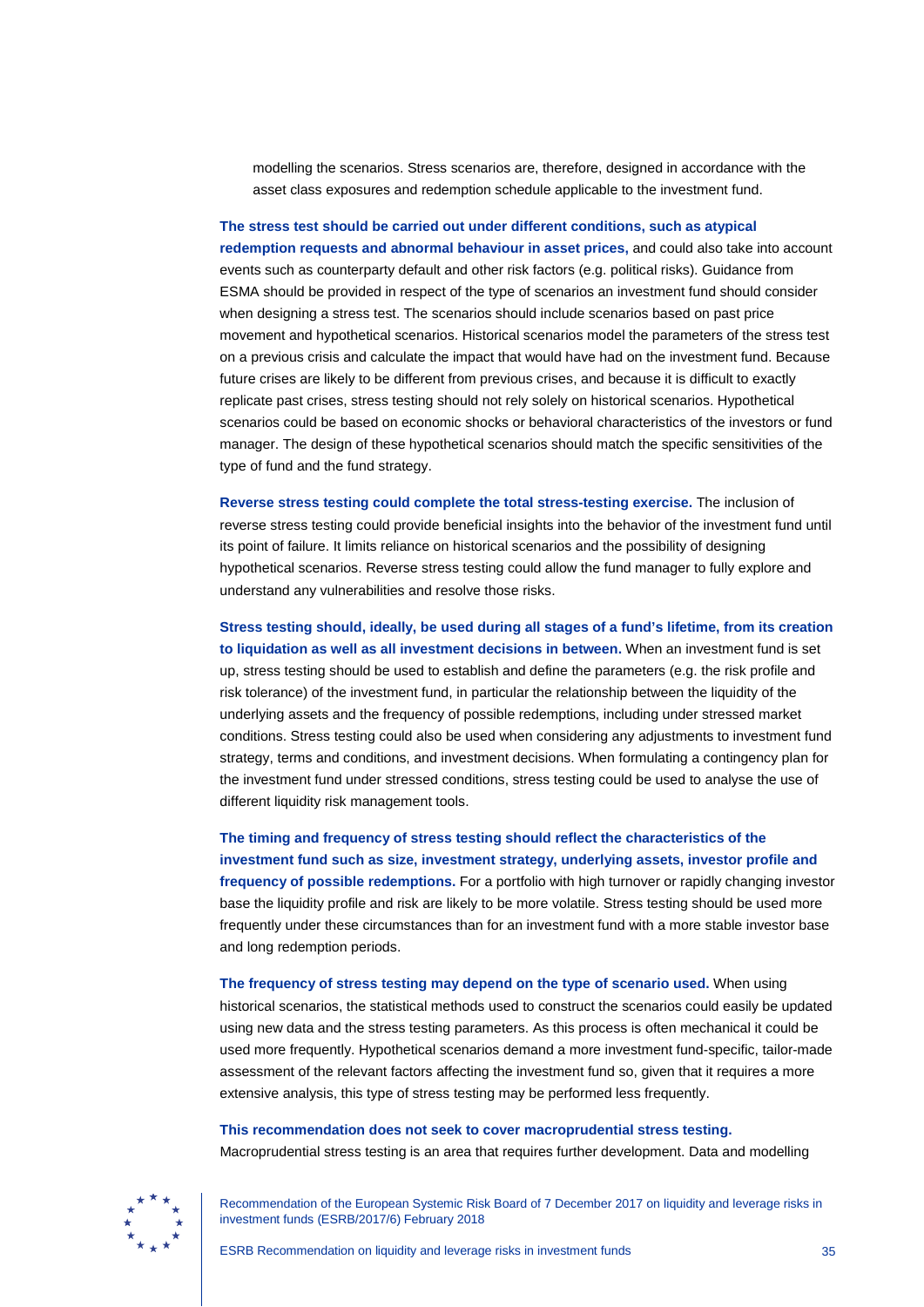limitations currently prevent such models from being used as efficient supervisory tools. The ESRB is currently analysing the role of macroprudential stress testing in assessing financial stability risks from investment funds.

# <span id="page-36-0"></span>3.2 Unintended effects

Concrete guidelines relating to stress testing might lead to fund managers showing more similar/harmonised behaviour and, eventually, to the uniform asset positioning of investment funds (one-sided positioning). This could increase the risk of future herding behaviour and systemic financial risk. In addition and especially for smaller fund managers, more guidance could result in extra stress testing and therefore higher costs.

# <span id="page-36-1"></span>4 Recommendation D – UCITS reporting

# <span id="page-36-2"></span>4.1 Economic rationale and intended effects

<span id="page-36-3"></span>**Recommendation D(1) – Reporting obligations for UCITS management companies**

**The lack of a harmonised reporting framework across Member States is currently an obstacle to the comprehensive assessment and monitoring of the potential contribution of UCITS to financial stability risks.** Although many jurisdictions within the Union do stipulate reporting obligations for UCITS, survey results reveal that reporting practices differ widely in terms of reporting frequency, scope of UCITS reporting, and the data reported<sup>[53](#page-36-4)</sup>. As a result, it is not possible to aggregate national data and monitor developments regarding, for example, liquidity and leverage risks for UCITS at Union level.

**ECB statistics on investment funds are insufficient to ensure the comprehensive assessment and monitoring of liquidity and leverage risks for UCITS.** Although ECB statistics allow regulators to monitor developments in the euro area investment fund sector using information on broad balance sheet asset and liability categories, including maturity breakdowns, the information items covered are not sufficient to produce an adequate risk assessment. Most notably, granular data on instrument trades and individual exposures are not included, yet these data are needed to adequately assess developments in the portfolio liquidity of UCITS. Also, trends in the use of leverage cannot be adequately monitored since the available data only allow the use of financial leverage to be calculated (i.e. via borrowings). A more comprehensive measure of

<span id="page-36-4"></span>

<sup>53</sup> For example, the Luxembourg Financial Sector Supervisory Commission (Commission de Surveillance du Secteur Financier – CSSF) introduced an **[UCITS risk reporting requirement](http://www.cssf.lu/en/supervision/ivm/ucits/legal-reporting/)** in early 2016 and asks its UCITS industry to report, on a semi-annual basis, data relating to various risk factors such as leverage, counterparty risk, credit risk and liquidity risk.

Recommendation of the European Systemic Risk Board of 7 December 2017 on liquidity and leverage risks in investment funds (ESRB/2017/6) February 2018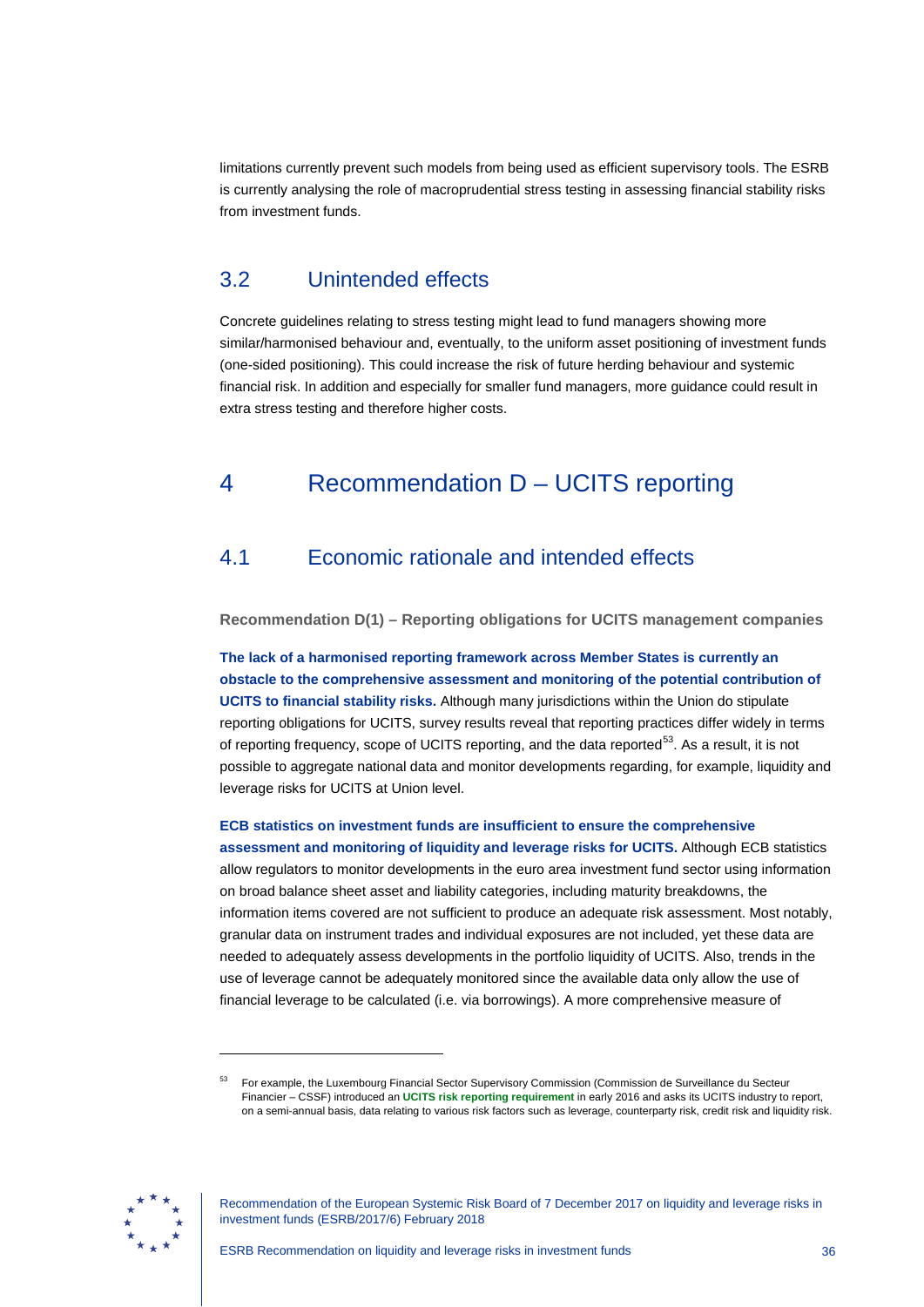leverage, including the use of leverage via derivatives (i.e. synthetic leverage), is not available. Moreover, at this time the ECB statistics do not differentiate between UCITS and AIFs, which is important for the adequate monitoring of risks since these funds operate under very different regulatory regimes.

### **Setting up a harmonised UCITS reporting framework at Union level could be efficient from a monitoring perspective, and could also reduce existing reporting inefficiencies and costs both for competent authorities and the industry.** Since the entry into force of

Directive 2011/61/EU, both NCAs and AIFMs have improved their technical capacity and have built up experience of the comprehensive Union-level reporting framework under Directive 2011/61/EU. To the extent that a new UCITS reporting framework would be built on the existing technical reporting systems, both competent authorities and fund managers managing AIFs and UCITS, or fund managers managing UCITS with various reporting requirement in different jurisdictions, would reap the benefits of greater reporting synergies.

**When setting up the UCITS reporting framework, the Commission should bear in mind that UCITS operate under a more stringent regulatory regime than AIFs.** A less extensive reporting framework would be sufficient for the proper monitoring of UCITS-related financial stability risks.

**The Commission should also bear in mind other ongoing initiatives which might have an impact on such harmonised reporting.** The Commission should take into account input from ESMA and NCAs relating to this reporting, as well as possible new, alternative/amended leverage measures currently being developed by IOSCO. Furthermore, reporting requirements set out in Regulation (EU) 2017/1131 on money market funds should also be taken into consideration.

**Detailed reporting requirements on liquidity features would facilitate the monitoring of potential systemic risk arising from UCITS' liquidity transformations and mismatches.** UCITS are subject to detailed rules concerning asset eligibility and, therefore, typically invest in more liquid assets, although certain UCITS may also invest in less liquid asset classes, e.g. certain types of bond fund (emerging markets or high-yield bonds). Since UCITS are also subject to minimal requirements concerning redemption frequencies, they may also present a higher liquidity risk. For these UCITS a potential data gap persists under the current legislative framework since they are not required to report to NCAs in a similar fashion to AIFs. The scope of the current reporting framework is not, therefore, all-encompassing (Directive 2011/61/EU versus Directive 2009/65/EC) and does not include harmonised liquidity risk indicators that are meaningful and easy to construct and interpret. This is especially important for monitoring developments from a macroprudential perspective and for aggregating individual measures across industry and jurisdictions.

**To enable monitoring of the liquidity mismatch within UCITS, UCITS should be obliged to report information on both their assets and liabilities.** AIFMs must report information on their AIF's liquidity profile, which provides useful information regarding the liquidity assessment (by the AIFM) of the invested assets of an AIF and the structure of its investors. This should also be used as the basis for related UCITS reporting and should be complemented by reporting on the availability and the use of various liquidity management tools available to the UCITS. Further reportable data points could, for example, include information on the size of historical redemptions.

**The gathering of other data facilitates a comprehensive assessment of the potential contribution to financial/systemic risk by these UCITS.** In particular, the source of leverage is of

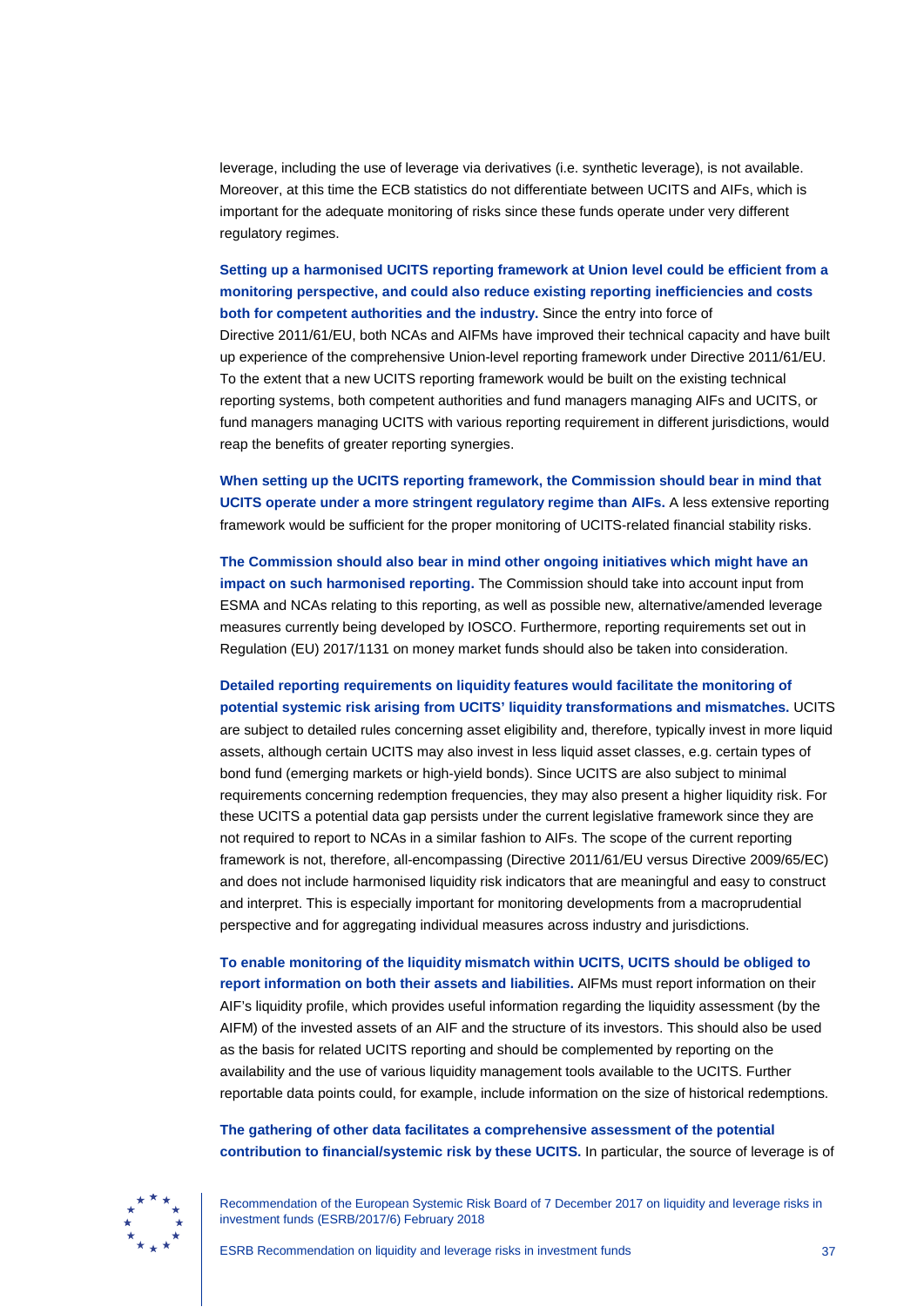interest so that a proper assessment can be made of the risks induced, for example, by the use of leverage by UCITS. UCITS should also provide, among other things, information on the investment strategy, instruments traded and individual exposures, market risk profile, counterparty and credit risk profile, and liquidity risk profile. This information could provide an indication of the risk of forced sales, counterparty concentration, and interconnectedness with the overall financial system. This should also include categories of derivative positions and techniques and instruments such as repurchase agreements or securities lending transactions. Very similar requirements are laid down in the reporting requirements of Directive 2011/61/EU, which could be complemented by UCITSspecific aspects such as, for example, efficient portfolio management. The AIFM must provide information on the risk profile and the main categories of assets in which the AIF is invested, including the corresponding gross, long and short derivative positions. However, AIFMs are also required to provide information on the source of cash borrowing.<sup>[54](#page-38-0)</sup>

**An economically relevant part of the UCITS sector applies strategies where leverage – including synthetic leverage – is only indirectly restricted.** With regard to the use of financial leverage via securities financing transactions or synthetic leverage via derivative exposures, UCITS may create exposure – as calculated by the commitment approach – only up to a maximum amount equalling their total NAV (see Box 1b). However, according to Directive 2009/65/EC, Member States may also allow UCITS to calculate their global exposure by using a VaR approach or other advanced risk measurement methodologies instead of the commitment approach<sup>[55](#page-38-1)</sup>. For these investment funds, the use of leverage is only indirectly restricted via limitations on the investment fund's market risk.<sup>[56](#page-38-2)</sup> That is to say, funds that use the absolute VaR approach are restricted to an absolute VaR which is not greater than 20% of NAV. In turn, investment funds that use the relative VaR approach are restricted to no more than double the risk of loss under a given VaR model compared with a similar, but unleveraged, portfolio. Importantly, these VaR approaches potentially allow for higher leverage than the commitment approach, depending on the volatility of the underlying assets. An ESRB survey covering 11 jurisdictions within the Union indicates that the subset of UCITS employing VaR approaches to calculate global exposure could represent between 27% and 50% of the Union's UCITS sector in NAV terms.

**Consistent reporting of leverage for all UCITS and all AIFs should be aim at and support the monitoring of investment funds not subject to leverage limits within the Union's investment fund sector.** The FSB recommends that authorities collect data on leverage in investment funds, monitor the use of leverage by investment funds not subject to leverage limits or which may pose significant leverage-related risks to the financial system, and take action where appropriate. At the same time, IOSCO has been asked to identify and/or develop consistent measures of leverage in investment funds to achieve more meaningful monitoring of leverage for financial stability purposes, and to help ensure that direct comparisons can be made across investment funds at global level by

<span id="page-38-2"></span><span id="page-38-1"></span><span id="page-38-0"></span>

<sup>54</sup> See, for example, Annex IV to Delegated Regulation (EU) No 231/2013.

<sup>55</sup> See, for example, Article 41(3) of Directive 2010/43/EU.

<sup>56</sup> See CESR's (Level 3) "Guidelines on Risk Measurement and the Calculation of Global Exposure and Counterparty Risk for UCITS", 28 July 2010.

Recommendation of the European Systemic Risk Board of 7 December 2017 on liquidity and leverage risks in investment funds (ESRB/2017/6) February 2018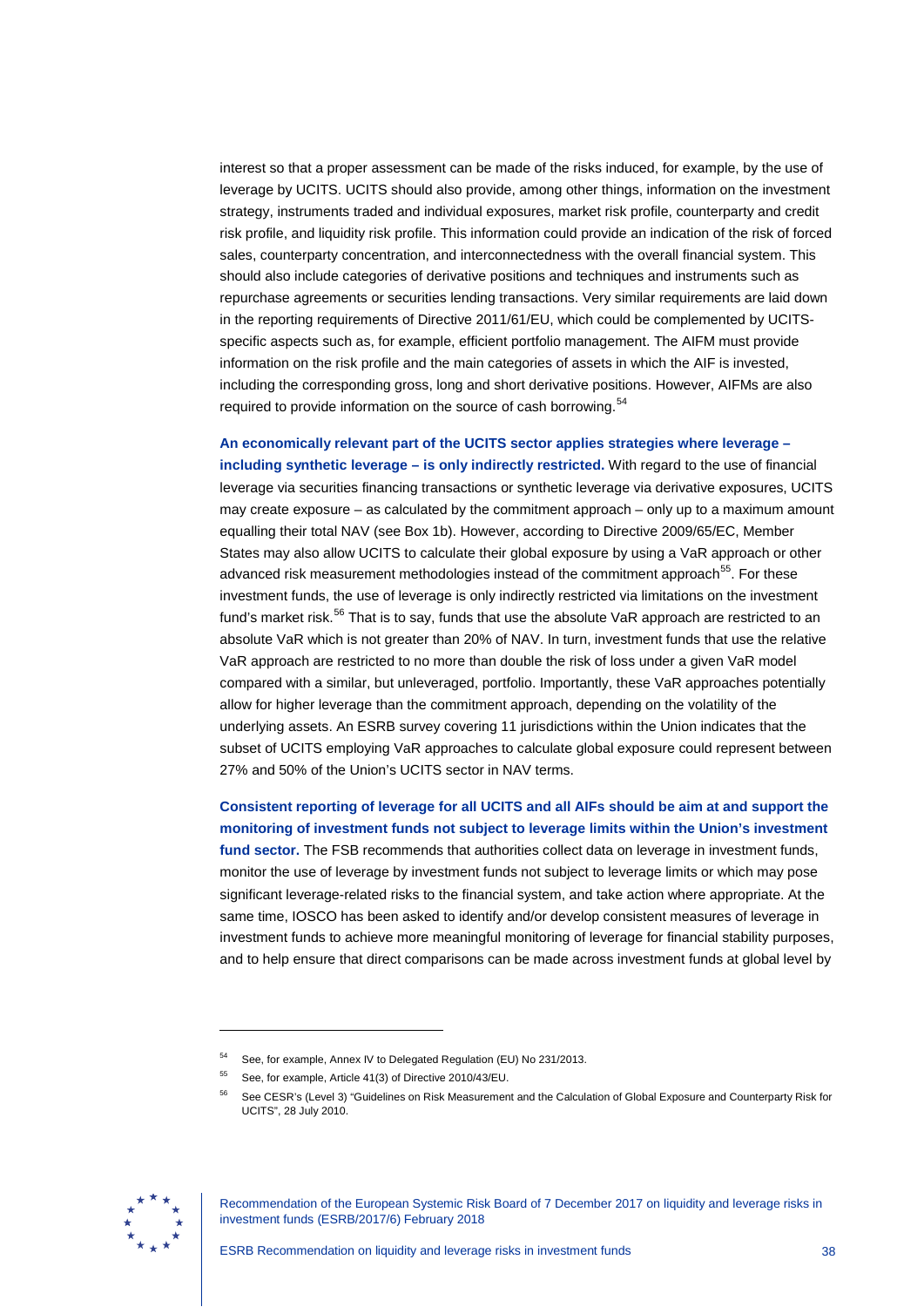the end of 2018<sup>57</sup>. Therefore, the end goal should be the harmonised reporting of leverage, in line with the consistent leverage measures expected to be developed/identified by IOSCO. The harmonisation of the reporting framework for UCITS and the reporting on leverage in AIFs under Directive 2011/61/EU should develop along these lines and should facilitate the monitoring of leveraged investment funds within the Union's investment fund sector as a whole. The Commission should, therefore, develop a harmonised framework across the Union as well as across UCITS and AIFs, taking into consideration the international dimension as well as the goal of developing uniform approaches for the different leverage calculation methods (the notional, gross and commitment methods). This would also facilitate the monitoring of leverage for UCITS that only operate under indirect leverage restrictions.

**Reporting leverage in compliance with the commitment method under Directive 2011/61/EU would require UCITS to add their NAV to their exposure as measured by the UCITS** 

**commitment method.** Currently, the methods used to calculate exposure according to the commitment method differ slightly between the Directives 2009/65/EC and 2011/61/EU. Whereas Directive 2011/61/EU requires AIFs to calculate the commitment exposure as the sum of the absolute value of all positions, UCITS funds are required to calculate only the incremental exposure generated by the use of leverage (see Table 3. Since UCITS are not permitted to borrow unsecured cash for investment purposes and the rules for calculating exposure via securities financing transactions and derivatives resemble those laid down by Directive 2011/61/EU, the UCITS commitment method can be aligned with Directive 2011/61/EU by requiring UCITS to add NAV to their exposure.

**In this context, the new UCITS risk reporting should also cover stress test reporting by UCITS.** This should include reporting on the results of standardised univariate stress tests and should also provide information on proprietary stress test scenarios by fund managers, as well as the relevant outcomes.

<span id="page-39-0"></span>

<sup>57</sup> See Recommendations 10 and 11 of the FSB's "Policy Recommendations to Address Structural Vulnerabilities from Asset Management Activities", January 2017.

Recommendation of the European Systemic Risk Board of 7 December 2017 on liquidity and leverage risks in investment funds (ESRB/2017/6) February 2018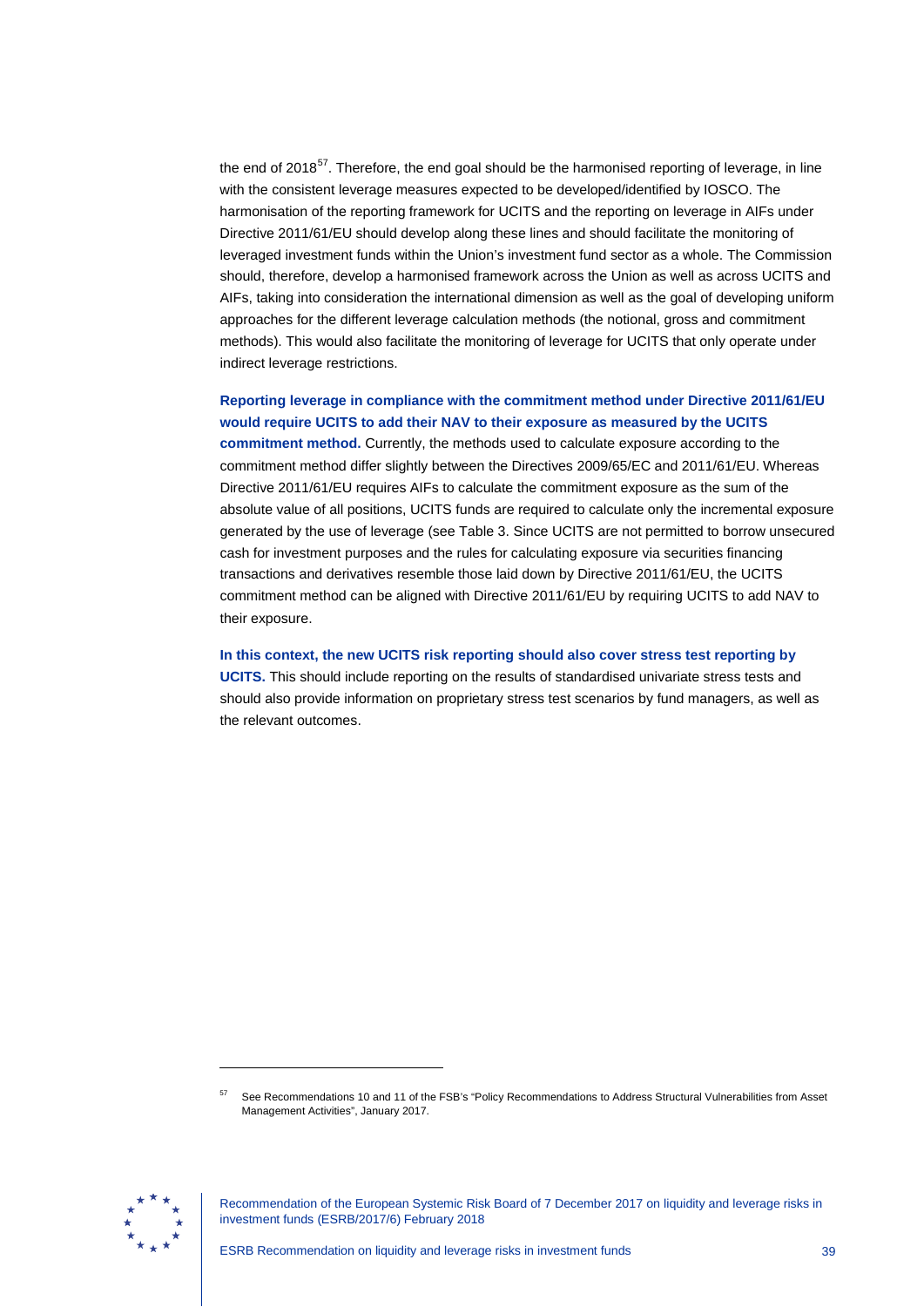### Table 3 **Calculation of investment fund exposure under the commitment methods**

|                               | <b>AIFMD</b>                                                                                                                                         | <b>UCITS</b>                                                                                                                                         |                      |  |  |  |  |  |  |  |
|-------------------------------|------------------------------------------------------------------------------------------------------------------------------------------------------|------------------------------------------------------------------------------------------------------------------------------------------------------|----------------------|--|--|--|--|--|--|--|
|                               | <b>Current calculation</b>                                                                                                                           | <b>Recommended changes</b>                                                                                                                           |                      |  |  |  |  |  |  |  |
| <b>Definition of exposure</b> | Sum of the absolute values<br>of all positions                                                                                                       | Incremental exposure and<br>leverage generated through<br>the use of financial derivative<br>instruments                                             | Add net asset values |  |  |  |  |  |  |  |
| <b>Financial leverage</b>     | Re-use of cash borrowing                                                                                                                             |                                                                                                                                                      |                      |  |  |  |  |  |  |  |
|                               | The higher the market value<br>of the investment realised or<br>the total amount of the cash<br>borrowed                                             | Unsecured cash borrowing<br>not allowed for investment<br>purposes                                                                                   | <b>None</b>          |  |  |  |  |  |  |  |
|                               | <b>Securities financing transactions</b>                                                                                                             |                                                                                                                                                      |                      |  |  |  |  |  |  |  |
|                               | Market value of the collateral<br>received (including cash)<br>when reinvested                                                                       | Market value of the collateral<br>received (including cash)<br>when reinvested                                                                       | <b>None</b>          |  |  |  |  |  |  |  |
| <b>Net synthetic leverage</b> | <b>Derivatives</b>                                                                                                                                   |                                                                                                                                                      |                      |  |  |  |  |  |  |  |
|                               | Sum of the market value of<br>the equivalent position in the<br>underlying asset after netting<br>and hedging arrangements<br>are taken into account | Sum of the market value of<br>the equivalent position in the<br>underlying asset after netting<br>and hedging arrangements<br>are taken into account | <b>None</b>          |  |  |  |  |  |  |  |

<span id="page-40-0"></span>**Recommendation D(2) – Frequency and coverage of reporting obligations for UCITS and UCITS management companies**

**The data mentioned in Recommendation D1 should be reported on a quarterly basis by a sufficient and – from a financial stability perspective – relevant part of all UCITS and UCITS management companies.** Investment funds' portfolio composition, the liquidity of portfolios, and the use of leverage (in particular via the use of derivatives) may be subject to significant short-term changes. As such, at least quarterly reporting is needed to adequately monitor and, where necessary, respond to developments that could contribute to the build-up of financial stability risks. Given the various investment strategies and sizes of UCITS and UCITS management companies, the extent to which individuals or groups of investment funds may contribute to systemic risk is likely to vary. From a financial stability perspective, quarterly reporting by a sufficient subset of UCITS and UCITS management companies would be adequate for monitoring and would, at the same time, limit the industry's overall reporting burden.

# **The subset of UCITS that should report on a quarterly basis should contain at least the UCITS that use the VaR approach to measure their global exposure.** By engaging in derivatives transactions these UCITS generally use more complex investment strategies, and may

employ a substantial level of leverage. In addition to this subset of UCITS, the Commission should also consider characteristics such as the size of AuM and, potentially, the investment strategy and liquidity profile, such that a relevant proportion of all UCITS and UCITS management companies will report on a quarterly basis.

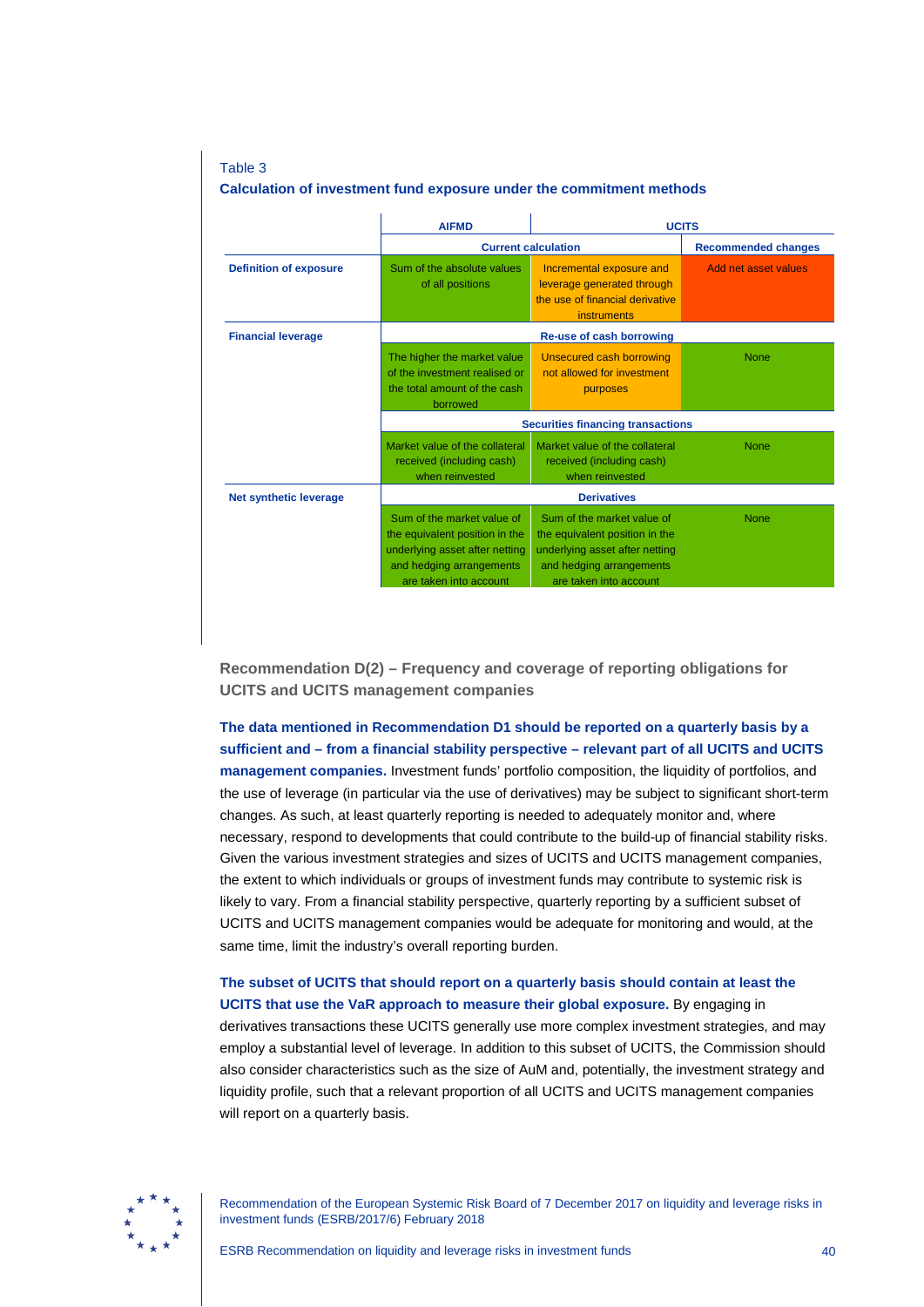**Effectively monitoring developments and the potential build-up of financial stability risks within the UCITS industry more generally would require a sufficient subset of all UCITS and UCITS management companies to report a sufficient subset of data at least annually.** Introducing annual reporting for a sufficient proportion of the UCITS industry would, in combination with the data available on AIFs, allow general developments to be monitored throughout the Union investment fund sector. It should be noted that annual reporting would be in line with the minimum reporting frequency laid down by Directive 2011/61/EU. This would ensure that the financial stability risk associated with the investment fund industry, for both UCITS and AIFs, could be monitored at least annually. This would also allow meaningful comparisons to be made across time between developments in UCITS and those in AIFs, and would allow potential structural changes to be identified that could contribute to the build-up of systemic risk.

**The Commission is advised to consider the total AuM of the UCITS and the UCITS management companies when determining which entities should be subject to an annual reporting requirement.** The use of AuM to determine reporting requirements is in line with existing practices for deciding reporting requirements for AIFMs. The Commission may also consider other characteristics, such as the use of leverage within UCITS, the approach used to calculate global exposure, and the investment strategy of the UCITS, when determining which entities should be subject to annual reporting requirements.

**Under Directive 2011/61/EU, reporting frequencies for AIFMs could be used as a benchmark to determine the reporting frequencies for UCITS and UCITS management companies, subject to the three reporting categories (quarterly, annual, or no reporting).** The current reporting frequencies<sup>[58](#page-41-0)</sup> for authorised AIFMs managing Union AIFs (in line with those for UCITS and UCITS management companies that must all be authorised and are domiciled in the EU) may be summarised as follows:

- AIFMs that manage AIFs with a total AuM below the threshold of  $\epsilon$ 100 million may opt in to be authorised and report information at both manager level and at AIF level on an annual basis;
- if the total AuM of an AIFM exceeds the threshold of €100 million, but total AuM remains below the threshold of €1 billion, the AIFM has a half-yearly reporting obligation both at manager level and at AIF level, except for those funds with an AuM above €500 million;
- if the total AuM of an AIFM exceeds the threshold of €1 billion, the AIFM has a quarterly reporting obligation both at manager level and at AIF level.

**The Commission may engage with ESMA and NCAs to establish a reasonable approach for determining the subset of UCITS and UCITS management companies in the relevant reporting categories.** Engaging with ESMA and NCAs offers an opportunity to learn from current experiences in reporting under Directive 2011/61/EU, when developing the reporting framework for

<span id="page-41-0"></span>

<sup>58</sup> "Guidelines on reporting obligations under Articles 3(3)(d) and 24(1), (2) and (4) of the AIFMD" (ESMA/2014/869EN). It should be noted that the above summary does not consider the reporting frequencies for AIFs that invest in non-listed companies and issuers in order to acquire control – an investment strategy that cannot be pursued by UCITS.

Recommendation of the European Systemic Risk Board of 7 December 2017 on liquidity and leverage risks in investment funds (ESRB/2017/6) February 2018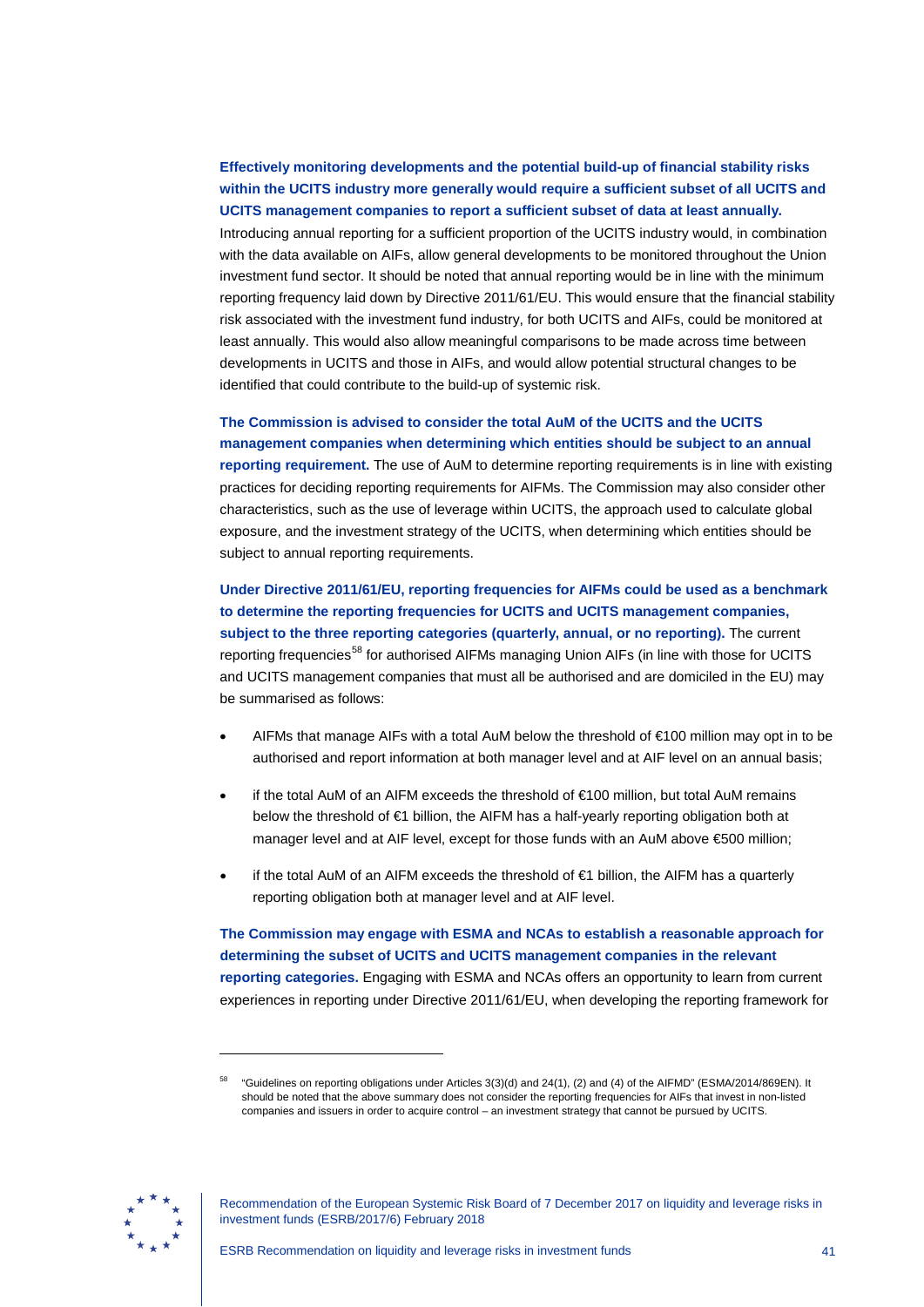UCITS and UCITS management companies. It should be noted that while doing this, the Commission – in cooperation with ESMA and NCAs – may also consider objectives other than the monitoring of financial stability risks (e.g. investor protection) that could require more frequent reporting. Once established, the reporting on UCITS and UCITS management companies should be revisited at a specific point in time after implementation to assess the appropriateness of its scope and frequency.

**The Commission should aim to strike the right balance between maximising the benefits from increased risk monitoring and minimising the costs that would be generated by new reporting requirements.** In the longer term, all jurisdictions are likely to benefit from an UCITS reporting framework that is similar to the technical reporting systems/setups of the reporting framework already in operation under Directive 2011/61/EU. In the short term, however, transitioning to new reporting on UCITS and UCITS management companies would generate costs for both the investment fund industry and supervisory authorities. For competent authorities the short-term costs are likely to differ, with jurisdictions that currently have no reporting obligations potentially facing the biggest burden. For the industry the costs of a new unified UCITS reporting framework are likely to vary significantly across UCITS management companies. For instance, fund managers managing UCITS in various jurisdictions will face some initial additional reporting costs, although they will see an improvement in overall reporting efficiency and a reduction in costs compared with the current situation of different reporting regimes and requirements in different jurisdictions. Likewise, management companies managing both UCITS and AIFs will face only small one-off costs and will report on their UCITS using the existing reporting systems/setups for their AIFs. Small UCITS management companies that manage UCITS in only one jurisdiction are likely to face the highest short-term costs of a new UCITS reporting regime, as efficiency gains will be small at best compared with the existing reporting situation. New risk reporting will involve additional administration and compliance costs relating to the setup of the reporting system, as well as periodic costs associated with generating the reports. In turn, these additional costs could lead to economies of scale and could potentially affect the structure of the industry.

<span id="page-42-0"></span>**Recommendation D(3) – Harmonised reporting and information sharing**

**NCAs should be required to share the information reported by UCITS and UCITS management companies with other authorities in the Union, ESMA and the ESRB.** Mandatory information sharing facilitates the collective analysis of the potential contribution of UCITS to the build-up of systemic risk, and elicits a common response. Additionally, one or more UCITS could, at some point in time, constitute an important source of counterparty risk to a credit institution or other systemically relevant institution in one or more Member States. This further underlines the importance of an adequate framework for sharing the reported information with other authorities.

**The Commission is advised to apply the current provisions and practices for information sharing under Directive 2011/61/EU to the new UCITS reporting framework**[59](#page-42-1)**.** Under

<span id="page-42-1"></span>

<sup>59</sup> See, for example, Articles 50, 52 and 54 of Directive 2011/61/EU.

Recommendation of the European Systemic Risk Board of 7 December 2017 on liquidity and leverage risks in investment funds (ESRB/2017/6) February 2018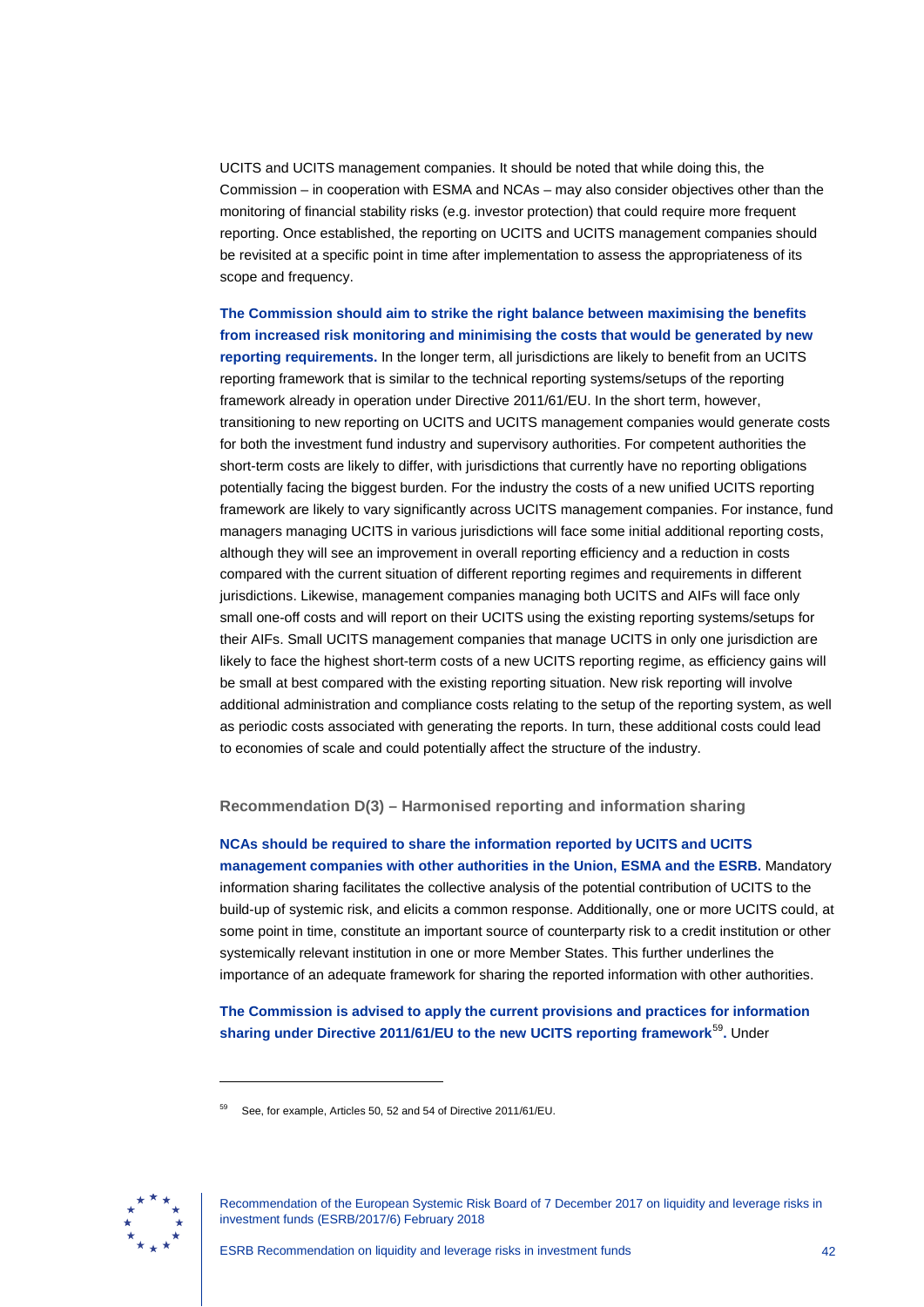Directive 2011/61/EU, NCAs are obliged to share the information collected on AIFMs and AIFs with other authorities, ESMA and the ESRB. In turn, the exchange of information between ESMA and the ESRB relating to data gathered pursuant to Directive 2011/61/EU is based on a Memorandum of Understanding (MoU). NCAs of the home Member State may also demand additional information outside the reporting framework on a periodic or ad hoc basis if this is deemed to be necessary for the effective monitoring of systemic risk. Finally, the harmonised exchange of information is further supported under Directive 2011/61/EU by ITS drafted by ESMA setting out the procedures for the exchange of information between NCAs and between the NCAs and ESMA.

# <span id="page-43-0"></span>4.2 Unintended effects

**A new UCITS reporting framework creates costs related to gathering data and sharing processes which must be implemented by management companies and NCAs.** Any attempt to enhance reporting by UCITS and UCITS management companies should, therefore, duly recognise the principle of proportionality and seek to reduce the associated costs. In particular, enhanced UCITS reporting could impose an unnecessary burden on smaller industry participants. The UCITS reporting framework should, therefore, take into consideration each investment fund's potential contribution to the build-up of systemic risk when setting reporting requirements. The UCITS reporting framework should consider other ways of reducing associated costs, and should take into account existing reporting frameworks for which technical standards have already been developed by the industry and competent authorities. In particular, since a number of UCITS management companies also hold a licence as an AIFM, and a number of reporting fields are likely to be similar for both UCITS and AIFs, it would be reasonable to base the format of the UCITS reporting framework on the existing reporting framework under Directive 2011/61/EU. The UCITS reporting framework should also take into consideration, as much as possible, the existing reporting that these investment funds are already subject to. In particular, the ECB data collection with regard to the balance sheet of investment funds already includes detailed information on the assets and liabilities of investment funds (see Regulation (EU) No 1073/2013 of the European Central Bank $^{60}$  $^{60}$  $^{60}$ ). However, these data are not available for the entire Union and generally lack sufficient granularity to provide useful insights into liquidity risk and leverage associated with investment funds.

<span id="page-43-1"></span>

<sup>60</sup> Regulation (EU) No 1073/2013 of the European Central Bank of 18 October 2013 concerning statistics on the assets and liabilities of investment funds (ECB/2013/38) (OJ L 297, 7.11.2013, p. 73).

Recommendation of the European Systemic Risk Board of 7 December 2017 on liquidity and leverage risks in investment funds (ESRB/2017/6) February 2018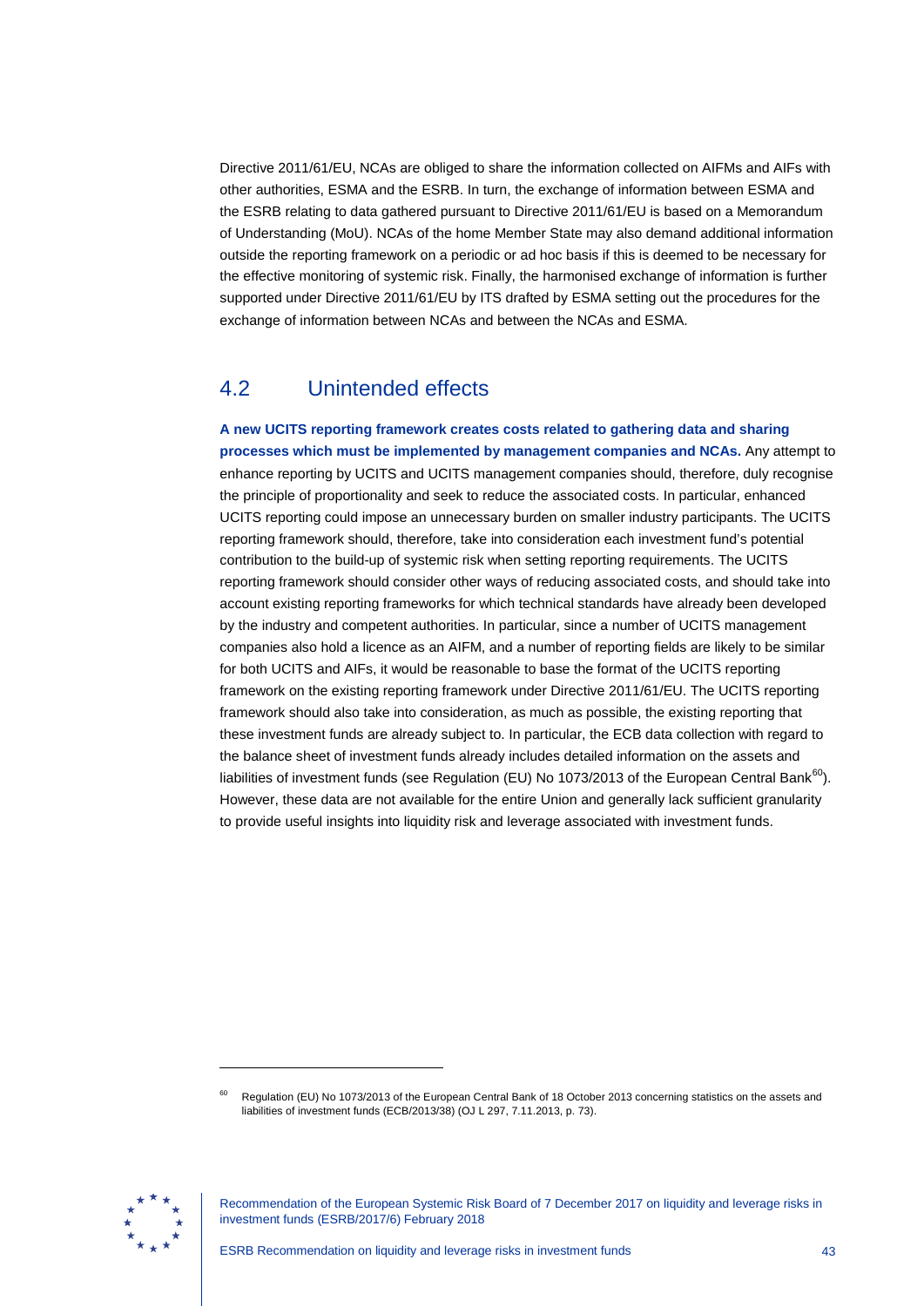# <span id="page-44-0"></span>5 Recommendation E – Guidance on Article 25 of Directive 2011/61/EU

## <span id="page-44-1"></span>5.1 Economic rationale and intended effects

<span id="page-44-2"></span>**Recommendation E(1) – Assessment of leverage-related systemic risk**

**Investment fund managers are obliged to report granular data for each leveraged AIF they manage to NCAs.** The data, which can include up to 301 items, include detailed information on the investment fund's use of leverage, size, investment strategies, principal exposures, geographical focus, investor ownership and concentration, instruments traded, market risk, counterparty risk profile, liquidity profile (including redemption profile), and operational and other risk aspects. It should be noted that AIFs with a leverage ratio of more than three times their NAV, calculated according to the commitment method, are viewed as employing leverage on a substantial basis. Managers of such investment funds have to report, in addition, on the five largest sources of borrowed cash or securities.

## **The granular data available to NCAs support assessments of leverage-related systemic risk, although they leave ample room for diverging national approaches.** For example, the data reported include two measures of leverage – a gross measure and also a net measure that accounts for leveraged exposures used for netting or hedging purposes – and authorities may hold diverging views with regard to the use and interpretation of these measures. Moreover, extensive data reporting allows for national differences as to whether it is necessary to include further information items beyond the use of leverage in an assessment. There may also be differences in respect of the need to assess the contribution of the use of leverage within AIFs to the build-up of systemic risk.

**The international nature of the AIF sector calls for a more coordinated approach to the assessment of leverage-related systemic risk and potential mitigating measures.** AIFs generally invest and have linkages with financial institutions across borders, so the potential economic impact of deleveraging by investment funds or investment fund failures is not limited to jurisdictions in which AIFs are domiciled. It is also relatively easy for fund managers and/or their investment funds to relocate across jurisdictions, which further underlines the importance of a more coordinated approach to assessments and potential mitigating measures.

**To ensure that NCAs adopt a consistent approach when assessing whether the conditions for imposing leverage-related measures are met ESMA should, as a first step, provide guidance on a common set of indicators.** This guidance would facilitate the effective use of the extensive information available to NCAs under Directive 2011/61/EU, and encourage NCAs to perform an assessment of the extent to which the use of leverage in the AIF sector contributes to the build-up of systemic risk. Operationalising policy measures under Article 25 of Directive 2011/61/EU, including macroprudential leverage limits or other restrictions placed on the management of AIFs, requires a framework that can assess whether measures that are ultimately

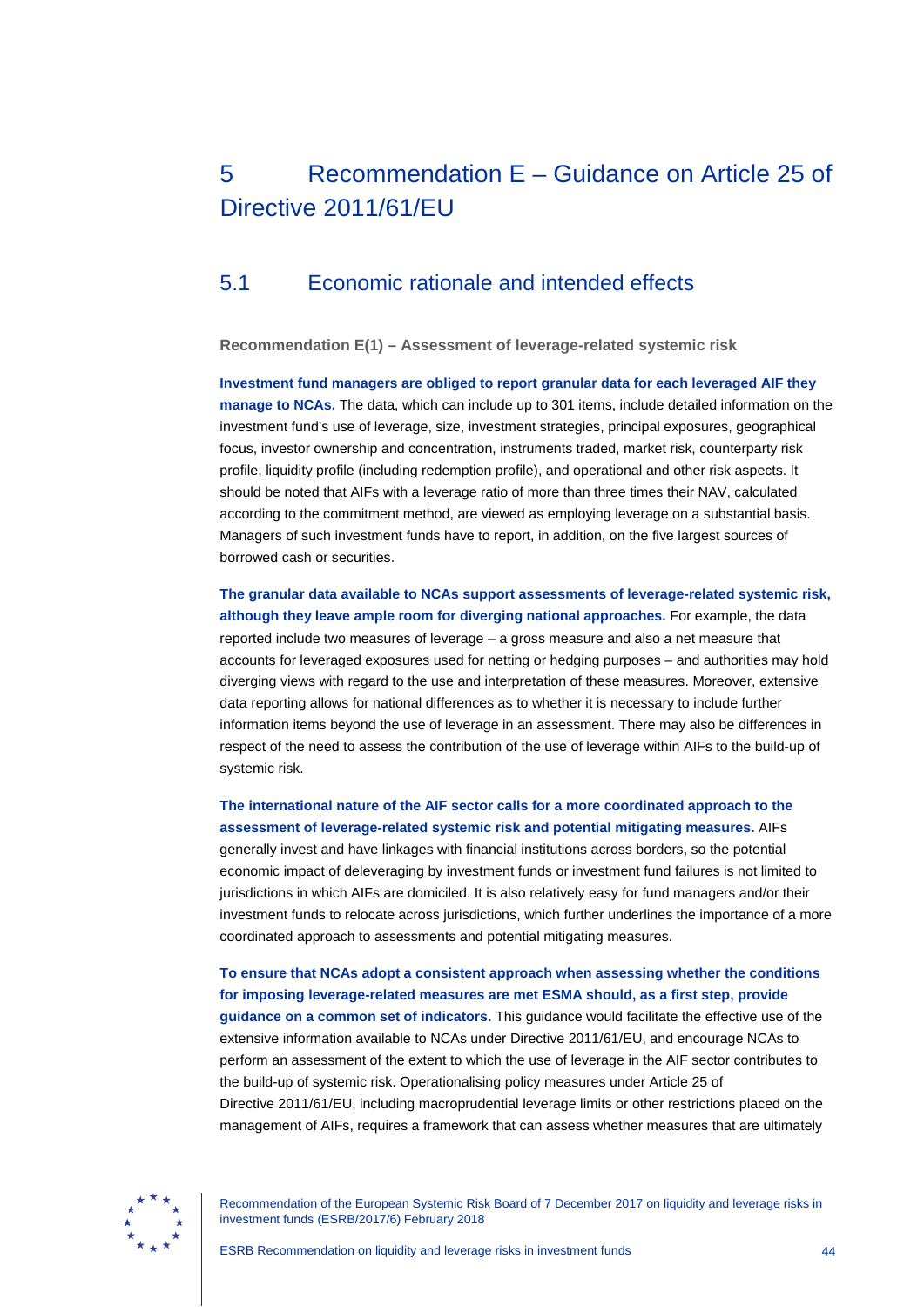applied at investment fund level effectively limit the contribution of leverage to the build-up of systemic risks within the AIF sector.

**To support a harmonised use of the indicators, ESMA is also advised to give guidance relating to the interpretation of the indicators.** ESMA is currently in the process of building an EU-level dataset which will include all data reported to NCAs under Directive 2011/61/EU at national level. Once it is available, this dataset should allow ESMA to develop quantitative perspectives on the interpretation of the indicators within the assessment framework, e.g. by examining basic summary statistics on individual indicators such as the mean, median, minimum and maximum reported values, and the distribution of reported values.

**The assessment framework should include indicators that capture the level, source and different usages of leverage.** Financial leverage via borrowings or securities financing transactions increases the funding liquidity risk of an investment fund, since lending costs or margin requirements may increase. In turn, the use of synthetic leverage increases a fund's sensitivity to shocks in derivatives markets and the risk that margin calls caused by small downward price fluctuations could force a fund to fire-sell assets.

**The framework should capture, as much as possible, the channels through which systemic risk may materialise, as explained below.**

- 1. **The potential contribution by individual funds and the AIF sector as a whole to the risk of fire sales.** An investment fund's redemption profile is one aspect of fire sale risk. Offering short-term (especially daily) redeemable claims and short notice periods leaves investment funds susceptible to investor runs which could spark a fire sale. Another aspect of an investment fund's redemption profile is its investor base, where a higher concentration by type of investor – especially when combined with a short redemption frequency – increases the risk of fire sales as these can then be triggered when just one or a few investors decide to redeem their shares. The liquidity profile of an investment fund is a second aspect of fire sale risk. The liquidity of an investment fund's portfolio is central to its ability to meet redemption requests and/or margin calls without having to fire-sell assets. The capacity to liquidate parts of the portfolio depends, to a large extent, on the investment fund's portfolio characteristics. Aspects such as high concentrations of counterparty credit exposures or single instruments increase the chance that an investment fund will need to fire-sell assets in the event of a counterparty failure. For complex portfolios (i.e. those that trade a high proportion of OTC instruments or extensively recycle collateral) these effects could be amplified still further.
- 2. **The direct interconnections of investment funds and the AIF sector as a whole with financial institutions.** The use of leverage may increase the risk that an investment fund will encounter financial distress, which could then be transmitted to the investment fund's counterparties and on to the broader financial system (the "counterparty channel"). Counterparties could include banks or brokers that have direct trading linkages with, or have extended financing to, a leveraged investment fund. A leveraged investment fund may also spread risks to the global financial system through its interconnections with its investors and its funding of other financial intermediaries and businesses (the "interconnectedness channel"). One way of capturing direct interconnections with financial institutions is to measure the concentration of counterparty exposures to an investment fund. Investment funds

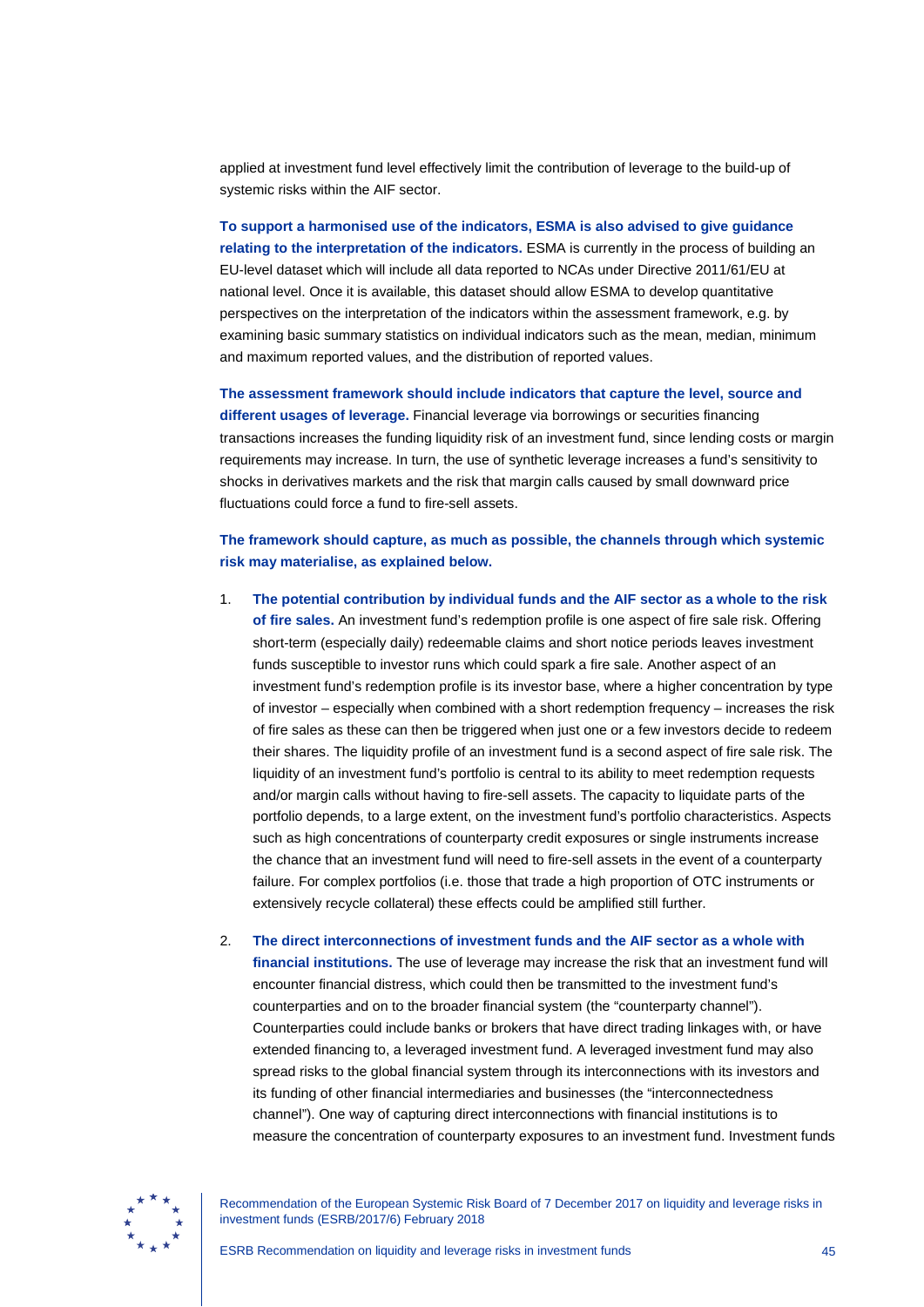may also have direct linkages with financial institutions via their investor base and portfolio investments.

3. **The direct or indirect involvement in credit intermediation of individual investment funds and the AIF sector as a whole.** Leveraged investment funds can contribute to excessive credit intermediation and to the risk of interruptions in the credit intermediation process when the credit cycle turns. The use of leverage allows investment funds to directly extend more credit to the real economy or to facilitate greater credit intermediation by banks. In respect of the latter, investment funds can provide direct funding to the banking sector, invest in structured credit and take on credit risk through derivatives. Systemic risks could arise owing to sudden halts in the provision of liquidity and short-term funding to financial institutions, sudden reductions in market liquidity for financial instruments that are important for credit intermediation, or insufficient risk separation.<sup>[61](#page-46-0)</sup>

**ESMA should provide guidance on an assessment framework that is operable.** Although the potential channels for systemic risk may be broadly categorised in theory, they are intertwined and are likely to be mutually reinforcing in practice. Also, the underlying mechanisms for systemic risk via these channels can be complex and are subject to change. As a result, the contribution of investment funds to systemic risks is not easily captured by individual indicators, which creates a trade-off between developing a simple and operable framework versus a framework which is more complex and difficult to implement. As a guiding principle indicators should only be part of the framework when they make it significantly easier to assess the contribution of investment funds and the AIF sector as a whole to leverage-related systemic risks.

**In addition, ESMA's guidance on the assessment framework should provide a sufficient basis for NCAs to explain their decision to take macroprudential policy measures.** NCAs of the home Member State of the AIFM should inform ESMA, the ESRB and the NCAs of the AIF of the reasons for any macroprudential measure taken to limit the extent to which the use of leverage is contributing to the build-up of systemic risk in the financial system or to risks of disorderly markets<sup>62</sup>. Subsequently, ESMA should issue advice regarding the measure, and should also address whether the conditions for policy action appear to have been met $^{63}$  $^{63}$  $^{63}$ . A detailed assessment framework that NCAs can follow will make it more likely that NCAs and ESMA will agree on the need to take a measure.

**Table 4 provides an example of a set of common indicators that could form part of the recommended assessment framework.** The indicators derive from analyses conducted by the ECB and De Nederlandsche Bank (DNB) $^{64}$  $^{64}$  $^{64}$ , Oesterreichische Nationalbank (OeNB) $^{65}$  $^{65}$  $^{65}$ , and the UK

<span id="page-46-4"></span><span id="page-46-3"></span><span id="page-46-2"></span><span id="page-46-1"></span><span id="page-46-0"></span>

<sup>61</sup> Bengtsson, E., "Investment funds, shadow banking and systemic risk." Journal of Financial Regulation and Compliance, Vol. 24(1), pp. 60-73.

See, for example, Article 25 of Directive 2011/61/EU.

<sup>63</sup> See, for example, Article 25(6) of Directive 2011/61/EU.

<sup>64</sup> Van der Veer, K., Levels, A., Lambert, C., Molestina Vivar, L., Weistroffer, C., Chaudron, R. and de Sousa van Stralen, R. (2017) "Developing macroprudential policy for alternative investment funds. Towards a framework for macroprudential leverage limits in Europe: an application for the Netherlands", joint ECB-DNB Occasional Paper.

Recommendation of the European Systemic Risk Board of 7 December 2017 on liquidity and leverage risks in investment funds (ESRB/2017/6) February 2018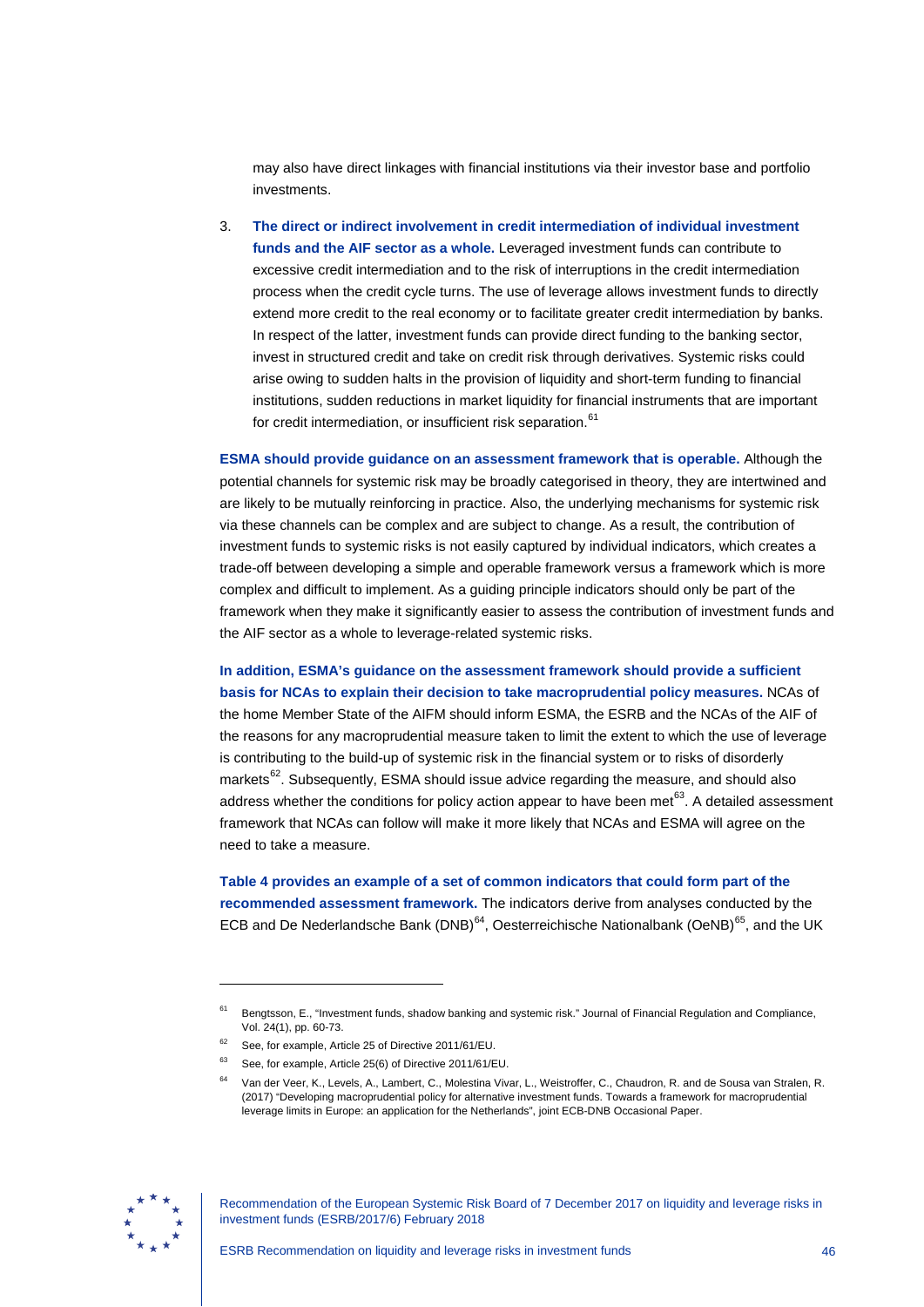FCA<sup>66</sup>. The indicators facilitate an assessment of the level, source and different usages of leverage, and aim to capture, as much as possible, the channels through which systemic risk may materialise. All indicators can be constructed using information reported to NCAs under Article 24 of Directive 2011/61/EU.

<span id="page-47-0"></span>

-

<sup>&</sup>lt;sup>65</sup> Lehecka, G. and Ubl, E., "Analysing the systemic risks of alternative investment funds based on AIFMD reporting: a primer", OeNB Financial Stability Report 30, December 2015.

<sup>66</sup> Financial Conduct Authority, "Hedge Fund Survey", June 2015.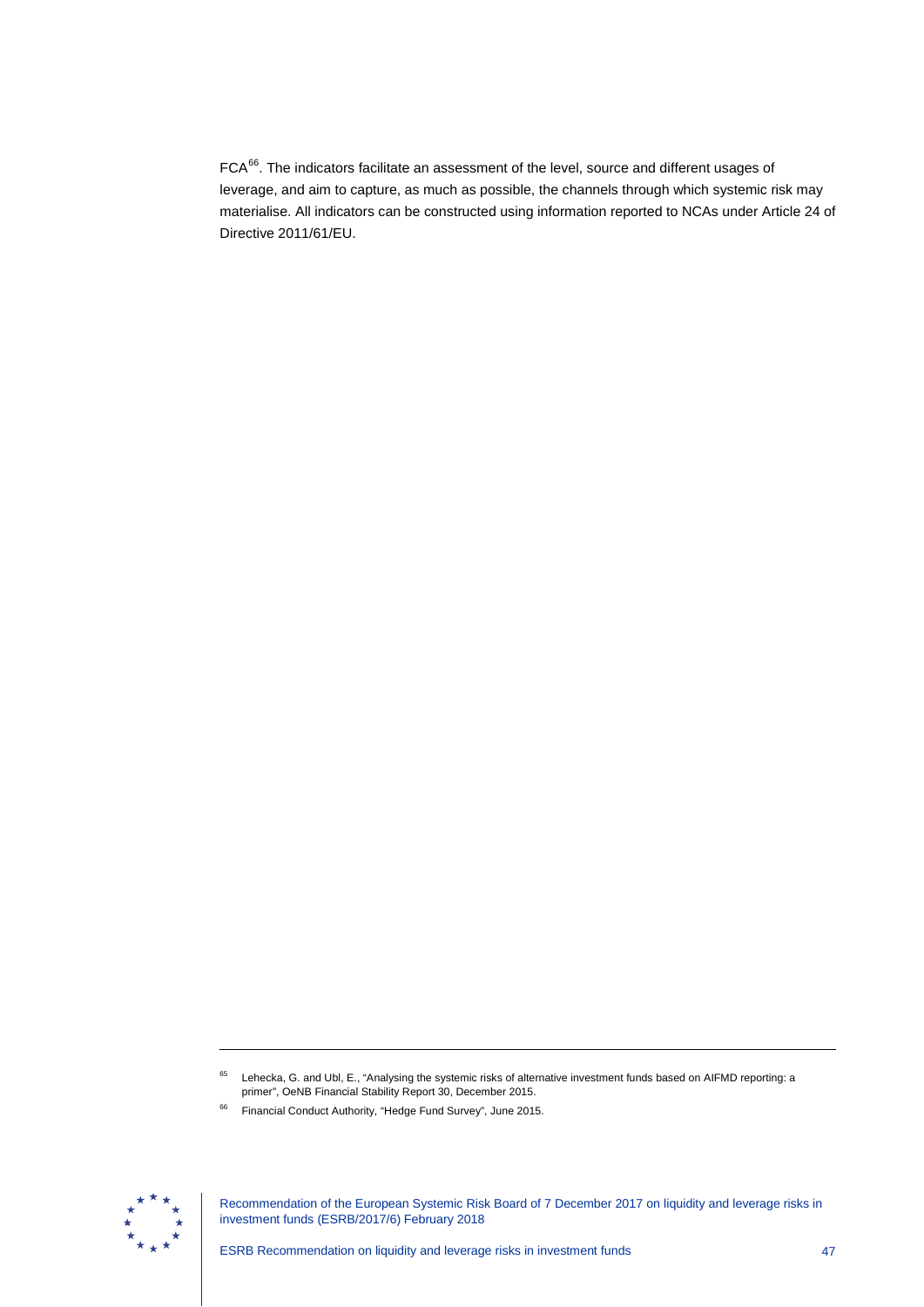### Table 4

### **Example of a set of indicators for a framework to assess financial stability risks from investment funds**

|                                    |                             |     | <b>INDICATOR</b>                                |                                                                                       | <b>ID datafields AIFMD</b> |  |  |
|------------------------------------|-----------------------------|-----|-------------------------------------------------|---------------------------------------------------------------------------------------|----------------------------|--|--|
|                                    |                             |     | # NAME                                          | <b>DESCRIPTION</b>                                                                    | data-template              |  |  |
| 1. RISK OF MARKET<br><b>IMPACT</b> | <b>Size</b>                 |     | 1.1 Net exposure                                | Net as set value (NAV) * leverage under the<br>commitment method                      | 53, 295                    |  |  |
|                                    |                             |     | 1.2 Net as set value                            | <b>NAV</b>                                                                            | 53                         |  |  |
|                                    |                             |     | 2.1 Net leverage                                | Leverage under the commitment method                                                  | 295                        |  |  |
|                                    | Leverage                    |     |                                                 | Gross leverage / commitment leverage, as                                              |                            |  |  |
|                                    |                             |     | 2.2 Gross to net leverage                       | a measure for the use of netting and                                                  | 294.295                    |  |  |
|                                    |                             |     |                                                 | hedging arrangements                                                                  |                            |  |  |
|                                    | <b>Redemption</b>           |     | 2.3 Redemption duration                         | Minimum time in days investors have to                                                | 194.195.198                |  |  |
|                                    | profile                     |     |                                                 | wait to withdraw inves tments                                                         |                            |  |  |
|                                    |                             |     | Redemption duration                             | Minimum time in days investors have to                                                |                            |  |  |
|                                    |                             | 24  | minus perceived                                 | wait to withdraw inves tments minus                                                   | 194, 195, 196, 178-<br>184 |  |  |
|                                    |                             |     | portfolio liquidity in<br>days                  | portfolio liquidity as reported by the asset<br>manager                               |                            |  |  |
|                                    |                             |     |                                                 | Highly liquid assets include cash and cash                                            |                            |  |  |
|                                    |                             |     |                                                 | equivalents (deposits, commercial papers                                              |                            |  |  |
| 2. RISK OF FIRE                    |                             |     | Ratio of net asset                              | and others), listed equities, investment                                              |                            |  |  |
| <b>SALES</b>                       | Liquidity<br>mismatch       |     | 2.5 value to highly liquid                      | grade securities issued by financial                                                  | 53, 123                    |  |  |
|                                    |                             |     | assets                                          | ins titutions, EU and G10 non-EU                                                      |                            |  |  |
|                                    |                             |     |                                                 | government bonds, and investment fund                                                 |                            |  |  |
|                                    |                             |     |                                                 | s hares                                                                               |                            |  |  |
|                                    |                             |     |                                                 | Illiquid assets include physical assets.                                              |                            |  |  |
|                                    |                             | 2.6 | Share of illiquid as sets                       | unlis ted equity, non-inves tment-grade                                               | 53, 123                    |  |  |
|                                    |                             |     | (% NAV)                                         | corporate and convertible bonds, and                                                  |                            |  |  |
|                                    |                             |     |                                                 | loans                                                                                 |                            |  |  |
|                                    | <b>Investor and</b>         |     | 2.7 Investor concentration                      | Share of net as set value owned by five<br>larges t inves tors                        | 118                        |  |  |
|                                    | counterparty                |     | Counterparty                                    | Total net credit expos ure to top five                                                |                            |  |  |
|                                    | concentration               | 2.8 | concentration                                   | counterparties (% NAV)                                                                | 165                        |  |  |
|                                    |                             |     |                                                 | Long value of investments in listed                                                   |                            |  |  |
|                                    |                             | 3.1 | Investments in                                  | equities and corporate bonds issued by                                                | 53.123                     |  |  |
|                                    |                             |     | financial institutions                          | financial institutions as a % NAV                                                     |                            |  |  |
|                                    | Linkages via<br>investments |     | Investments in                                  |                                                                                       |                            |  |  |
|                                    |                             |     | $3.2$ <sup>stuctured &amp;</sup>                | Sum of long exposures in ABS, RMBS,<br>CMBS, AMBS, ABCP, CDO, CLO, structured 53, 123 |                            |  |  |
|                                    |                             |     | s ecuritis ed products                          | certificates, ETP and other, as % NAV                                                 |                            |  |  |
|                                    |                             |     | (% NAV)                                         |                                                                                       |                            |  |  |
| 3. RISK OF DIRECT                  |                             | 3.3 | Banks in investor base<br>(% NAV)               |                                                                                       |                            |  |  |
| <b>SPILLOVERS TO</b>               |                             |     | Insurers in investor                            |                                                                                       |                            |  |  |
| <b>FINANCIAL</b>                   |                             | 3.4 | base (% NAV)                                    |                                                                                       |                            |  |  |
| <b>INSTITUTIONS</b>                |                             |     | Pension funds in                                |                                                                                       |                            |  |  |
|                                    | Linkages via                | 3.5 | inves tor bas e (% NAV)                         | Direct connections with financial                                                     | 209                        |  |  |
|                                    | investor base               |     |                                                 | institutions as investors                                                             |                            |  |  |
|                                    |                             | 3.6 | Investment funds in<br>inves tor bas e (%NAV)   |                                                                                       |                            |  |  |
|                                    |                             |     |                                                 |                                                                                       |                            |  |  |
|                                    |                             |     | Other financial<br>3.7 institutions in investor |                                                                                       |                            |  |  |
|                                    |                             |     | bas e (% NAV)                                   |                                                                                       |                            |  |  |
|                                    |                             |     | Investments in                                  | Sum of long values of corporate bonds,                                                |                            |  |  |
|                                    |                             |     | 4.1 corporate bonds (%                          | convertible bonds not is sued by financial                                            | 53, 123                    |  |  |
| 4. RISK OF INTERRUPTION IN DIRECT  |                             |     | NAV)                                            | institutions (IG & non-IG) as a % of NAV                                              |                            |  |  |
| <b>CREDIT INTERMEDIATION</b>       |                             |     | Investments in                                  | Leveraged & other loans as a % of NAV                                                 |                            |  |  |
|                                    |                             |     | 4.2 corporate loans (%                          |                                                                                       | 53, 123                    |  |  |
|                                    |                             |     | NAV)                                            |                                                                                       |                            |  |  |

*Sources: FCA (2015), Lehecka, G. and E. Ubl (2015), Van der Veer et al. (2017).*

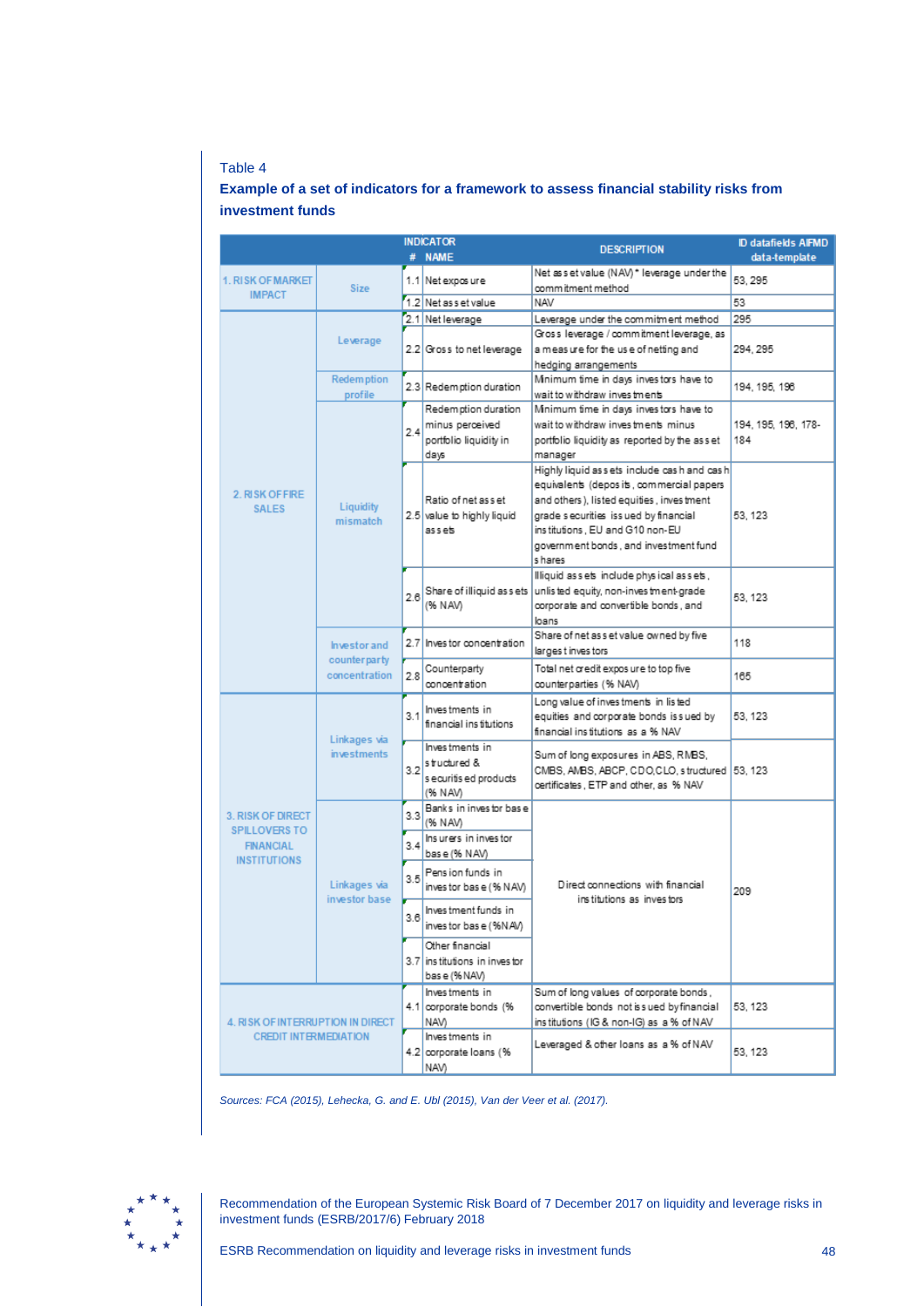<span id="page-49-0"></span>**Recommendation E(2) – Macroprudential leverage limits**

**ESMA can help NCAs to operationalise leverage limits by providing guidance on design options, including an assessment of their effectiveness and efficiency.** Directive 2011/61/EU allows leverage to be restricted if it is contributing to a "build-up of systemic risk", but provides no further guidance regarding the design of limits. NCAs could benefit from ESMA guidance on the design of leverage limits, while ESMA could build on Recommendation ESRB/2013/1 of the European Systemic Risk Board<sup>[67](#page-49-1)</sup>. The ESRB recommends that authorities design macroprudential instruments that are effective and efficient for meeting their policy objectives.

**Leverage limits for AIFs may be deemed effective if they address the risk of (i) fire sales, (ii) spillovers to financial counterparties, and (iii) disruptions of credit intermediation.** By addressing these market failures, leverage limits support financial stability. With regard to the ESRB's intermediate objectives, leverage limits target the "risk of excessive leverage"<sup>[68](#page-49-2)</sup>. Systemwide leverage is excessive when it causes economies to become prone to costly financial crises.

**For leverage limits to be efficient, the instrument should be simple and unintended consequences should be contained.** Authorities should choose limits that are easy to calibrate and implement, which promotes transparency and avoids inaction. Moreover, unintended consequences should be contained and leverage limits should be robust to gaming and arbitrage by market participants. Leverage limits should also be proportional to the systemic risk posed by the investment fund's use of leverage, to ensure that the sector remains able to provide valuable services to the economy. For instance, investment funds should still be able to employ diverse and active strategies which could act as shock absorbers during market stress. When assessing whether leverage limits are needed, and the types of limit that would be proportional to the systemic risks, authorities should conduct a risk analysis based on data gathered pursuant to Directive 2011/61/EU and the risk indicators from a common risk assessment framework (the development of which was suggested by ESMA in Recommendation E1).

**For ESMA's information, Table 5 provides an example of a framework for evaluating various design options for leverage limits in terms of effectiveness and efficiency.** As an example, the table evaluates three design options for constant leverage limits and considers cyclical limits. These examples do not represent an exhaustive set of options, and the evaluation below should be viewed as an example of how the framework could be used to evaluate different design options.

**A "one-size-fits-all" limit might be simple to implement but could have major unintended consequences.** Such a limit might be effective in limiting leverage-related systemic risks if it is binding for a large share of the investment fund sector. However, this approach could have the unintended consequence of making some business models unviable, which could have a severe negative impact on the liquidity of different products in the global financial market. Moreover, a

<span id="page-49-2"></span><span id="page-49-1"></span>

<sup>67</sup> Recommendation ESRB/2013/1 of the European Systemic Risk Board of 4 April 2013 on intermediate objectives and instruments for macro-prudential policy (OJ C 170, 15.6.2013, p. 1).

See, for example, Recommendation ESRB/2013/1 for an overview of intermediate objectives and a mapping of existing and potential macroprudential instruments.

Recommendation of the European Systemic Risk Board of 7 December 2017 on liquidity and leverage risks in investment funds (ESRB/2017/6) February 2018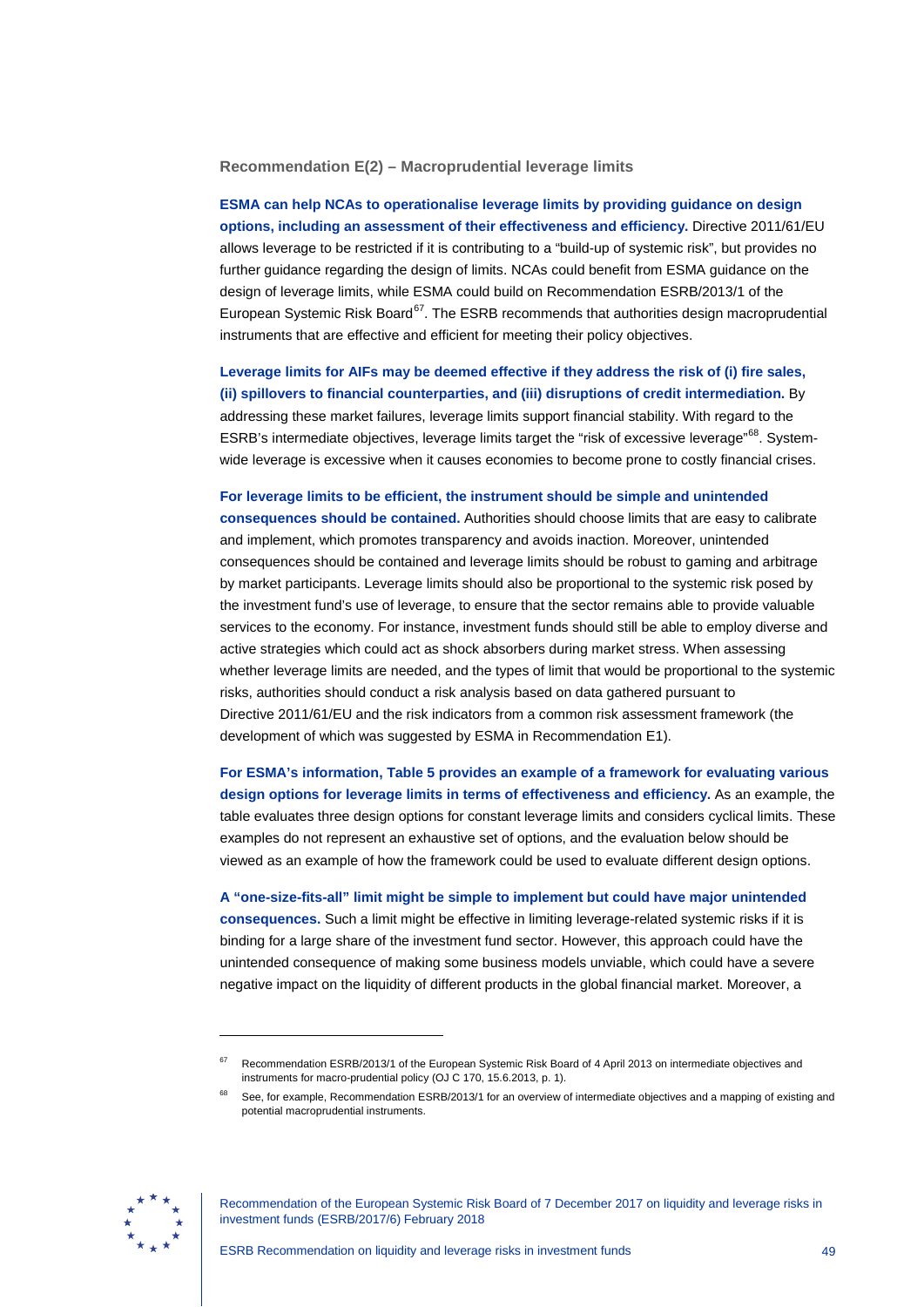restrictive "one-size-fits-all" limit might significantly reduce the sector's ability to absorb market shocks to the extent that fund managers invest actively and go against the market trends. Finally, given that such leverage limits could significantly limit the activities of the investment fund sector, there is a risk that activities could shift to other, less regulated, parts of the financial sector.

**Leverage limits based on investment fund type and/or profile may be a useful instrument for NCAs in the short to medium term.** Differentiating leverage limits based on investment fund type and/or profile would enable authorities to effectively target those investment funds that contribute most to systemic risk, thereby addressing the structural vulnerabilities of the sector. Several options might be considered for differentiation according to the investment fund profile. For instance, authorities seeking to address the risk of fire sales might consider imposing limits on investment funds that offer short-term redemptions or invest in less liquid assets. As another example, authorities that are concerned about contagion might consider imposing leverage limits on investment funds that have large or concentrated exposures to other financial institutions. ESMA could help authorities by providing guidance on the profiling of investment funds for the purposes of assessing leverage-related risk and implementing macroprudential leverage limits. Authorities could also cater for differences in overall levels of leverage by differentiating limits for each investment fund type. A drawback of this option is that investment funds might try to game limits by looking to obtain a more favourable investment fund classification<sup>[69](#page-50-0)</sup>. Imposing criteria for the classification of AIFs into investment fund types might therefore be warranted.

<span id="page-50-0"></span>

<sup>69</sup> Under Directive 2011/61/EU fund managers may choose the fund type.

Recommendation of the European Systemic Risk Board of 7 December 2017 on liquidity and leverage risks in investment funds (ESRB/2017/6) February 2018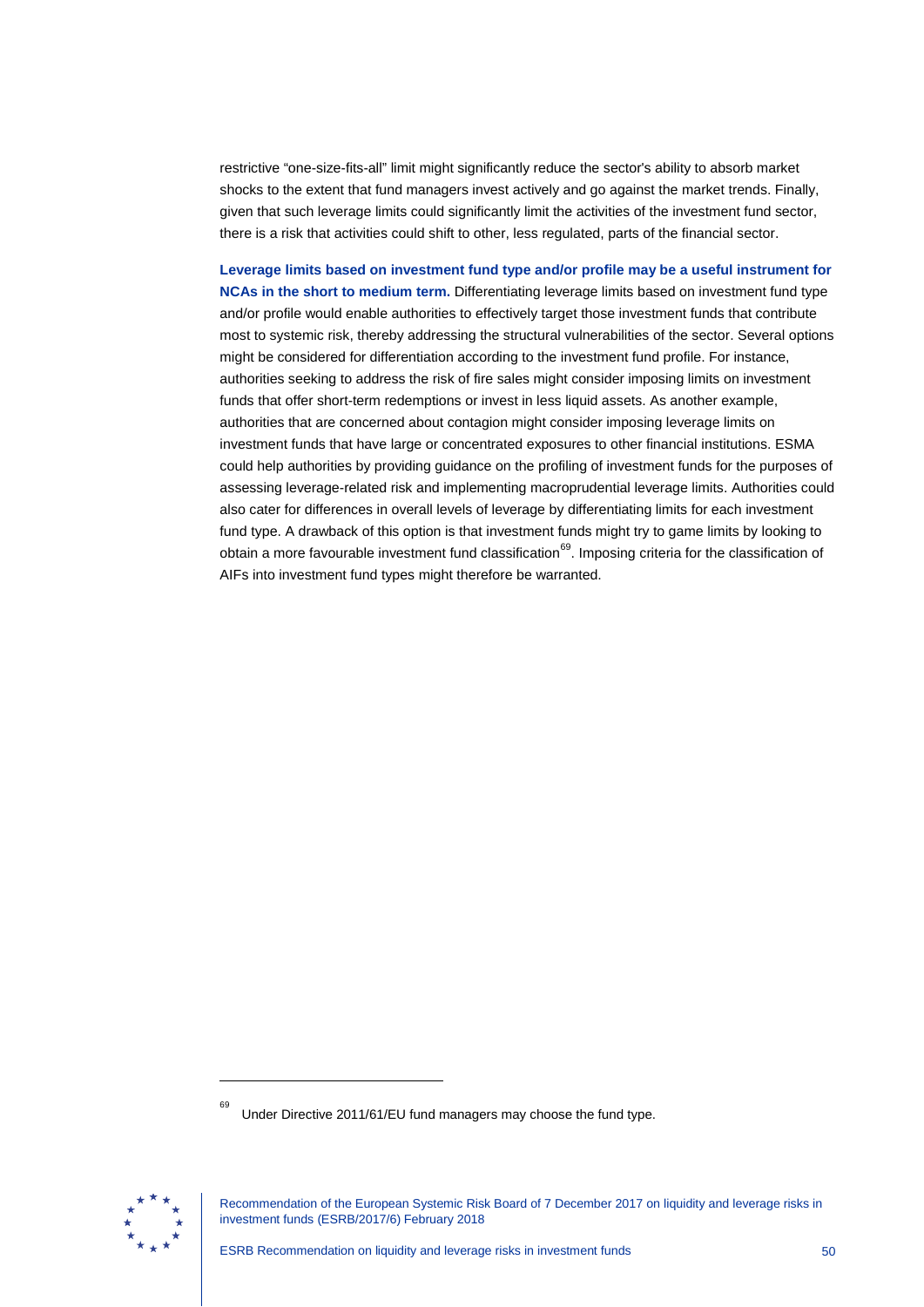### Table 5

### **Possible framework for evaluating design options for leverage limits in terms of effectiveness and efficiency**

|                      |                                                                | <b>Constant leverage limits</b>                                                                                                                                |                                                                                                                                                                             |                                                                                                                                        |                                                                                                                                                                                                           |
|----------------------|----------------------------------------------------------------|----------------------------------------------------------------------------------------------------------------------------------------------------------------|-----------------------------------------------------------------------------------------------------------------------------------------------------------------------------|----------------------------------------------------------------------------------------------------------------------------------------|-----------------------------------------------------------------------------------------------------------------------------------------------------------------------------------------------------------|
|                      | <b>Leverage limit</b><br>design options                        | One-limit-fits-<br>all                                                                                                                                         | 2<br><b>Limits by fund</b><br>type                                                                                                                                          | 3<br><b>Limits by fund</b><br>profile                                                                                                  | <b>Cyclical limits</b>                                                                                                                                                                                    |
| <b>Effectiveness</b> | <b>Fire sales</b>                                              | <b>Effective in</b>                                                                                                                                            |                                                                                                                                                                             | <b>Effective when</b><br>targeting<br>leveraged funds<br>with relatively<br>illiquid portfolios<br>and/or short<br>redemption<br>terms | Design options 1 to 3<br>could be applied in a time-<br>varying way. The designs                                                                                                                          |
|                      | <b>Counterparty &amp;</b><br>interconnectedness<br>externality | limiting all<br>market failures<br>if the limit is<br>binding for a<br>large share of<br>leveraged<br>funds                                                    | <b>Effective in limiting</b><br>all market failures<br>if the limits are<br>binding for a large<br>share of leveraged<br>funds                                              | <b>Effective when</b><br>targeting<br>leveraged funds<br>with strong direct<br>linkages to<br>financial<br>institutions                | would have the same<br>effect, but cyclical<br>leverage limits would be<br>better suited to limiting the<br>build-up of risks in the<br>upswing and<br>materalisation of risks in<br>the downswing of the |
|                      | <b>Excessive credit</b><br>intermediation                      |                                                                                                                                                                |                                                                                                                                                                             | <b>Effective when</b><br>targeting<br>leveraged funds<br>which invest in<br>corporate bonds<br>and loans                               | financial cycle                                                                                                                                                                                           |
| <b>Efficiency</b>    | <b>Proportional</b>                                            | A low limit<br>could make<br>fund types (i.e.<br>hedge funds)<br>unviable, while<br>a high limit will<br>fail to prevent a<br>general build-<br>up of leverage | <b>Limits target fund</b><br>types with<br>relatively high<br>leverage (e.g.<br>hedge funds), but<br>do not differentiate<br>between risk<br>profiles within a<br>fund type | <b>Limits target</b><br>different general<br>fund risk profiles<br>across fund<br>types                                                | The proportionality would<br>depend on the chosen<br>design option                                                                                                                                        |
|                      | Robust to gaming &<br>arbitrage                                | No scope for<br>gaming &<br>arbitrage                                                                                                                          | Some scope for<br>gaming &<br>arbitrage as mixed<br>funds could try to<br>obtain a more<br>favourable fund<br>classification                                                | Gaming &<br>arbitrage<br>opportunities<br>unlikely with<br>small number of<br>strictly defined<br>profiles                             | The scope for gaming &<br>arbitrage would depend<br>on the chosen design<br>option                                                                                                                        |
|                      | <b>Complexity of</b><br>calibration                            | <b>Simplest</b><br>design option                                                                                                                               | <b>Relatively simple</b><br>with small number<br>of strictly defined<br>fund types                                                                                          | <b>Relatively simple</b><br>with small<br>number of strictly<br>defined fund<br>profiles                                               | Requires a leverage cycle<br>indicator and measure of<br>funds' contribution, which<br>adds a layer of complexity<br>to the calibration                                                                   |

*Source: Table 4.1 in Van der Veer et al. (2017).*

**In the longer term, cyclical leverage could also be explored.** Authorities may also want to consider applying a certain leverage limit design (e.g. a "one-size-fits-all", fund type or fund profile limit) in a cyclical fashion. Compared with constant leverage limits, cyclical limits would be better

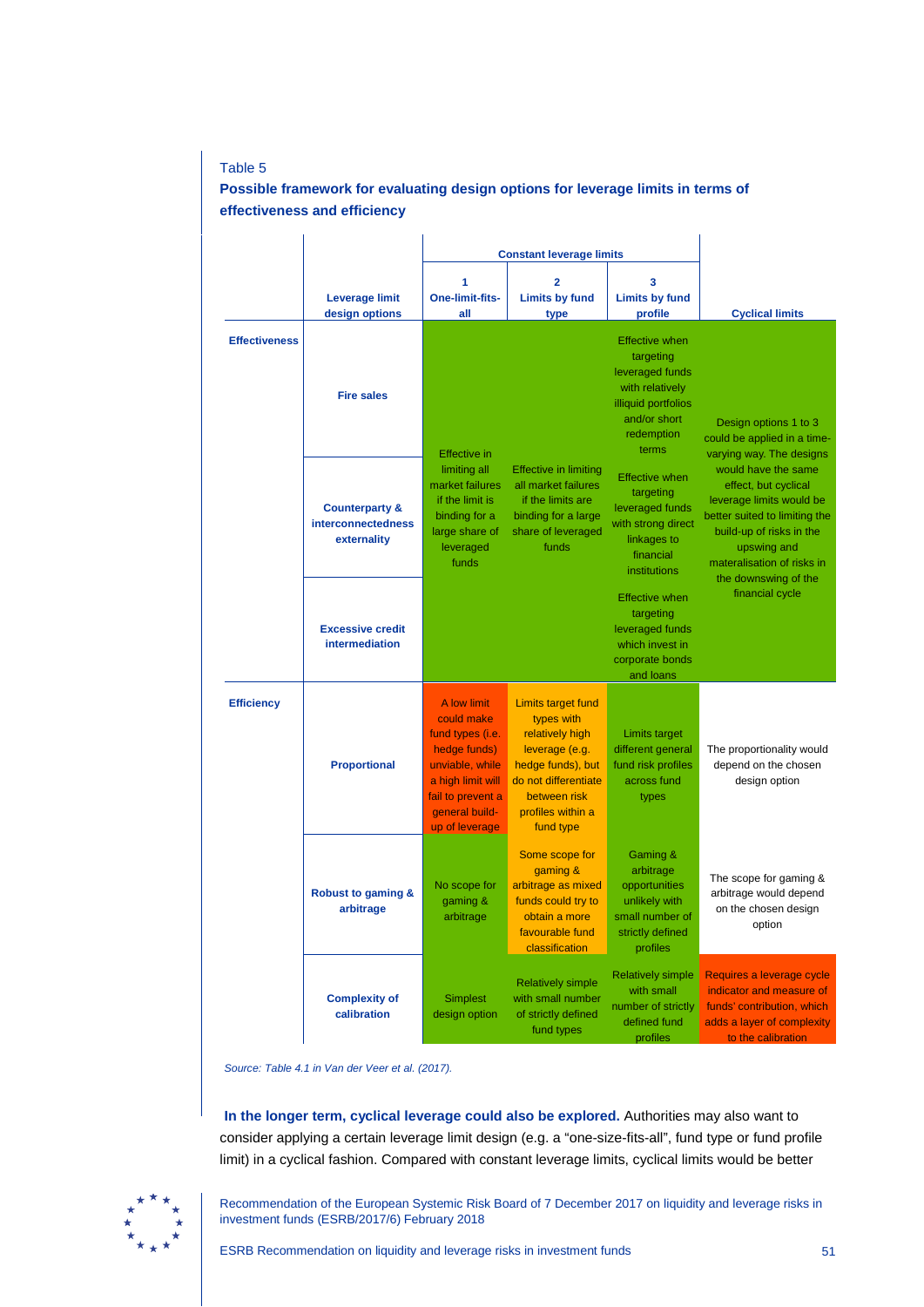suited to dampening the build-up and materialisation of risks in the upswing and downswing phases of the financial cycle respectively. For the short to medium term a cyclical approach would not be feasible, however, as this would require a measure for the financial cycle and an indicator for a fund's contribution, which would add an additional layer of complexity to this measure. Taking the same approach as that used for leverage limits under Basel III, the focus in the short term could be on constant limits. Cyclical limits could be explored once authorities have gained more experience using constant limits.

**Leverage limits should be based on the leverage measures under Directive 2011/61/EU in order to enhance consistent application and transparency, and avoid regulatory arbitrage.** The use of common leverage measures helps authorities to achieve consistent application of leverage limits in Europe. It also enhances the transparency of the policy measure and its ease of implementation. Moreover, the use of common measures helps to limit regulatory arbitrage by fund managers. Noting the complexities involved in measuring leverage, authorities should ideally build on existing concepts and measures used for reporting leverage under Directive 2011/61/EU.

**A periodic review of leverage limits will lead to (i) improvements based on experience and (ii) alignment with international standards.** It could be argued that the leverage measures under Directive 2011/61/EU are currently not perfectly defined, or that the measures will eventually be out of line with international standards (such as those developed by IOSCO). However, a major advantage of using the leverage measures under Directive 2011/61/EU is that potential future improvements in the measurement of leverage are automatically and consistently taken into account if a regular review process is in place. A regular review process would also provide consistency with international standards (FSB, IOSCO). A periodic revision of the leverage limit would be in line with Recommendation ESRB/2013/1.<sup>[70](#page-52-1)</sup>

**Guidance on the criteria for applying leverage limits helps NCAs to operationalise leverage limits.** Clear guidance enhances consistent application in Europe and mitigates inaction.

**ESMA could help authorities to operationalise leverage limits by providing guidance on how authorities should balance rules-based measures and the discretionary implementation of measures.** A balance should be struck between the ease of implementing rules-based measures and the flexibility for exercising discretion.

#### **Recommendation E(3) – Notification procedure**

<span id="page-52-0"></span>**ESMA should develop a clear notification procedure for decisions taken by NCAs under Article 25 of the AIFMD.** Such a harmonised notification procedure allows NCAs to inform ESMA in an efficient way. In turn, it allows ESMA and the ESRB to analyse such notifications in an effective and efficient way.

<span id="page-52-1"></span>

See, for example, Recommendation D of ESRB/2013/1.

Recommendation of the European Systemic Risk Board of 7 December 2017 on liquidity and leverage risks in investment funds (ESRB/2017/6) February 2018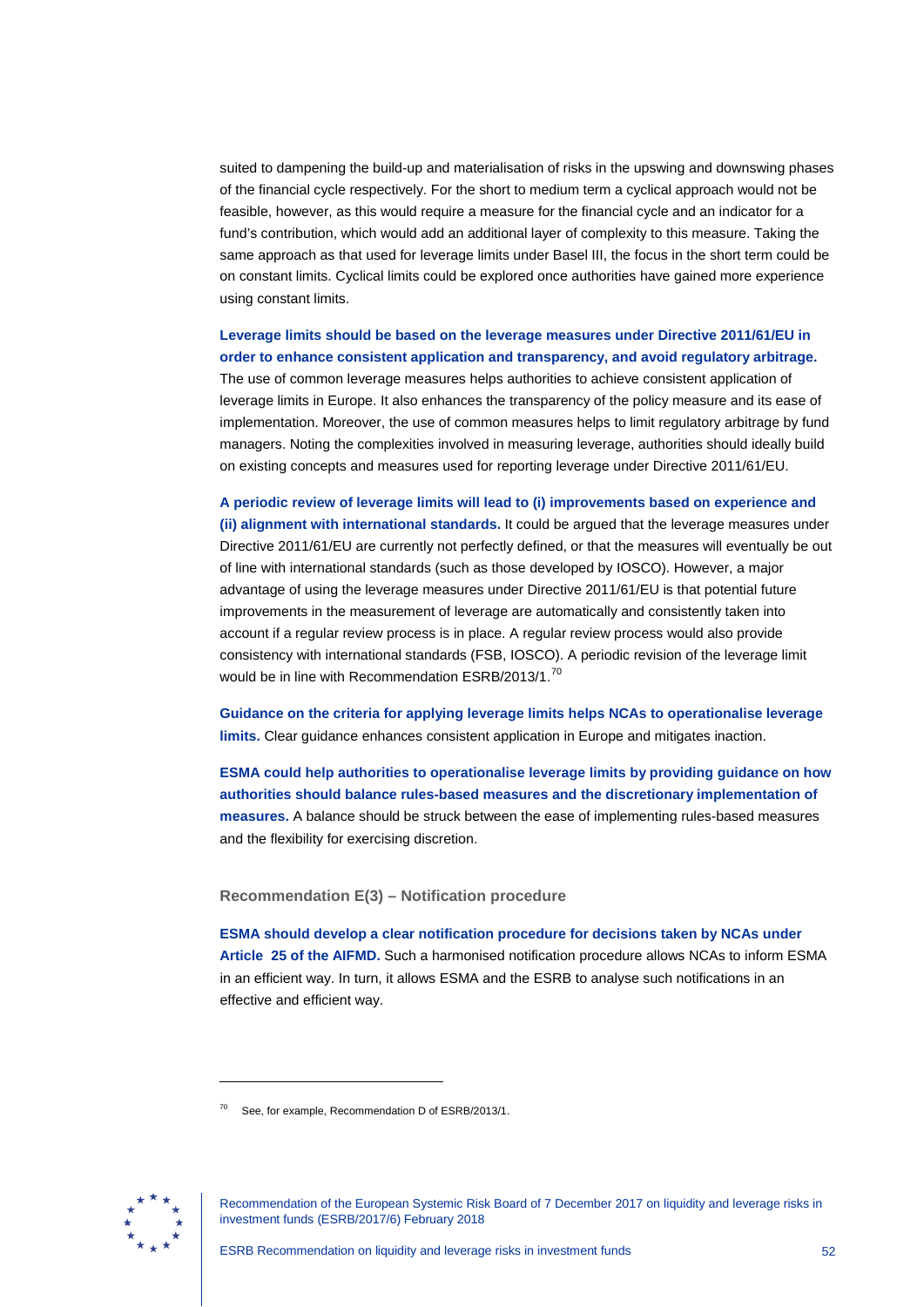**Recommendation E(4) – Benchmarking**

<span id="page-53-0"></span>**To further promote a sound, effective and consistent level of regulation and supervision, it is recommended that ESMA benchmarks the exercise by NCAs of their powers under Article 25(3) of Directive 2011/61/EU.** Such benchmarking could, for instance, provide an indication of the circumstances in which the powers have been exercised and the requirements imposed to address different situations. This may help identify best practices. ESMA should also discuss the results of this benchmarking among its members and share knowledge on NCA actions with national macroprudential authorities and the ESRB.

**Although the results of benchmarking exercises are non-binding, they can be applied by NCAs to inform their own practices.** For instance, benchmarking exercises have been carried out with regard to the assessment by NCAs of internal approaches used for computing own funds requirements by banks<sup>[71](#page-53-2)</sup> and recovery plan scenarios in accordance with Directive 2014/59/EU of the European Parliament and of the Council<sup>72</sup>,<sup>[73](#page-53-4)</sup>. These exercises illustrate the utility of benchmarking in comparing supervisory practices, which promotes their convergence, and improving decision-making among NCAs, while maintaining supervisory discretion. This benchmarking could also help inform Commission-delegated acts pursuant to Article 25(9) of Directive 2011/61/EU (principles specifying the circumstances under which NCAs apply the powers pursuant to Article 25(3), taking into account the different strategies of AIFs, the different market conditions under which AIFs operate, and the possible procyclical effects of applying the provisions).

## 5.2 Unintended effects

<span id="page-53-1"></span>**There is a trade-off between the level of harmonisation and the discretionary powers available to national competent authorities.** Since this recommendation is intended to promote a harmonised approach to the operationalisation of Article 25, some limitations to the discretionary powers of NCAs are implied. Indeed, the power for ESMA to issue guidelines is aimed at promoting supervisory convergence. However, an extreme effect could be that ESMA guidance on the risk assessment framework and the design, calibration and implementation of macroprudential leverage limits could create unintended barriers to NCAs exercising their discretionary powers to implement macroprudential leverage limits for AIFs managed by fund managers in their jurisdiction.

<span id="page-53-4"></span><span id="page-53-3"></span><span id="page-53-2"></span>

Recommendation of the European Systemic Risk Board of 7 December 2017 on liquidity and leverage risks in investment funds (ESRB/2017/6) February 2018

<sup>71</sup> **<http://www.eba.europa.eu/documents/10180/950548/EBA+report+on+CCR+benchmarking+2014>**.

Directive 2014/59/EU of the European Parliament and of the Council of 15 May 2014 establishing a framework for the recovery and resolution of credit institutions and investment firms and amending Council Directive 82/891/EEC, and Directives 2001/24/EC, 2002/47/EC, 2004/25/EC, 2005/56/EC, 2007/36/EC, 2011/35/EU, 2012/30/EU and 2013/36/EU, and Regulations (EU) No 1093/2010 and (EU) No 648/2012, of the European Parliament and of the Council (OJ L 173, 12.6.2014, p. 190).

See *[report](https://www.eba.europa.eu/-/eba-benchmarks-approaches-on-scenarios-in-recovery-plans)*.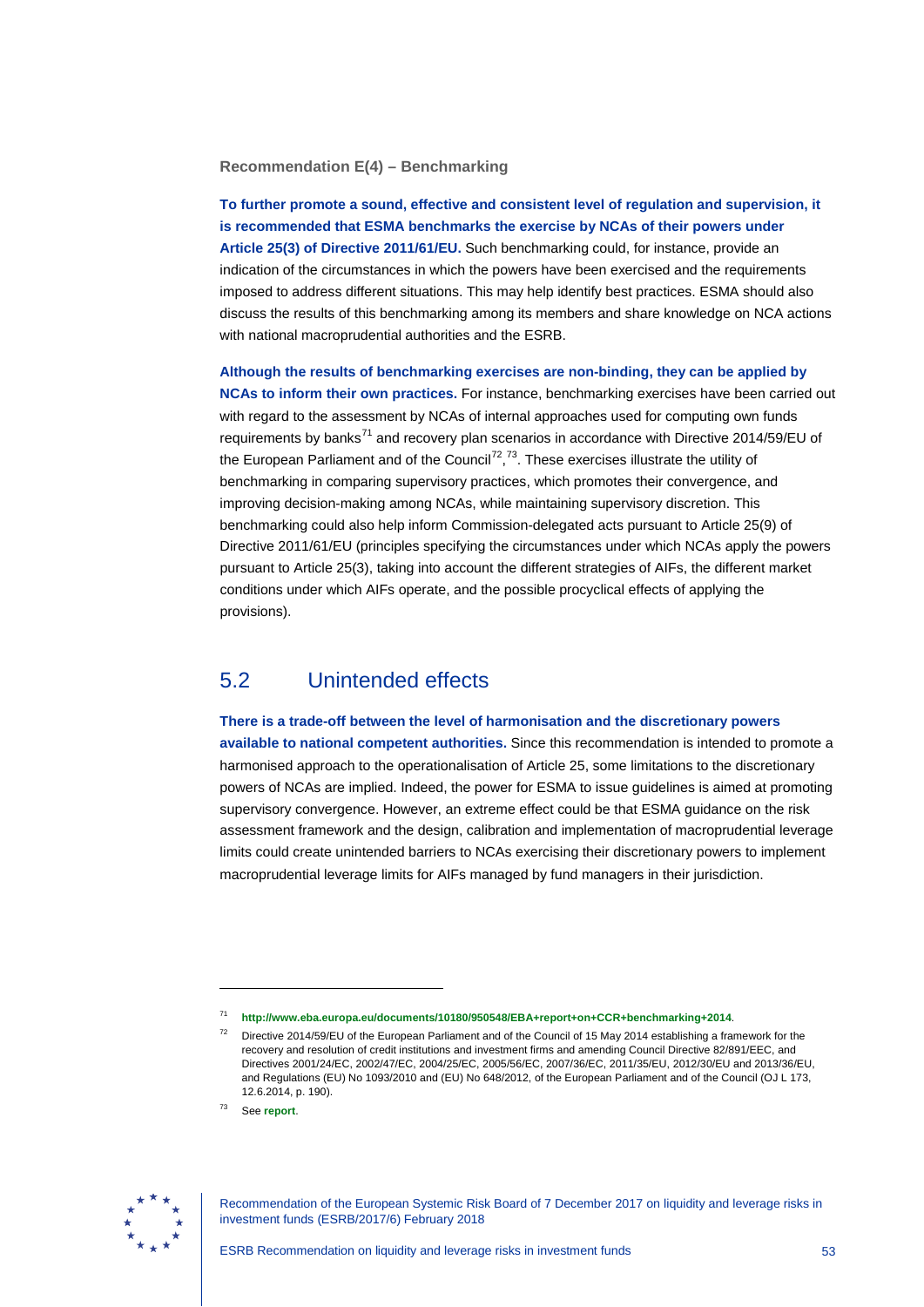# **References**

Bank of England (2015), *Financial Stability Report*, Issue No 38, December.

Bank of England (2016), *Financial Stability Report*, Issue No 39, July, page 8.

Bank of England (2016), *Financial Stability Report*, Issue No 40, November.

Bengtsson, E. (2016), "Investment funds, shadow banking and systemic risk", *Journal of Financial Regulation and Compliance*, Vol. 24 Issue: 1, pp. 60-73.

Clerc, L., Giovannini, A., Langfield, S., Peltonen, T., Portes, R. and Scheicher, M. (2016), "Indirect contagion: the policy problem", *ESRB Occasional Paper Series*, No 9, January.

Cohn, C., Milliken, D. and Jessop, S., (2016), **[Number of UK property funds suspended since](http://uk.reuters.com/article/uk-britain-eu-property/number-of-uk-property-funds-suspended-since-brexit-vote-doubles-idUKKCN0ZL13H)  [Brexit vote doubles](http://uk.reuters.com/article/uk-britain-eu-property/number-of-uk-property-funds-suspended-since-brexit-vote-doubles-idUKKCN0ZL13H)**, August

Committee of European Securities Regulators (2010), "CESR's Guidelines on Risk Measurement and the Calculation of Global Exposure and Counterparty Risk for UCITS", *Feedback Statement*, July.

Commission Delegated Regulation (EU) No 231/2013 of 19 December 2012 supplementing Directive 2011/61/EU of the European Parliament and of the Council with regard to exemptions, general operating conditions, depositaries, leverage, transparency and supervision (OJ L 83, 22.3.2013, p. 1).

Commission Directive 2007/16/EC of 19 March 2007 implementing Council Directive 85/611/EEC on the coordination of laws, regulations and administrative provisions relating to undertakings for collective investment in transferable securities (UCITS) as regards the clarification of certain definitions (OJ L 79, 20.3.2007, p. 11).

Commission Directive 2010/43/EU of 1 July 2010 implementing Directive 2009/65/EC of the European Parliament and of the Council as regards organisational requirements, conflicts of interest, conduct of business, risk management and content of the agreement between a depositary and a management company (OJ L 176, 10.7.2010, p. 42).

Constâncio, Vítor (2016), *Risk sharing and macroprudential policy in an ambitious Capital Markets Union*, speech at the Joint conference of the European Commission and European Central Bank on European Financial Integration and Stability, Frankfurt am Main, Germany, April.

Directive 2009/65/EC of the European Parliament and of the Council of 13 July 2009 on the coordination of laws, regulations and administrative provisions relating to undertakings for collective investment in transferable securities (UCITS) (OJ L 302, 17.11.2009, p. 32).

Directive 2011/61/EU of the European Parliament and of the Council of 8 June 2011 on Alternative Investment Fund Managers and amending Directives 2003/41/EC and 2009/65/EC and Regulations (EC) No 1060/2009 and (EU) No 1095/2010 (OJ L 174, 1.7.2011, p. 1).

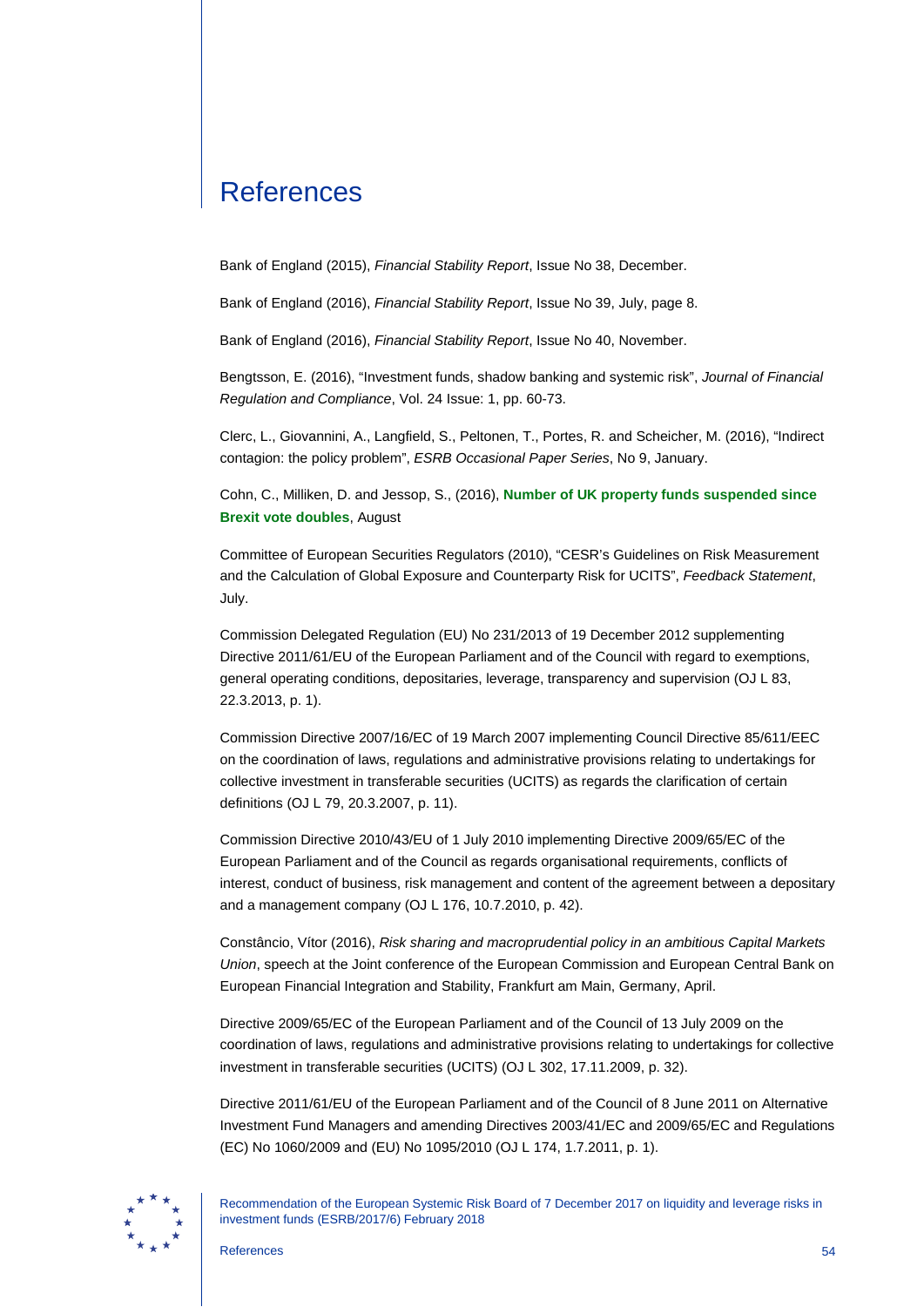<span id="page-55-0"></span>Directive 2014/59/EU of the European Parliament and of the Council of 15 May 2014 establishing a framework for the recovery and resolution of credit institutions and investment firms and amending Council Directive 82/891/EEC, and Directives 2001/24/EC, 2002/47/EC, 2004/25/EC, 2005/56/EC, 2007/36/EC, 2011/35/EU, 2012/30/EU and 2013/36/EU, and Regulations (EU) No 1093/2010 and (EU) No 648/2012, of the European Parliament and of the Council (OJ L 173, 12.6.2014, p. 190).

Directive 2014/65/EU of the European Parliament and of the Council of 15 May 2014 on markets in financial instruments and amending Directive 2002/92/EC and Directive 2011/61/EU (OJ L173, 12.6.2014, p. 349).

European Banking Authority (2014), **[Counterparty credit risk \(internal model method and credit](http://www.eba.europa.eu/documents/10180/950548/EBA+report+on+CCR+benchmarking+2014)  [valuation adjustment\) benchmarking exercise](http://www.eba.europa.eu/documents/10180/950548/EBA+report+on+CCR+benchmarking+2014)**, report

European Banking Authority (2015), **[Recovery planning. Comparative report on the approach](http://www.eba.europa.eu/documents/10180/950548/Report+on+benchmarking+scenarios+in+recovery+plans.pdf)  [taken on recovery plan scenarios](http://www.eba.europa.eu/documents/10180/950548/Report+on+benchmarking+scenarios+in+recovery+plans.pdf)**, report, December

European Central Bank (2016), *Financial Stability Review*, May.

European Commission (2012), **[Consultation on the Undertakings for Collective Investment in](http://ec.europa.eu/finance/consultations/2012/ucits/contributions_en.htm)  Transferable Securities (UCITS) – [Product Rules, Liquidity Management, Depositary, Money](http://ec.europa.eu/finance/consultations/2012/ucits/contributions_en.htm)  [Market Funds, Long-term Investments](http://ec.europa.eu/finance/consultations/2012/ucits/contributions_en.htm)**

European Fund and Asset Management Association (2017), *Trends in the European Investment Fund Industry in the Third Quarter of 2017*, December.

European Securities and Markets Authority (2014), *Guidelines on reporting obligations under Articles 3(3) (d) and 24(1), (2) and (4) of the AIFMD*, (ESMA/2014/869EN), August.

European Securities and Markets Authority (2015), *Report on Trends, Risks and Vulnerabilities*, No 2.

European Securities and Markets Authority (2016), **[Key principles for a European framework on](https://www.esma.europa.eu/sites/default/files/library/2016-596_opinion_on_loan_origination.pdf)  [loan origination by funds](https://www.esma.europa.eu/sites/default/files/library/2016-596_opinion_on_loan_origination.pdf)**, ESMA/2016/596 Opinion, April

European Systemic Risk Board (2016), *EU Shadow Banking Monitor*, No 1, July.

European Systemic Risk Board (2017), *EU Shadow Banking Monitor*, No 2, May.

Financial Conduct Authority (2015), *Hedge Fund Survey*, June.

Financial Conduct Authority (2017), *Illiquid assets and open-ended investment funds*, Discussion paper (DP 17/1), February.

Financial Stability Board (2017), *Policy Recommendations to Address Structural Vulnerabilities from Asset Management Activities*, January.

Financial Stability Oversight Council (2016), *Update on Review of Asset Management Products and Activities*, April.

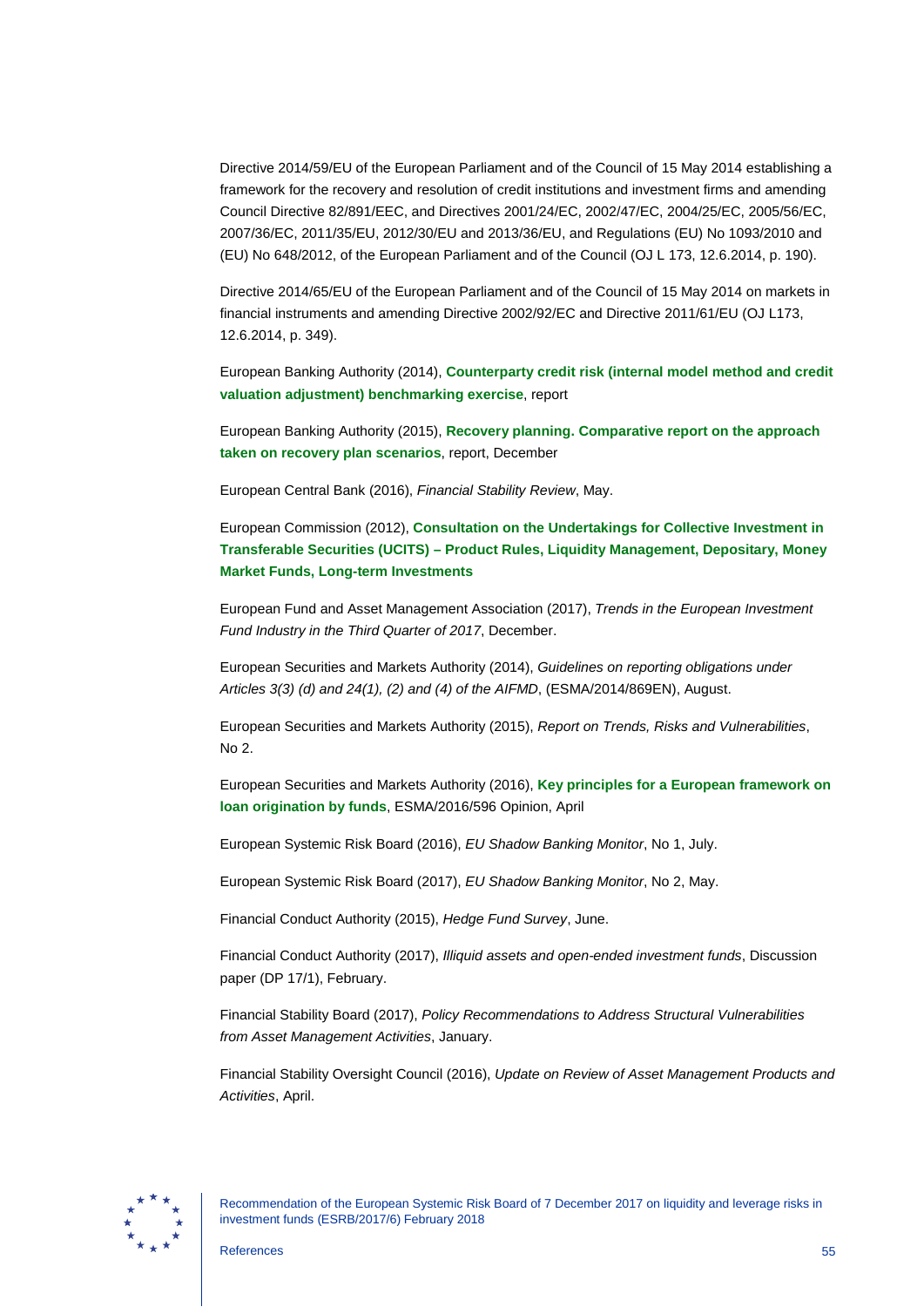International Organization of Securities Commissions (2015), *Liquidity Management Tools in Collective Investment Schemes: Results from an IOSCO Committee 5 survey to members*. Final Report, FR28/2015, December.

International Organization of Securities Commissions (2017), *Open-ended Fund Liquidity and Risk Management – Good Practices and Issues for Consideration*, Consultation report, CR05/2017, July.

Jones, S. (2016), **[The Week Brexit Got Real for Investors in Property Funds](https://www.bloomberg.com/news/articles/2016-07-11/the-week-brexit-got-real-for-investors-in-frozen-property-funds)**, July

Lehecka, G. and Ubl, E. (2015), "Analysing the systemic risks of alternative investment funds based on AIFMD reporting: a primer", *OeNB Financial Stability Report*, No 30, December.

Maijoor, Steven (2015), *Measuring and assessing stability risks in financial markets*, speech at the ESRB Shadow Banking Workshop, Frankfurt am Main, Germany, May.

Marriage, M. (2016), **[Contagion worries rise over property fund suspension](https://www.ft.com/content/4f6b1a9a-452c-11e6-9b66-0712b3873ae1)**, July

Moshinsky, B. (2016), **[Bear Stearns, the sequel: Property fund suspensions are on the cusp of](http://uk.businessinsider.com/guide-why-uk-property-fund-suspensions-trigger-financial-crisis-risks-analysis-2016-7)  [triggering the next financial crisis](http://uk.businessinsider.com/guide-why-uk-property-fund-suspensions-trigger-financial-crisis-risks-analysis-2016-7)**, July,

Recommendation ESRB/2012/1 of the European Systemic Risk Board of 20 December 2012 on money market funds (OJ C 146, 25.5.2013, p. 1).

Recommendation ESRB/2013/1 of the European Systemic Risk Board of 4 April 2013 on intermediate objectives and instruments of macroprudential policy (OJ C 170, 15.6.2013, p. 1).

Recommendation ESRB/2014/1 of the European Systemic Risk Board of 18 June 2014 on guidance for setting countercyclical buffer rates(OJ C 293, 2.9.2014, p. 1).

Regulation (EU) No 648/2012 of the European Parliament and of the Council of 4 July 2012 on OTC derivatives, central counterparties and trade repositories (OJ L 201, 27.7.2012, p. 1).

Regulation (EU) No 575/2013 of the European Parliament and of the Council of 26 June 2013 on prudential requirements for credit institutions and investment firms and amending Regulation (EU) No 648/2012 (OJ L 176, 27.6.2013, p. 1).

Regulation (EU) No 1073/2013 of the European Central Bank of 18 October 2013 concerning statistics on the assets and liabilities of investment funds (ECB/2013/38) (OJ L 297, 7.11.2013, p. 73).

Regulation (EU) No 909/2014 of the European Parliament and of the Council of 23 July 20014 on improving securities settlement in the European Union and on central securities depositories and amending Directives 98/26/EC and Regulation (EU) No 236/2012 (OJ L 257, 28.8.2014, p. 1).Regulation (EU) 2015/760 of the European Parliament and of the Council of 29 April 2015 on European long-term investment funds (OJ L 123, 19.5.2015, p. 98).

Regulation (EU) 2017/1131 of the European Parliament and of the Council of 14 June 2017 on money market funds (OJ L 169, 30.6.2017, p. 8).

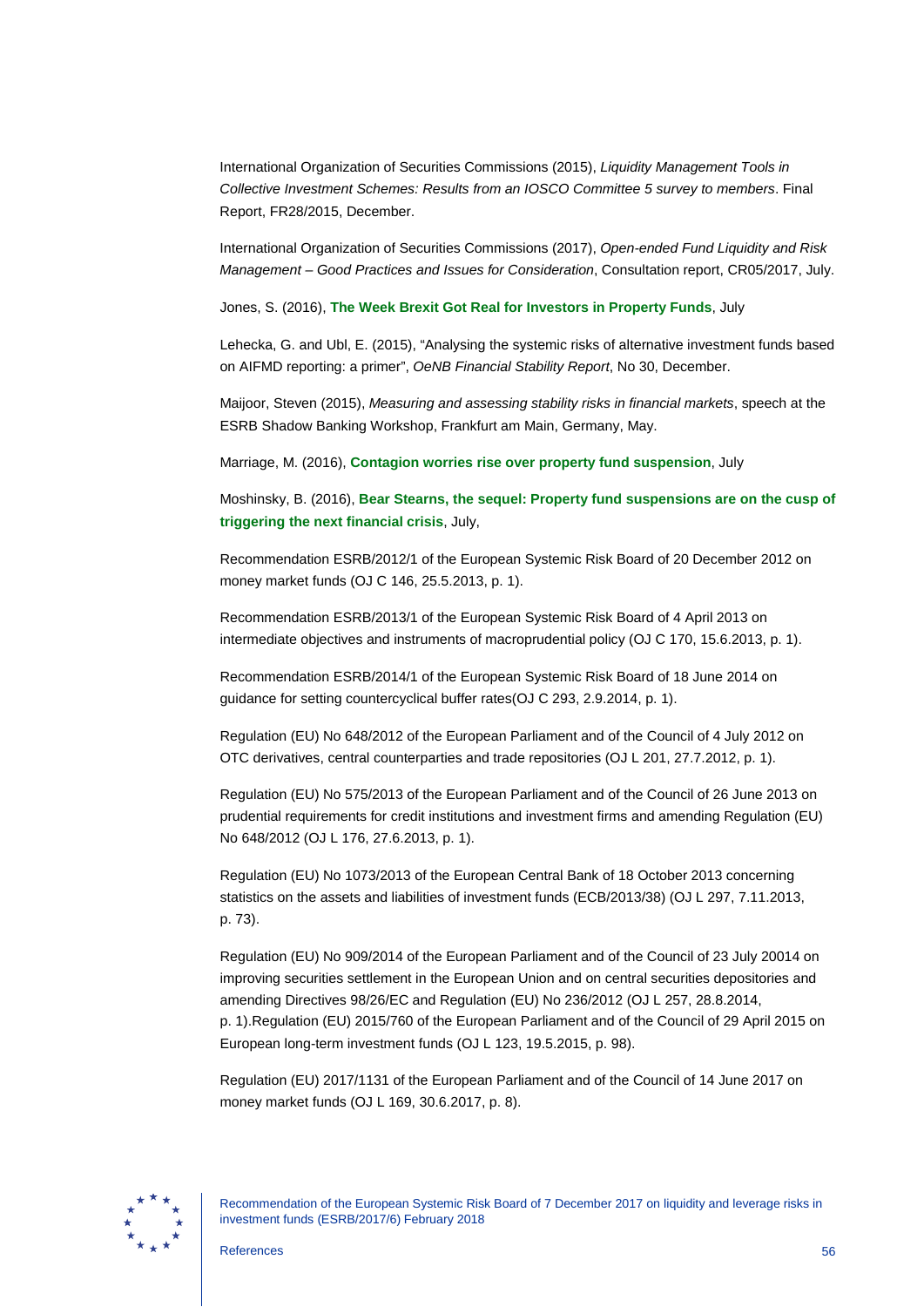U.S. Securities and Exchange Commission (2016), **[Investment Company Liquidity Risk](https://www.sec.gov/rules/final/2016/33-10233.pdf)  [Management Programs](https://www.sec.gov/rules/final/2016/33-10233.pdf)**, 17 CFR Parts 210, 270, 274, Release Nos 33-10233, IC-32315, File No S7-16-15 RIN 3235-AL61

Van der Veer, K., Levels, A., Chaudron, R., Grill, M., Molestina Vivar, L., Petrescu, M. and Weistroffer, C. (2016), "Towards a framework for calibrating macroprudential leverage limits for alternative investment funds", Special Feature "A", *ECB Financial Stability Review*, November, pp. 123-133.

Van der Veer, K., Levels, A., Lambert, C., Molestina Vivar, L., Weistroffer, C., Chaudron, R. and de Sousa van Stralen, R. (2017) *Developing macroprudential policy for alternative investment funds. Towards a framework for macroprudential leverage limits in Europe: an application for the Netherlands*, joint ECB-DNB Occasional Paper.

White, Mary Jo (2014), *Enhancing Risk Monitoring and Regulatory Safeguards for the Asset Management Industry*, speech at The New York Times DealBook Opportunities for Tomorrow Conference Held at One World Trade Center, New York, N.Y., December.

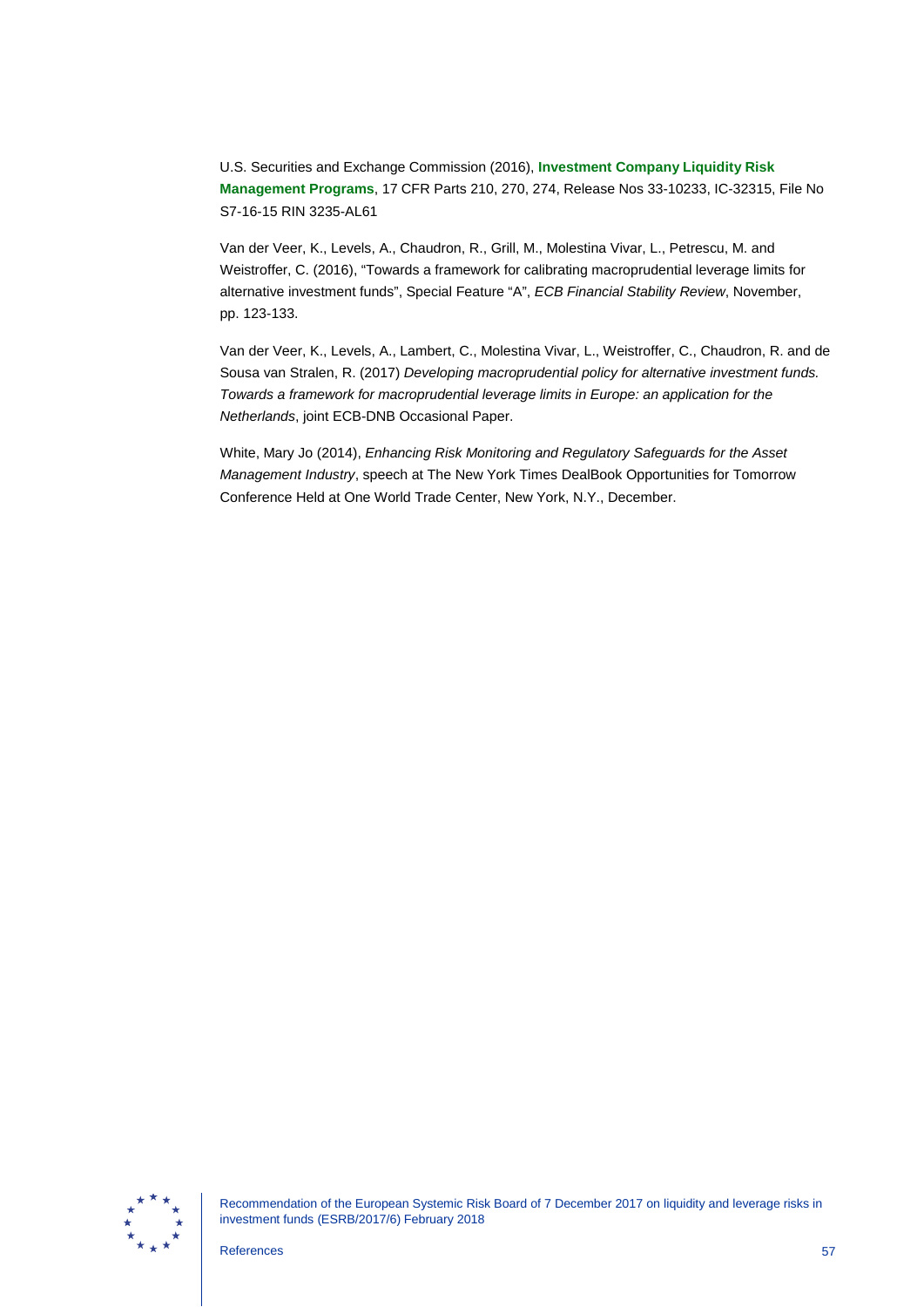# Appendix

### Table A1

**Availability of the liquidity management instruments in Union Member States (Source: ESMA)**

|                                       | <b>AT</b>  | <b>BE</b>      | <b>BG</b>  | <b>CY</b>  | <b>CZ</b>  | <b>DE</b>  | <b>DK</b> | <b>EE</b>  | ES         | FL.            | <b>FR</b>  | <b>GR</b>      | <b>HR</b>      | HU             | IE         | <b>IS</b>      | <b>IT</b>  | ш              | LT  | LU.        | LV             | <b>MT</b>  | <b>NL</b>  | <b>NO</b>      | <b>PT</b>  | <b>RO</b>      | <b>SE</b> | <b>SI</b>  | SK         | UK             |
|---------------------------------------|------------|----------------|------------|------------|------------|------------|-----------|------------|------------|----------------|------------|----------------|----------------|----------------|------------|----------------|------------|----------------|-----|------------|----------------|------------|------------|----------------|------------|----------------|-----------|------------|------------|----------------|
| <b>Gates</b>                          | no         | no             | no         | yes        | no         | no         | no        | <b>ves</b> | yes        | no             | <b>ves</b> | no             | no             | no             | <b>yes</b> | no             | <b>ves</b> | yes            | no  | yes        | n <sub>o</sub> | <b>ves</b> | <b>ves</b> | yes            | yes        | yes            | no        | no         | <b>yes</b> | yes            |
| <b>Side pockets</b>                   | yes        | no             | no         | yes        | no         | no         | no        | <b>ves</b> | yes        | no             | <b>ves</b> | n <sub>o</sub> | no             | no             | <b>yes</b> | no             | <b>ves</b> | yes            | no  | <b>ves</b> | n <sub>o</sub> | yes        | yes        | yes            | no         | no             | no        | yes        | no         | no             |
| <b>Anti-dilution</b><br>levy          | no         | n <sub>o</sub> | no         | yes        | no         | no         | no        | <b>ves</b> | no         | n <sub>o</sub> | <b>yes</b> | no             | no             | no             | <b>yes</b> | no             | <b>yes</b> | yes            | no  | <b>ves</b> | no             | no         | <b>ves</b> | no             | <b>ves</b> | yes            | no        | no         | no         | <b>ves</b>     |
| <b>Redemption</b><br>fees             | <b>ves</b> | no             | no         | yes        | no         | <b>ves</b> | no        | <b>ves</b> | no         | <b>yes</b>     | <b>ves</b> | no             | no             | n <sub>o</sub> | <b>yes</b> | no             | <b>ves</b> | <b>ves</b>     | no  | <b>ves</b> | no             | no         | <b>ves</b> | n <sub>o</sub> | no.        | no             | no        | no         | no         | <b>ves</b>     |
| Redemption-in-<br>kind                | yes        | no             | no         | <b>ves</b> | no         | <b>ves</b> | no        | <b>ves</b> | <b>ves</b> | <b>ves</b>     | <b>ves</b> | no             | yes            | n <sub>o</sub> | <b>yes</b> | no             | <b>yes</b> | yes            | no  | yes        | no             | <b>ves</b> | <b>ves</b> | no             | yes        | n <sub>o</sub> | no        | <b>ves</b> | no         | yes            |
| <b>Suspension of</b><br>redemptions   | <b>ves</b> | ves            | ves        | yes        | ves        | ves        | yes       | <b>ves</b> | ves        | ves            | ves        | yes            | yes            | yes            | yes        | <b>ves</b>     | yes        | ves            | ves | yes        | yes            | ves        | yes        | yes            | ves        | ves            | ves       | yes        | ves        | yes            |
| <b>Swing pricing</b>                  | yes        | no             | no         | yes        | no         | no         | no        | <b>ves</b> | no         | <b>ves</b>     | yes        | no             | no             | no             | <b>yes</b> | no             | no         | <b>yes</b>     | no  | <b>ves</b> | no             | no         | yes        | yes            | no         | no             | no        | no         | no         | yes            |
| Short-term<br>borrowings              | ves        | no             | <b>ves</b> | <b>ves</b> | <b>ves</b> | ves        | no        | yes        | <b>ves</b> | ves            | <b>ves</b> | yes            | no             | n <sub>o</sub> | <b>ves</b> | <b>ves</b>     | <b>ves</b> | ves            | no  | yes        | no             | <b>yes</b> | <b>ves</b> | no             | <b>ves</b> | <b>ves</b>     | no        | ves        | ves        | <b>ves</b>     |
| <b>Mandatory</b><br>liquidity buffers | yes        | no             | no.        | no         | no         | no         | no        | no         | <b>ves</b> | no.            | no         | no             | no             | no             | no         | no             | no         | no             | no  | no         | no             | no         | <b>ves</b> | no             | no         | no             | no        | no         | <b>ves</b> | n <sub>o</sub> |
| <b>Side letters</b>                   | yes        | no             | no         | no         | no         | no         | no        | <b>yes</b> | yes        | no             | no         | no             | n <sub>o</sub> | no             | yes        | n <sub>o</sub> | no         | <b>ves</b>     | no  | <b>ves</b> | no             | <b>yes</b> | yes        | n <sub>o</sub> | no         |                | no        | no         | no         | <b>ves</b>     |
| Other tools/<br>measures              | no         | no             | no         | no         | no         | <b>ves</b> | no        | no         | <b>ves</b> | no             | yes        | n <sub>o</sub> | no             | no             | no         | no             | <b>ves</b> | n <sub>o</sub> | no  | yes        | n <sub>o</sub> | no         | no         | no             | no         | <b>ves</b>     | no        | no         | no         | yes            |



Recommendation of the European Systemic Risk Board of 7 December 2017 on liquidity and leverage risks in investment funds (ESRB/2017/6) February 2018

Appendix 58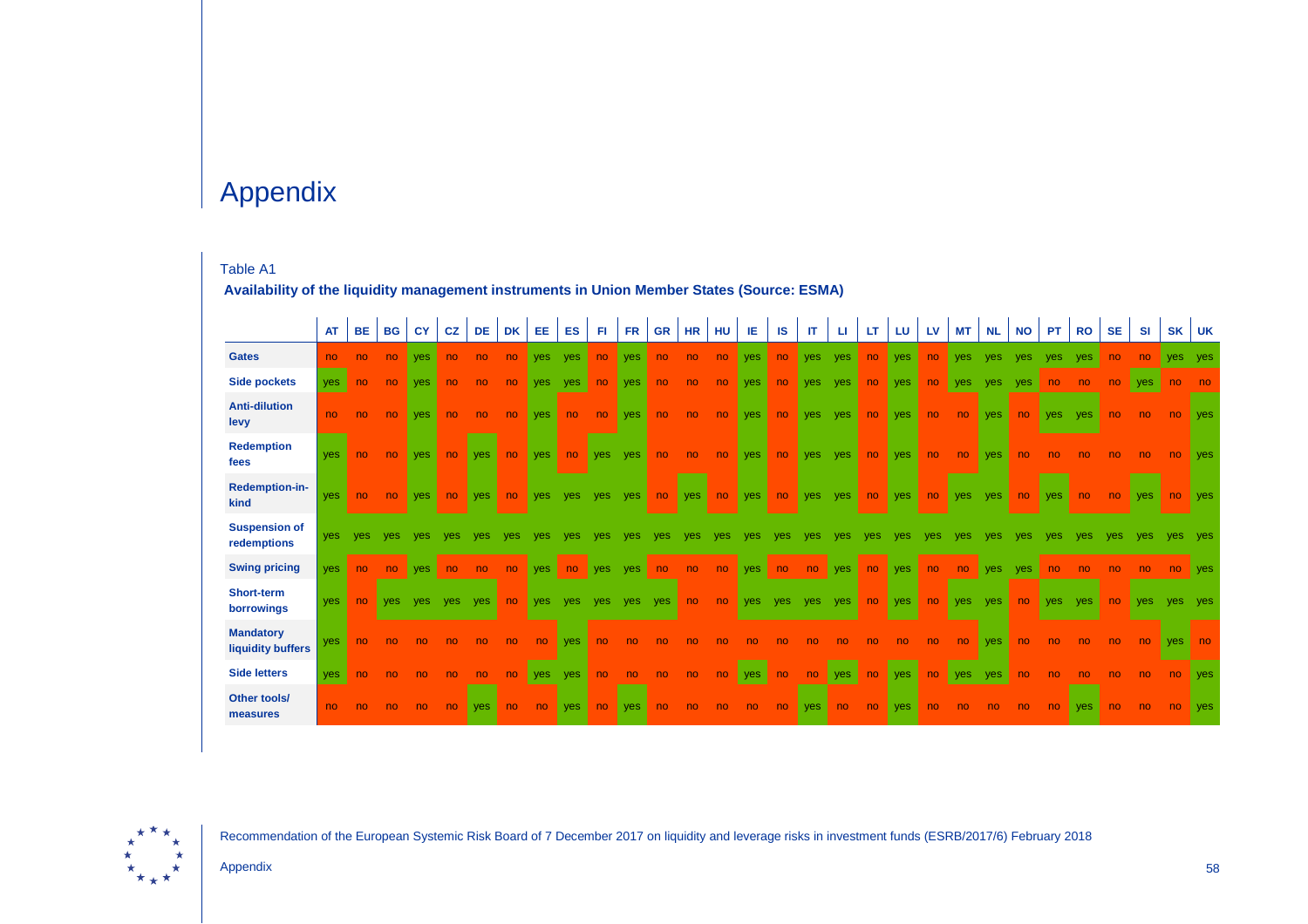# <span id="page-59-0"></span>Abbreviations

| a-LMT        | additional liquidity management tools                              |
|--------------|--------------------------------------------------------------------|
| <b>AIF</b>   | alternative investment fund                                        |
| <b>AIFM</b>  | alternative investment fund manager                                |
| AuM          | assets under management                                            |
| <b>CESR</b>  | Committee of European Securities Regulators                        |
| <b>CIS</b>   | collective investment scheme                                       |
| <b>CLMT</b>  | countercyclical liquidity management tool                          |
| <b>CRE</b>   | commercial real estate                                             |
| <b>CSD</b>   | central securities depository                                      |
| <b>EBA</b>   | European Banking Authority                                         |
| <b>ECB</b>   | European Central Bank                                              |
| <b>EEA</b>   | European Economic Area                                             |
| <b>ELTIF</b> | European long-term investment funds                                |
| <b>ESCB</b>  | European System of Central Banks                                   |
| <b>ESMA</b>  | European Securities and Markets Authority                          |
| <b>ESRB</b>  | European Systemic Risk Board                                       |
| EU           | European Union                                                     |
| <b>EUR</b>   | euro                                                               |
| <b>FSB</b>   | <b>Financial Stability Board</b>                                   |
| <b>FVP</b>   | fair value pricing                                                 |
| <b>IOSCO</b> | International Organization of Securities Commissions               |
| <b>ITS</b>   | implementing technical standards                                   |
| <b>MMF</b>   | money market fund                                                  |
| <b>NAV</b>   | net asset value                                                    |
| <b>NCA</b>   | national competent authority                                       |
| <b>OTC</b>   | over-the-counter                                                   |
| <b>RTS</b>   | regulatory technical standards                                     |
| <b>SEC</b>   | Securities and Exchange Commission                                 |
| <b>UCITS</b> | undertakings for collective investments in transferable securities |
| <b>VaR</b>   | additional liquidity management tools                              |